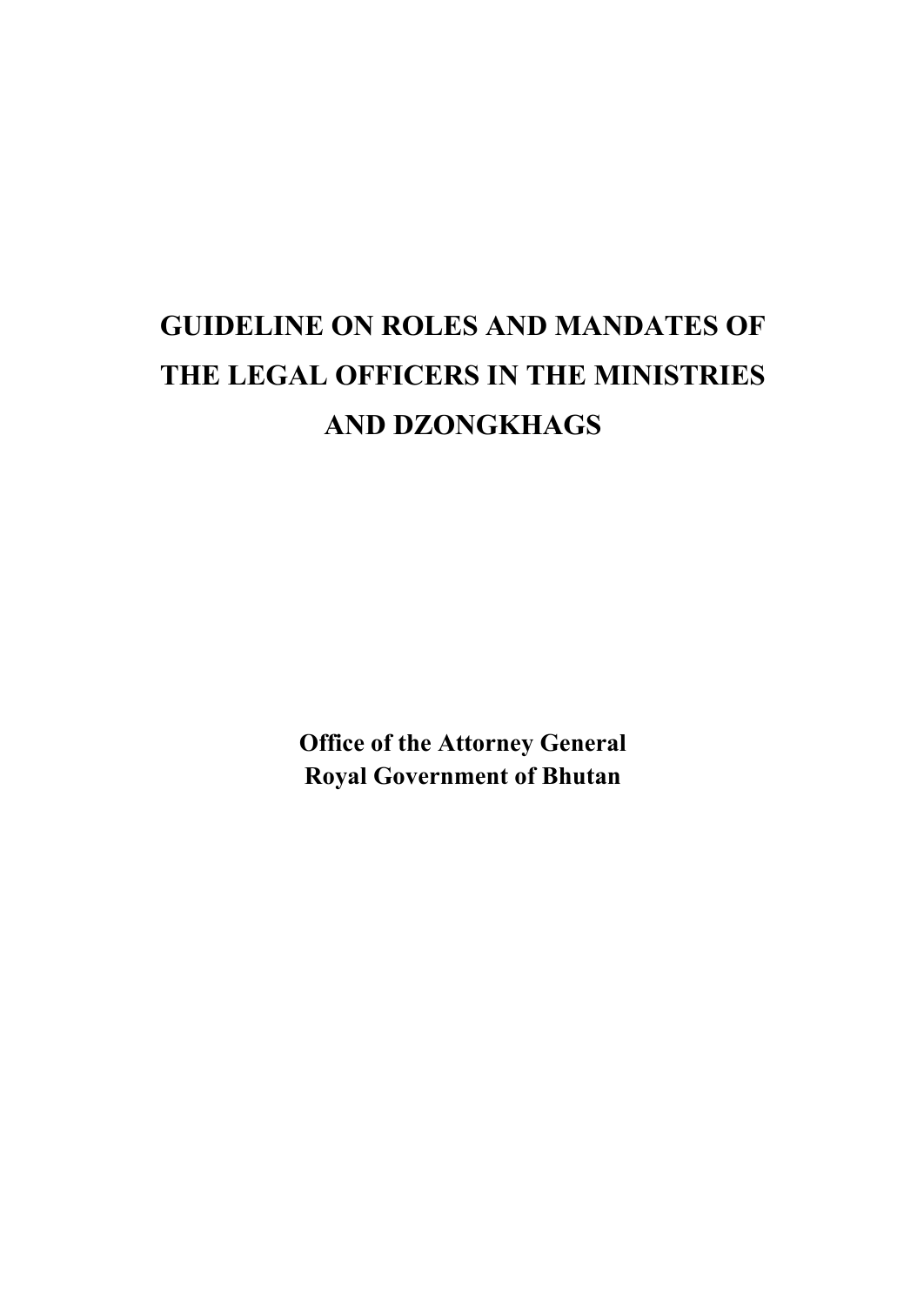#### **Table of Contents**

| TERMS OF REFERENCE FOR MINISTRY OFAGRICULTURE AND         |  |
|-----------------------------------------------------------|--|
|                                                           |  |
|                                                           |  |
|                                                           |  |
|                                                           |  |
| Drafting and Review of Bills and other Legal Instruments5 |  |
|                                                           |  |
|                                                           |  |
|                                                           |  |
|                                                           |  |
|                                                           |  |
|                                                           |  |
|                                                           |  |
|                                                           |  |
| TERMS OF REFERENCE FOR MINISTRY OF ECONOMICS              |  |
|                                                           |  |
|                                                           |  |
|                                                           |  |
|                                                           |  |
|                                                           |  |
|                                                           |  |
|                                                           |  |
|                                                           |  |
|                                                           |  |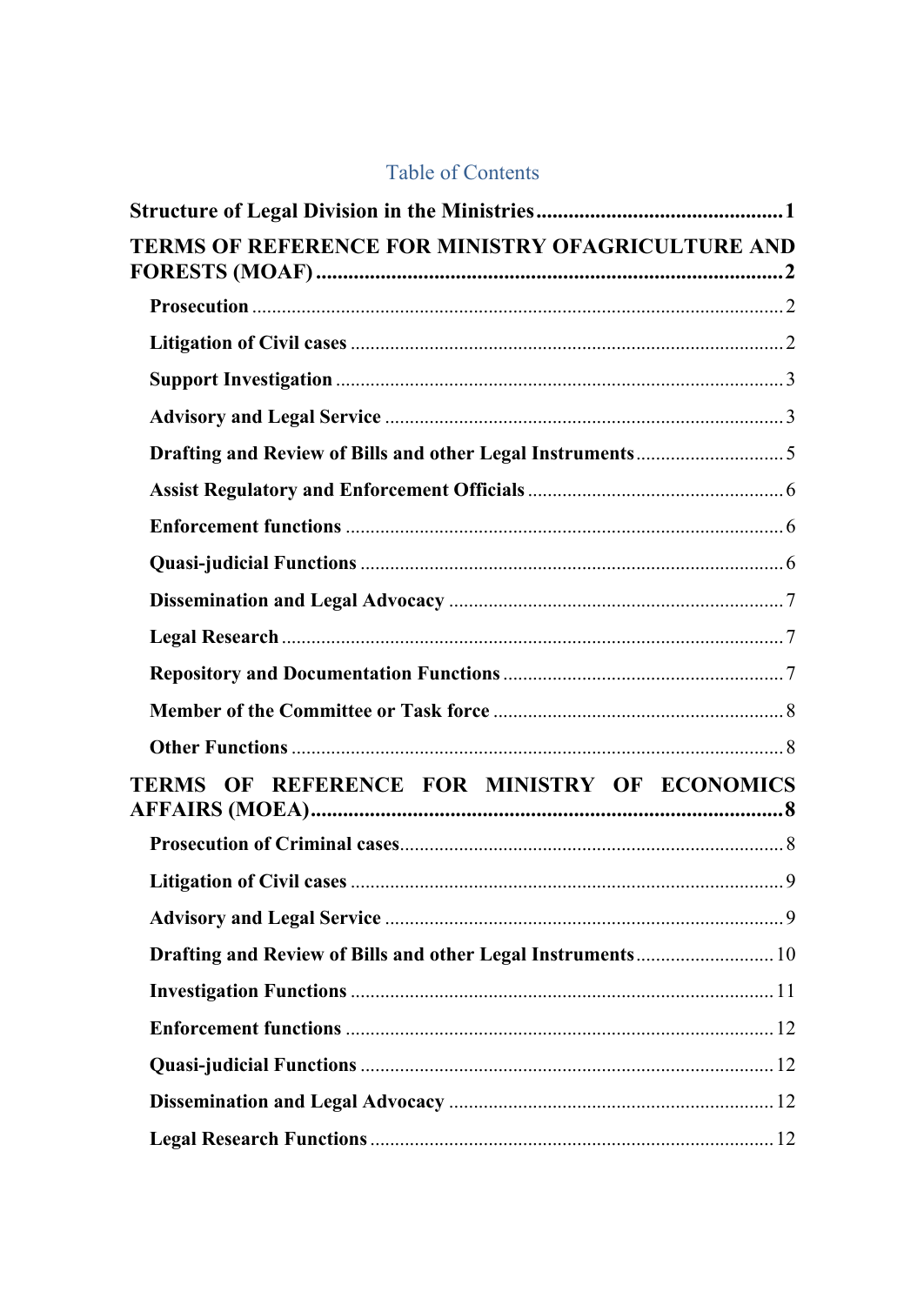| TERMS OF REFERENCE FOR MINISTRY OF EDUCATION (MOE)          |  |
|-------------------------------------------------------------|--|
|                                                             |  |
|                                                             |  |
|                                                             |  |
| Drafting and Review of Bills and other Legal Instruments 15 |  |
|                                                             |  |
|                                                             |  |
|                                                             |  |
|                                                             |  |
|                                                             |  |
|                                                             |  |
|                                                             |  |
| <b>TERMS OF REFERENCE FOR MINISTRY OF FINANCE (MOF)18</b>   |  |
|                                                             |  |
|                                                             |  |
|                                                             |  |
|                                                             |  |
|                                                             |  |
|                                                             |  |
|                                                             |  |
|                                                             |  |
|                                                             |  |
|                                                             |  |
|                                                             |  |
|                                                             |  |
|                                                             |  |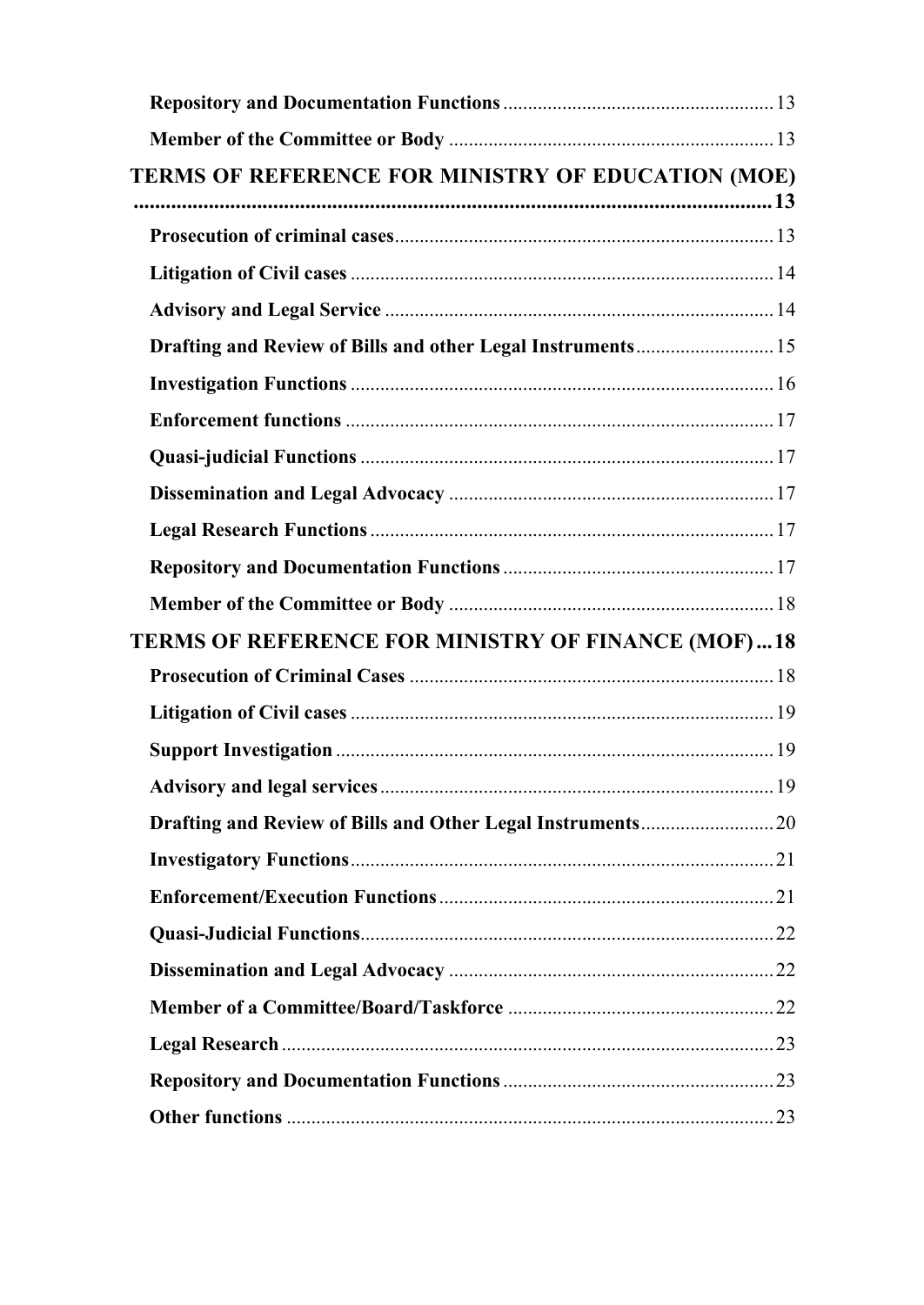| TERMS OF REFERENCE FOR MINISTRY OF FOREIGN AFFAIRS         |
|------------------------------------------------------------|
|                                                            |
|                                                            |
|                                                            |
|                                                            |
|                                                            |
|                                                            |
|                                                            |
|                                                            |
|                                                            |
|                                                            |
|                                                            |
| TERMS OF REFERENCE FOR MINISTRY OF HEALTH (MOH)29          |
|                                                            |
|                                                            |
|                                                            |
| Drafting and Review of Bills and other Legal Instruments31 |
|                                                            |
|                                                            |
|                                                            |
|                                                            |
|                                                            |
|                                                            |
|                                                            |
|                                                            |
| TERMS OF REFERENCE FOR MINISTRY OF HOME AND                |
|                                                            |
|                                                            |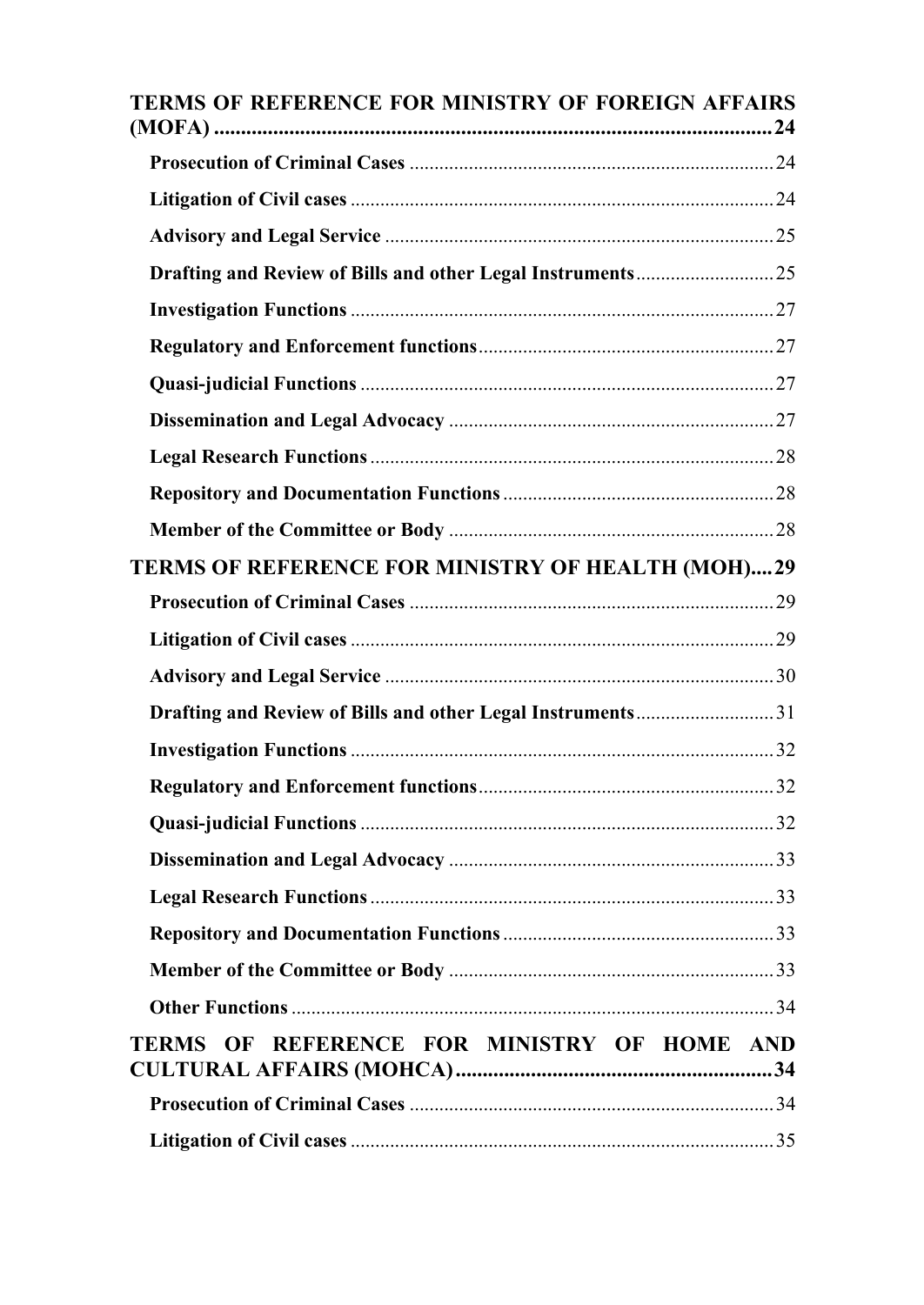| Drafting and Review of Bills and other Legal Instruments36 |  |
|------------------------------------------------------------|--|
|                                                            |  |
|                                                            |  |
|                                                            |  |
|                                                            |  |
|                                                            |  |
|                                                            |  |
|                                                            |  |
| <b>TERMS OF REFERENCE FOR MINISTRY OF INFORMATION AND</b>  |  |
|                                                            |  |
|                                                            |  |
|                                                            |  |
|                                                            |  |
|                                                            |  |
|                                                            |  |
|                                                            |  |
|                                                            |  |
|                                                            |  |
|                                                            |  |
|                                                            |  |
|                                                            |  |
| TERMS OF REFERENCE FOR MINISTRY OF LABOUR AND              |  |
|                                                            |  |
|                                                            |  |
|                                                            |  |
| Drafting and Review of Bills and other Legal Instruments47 |  |
|                                                            |  |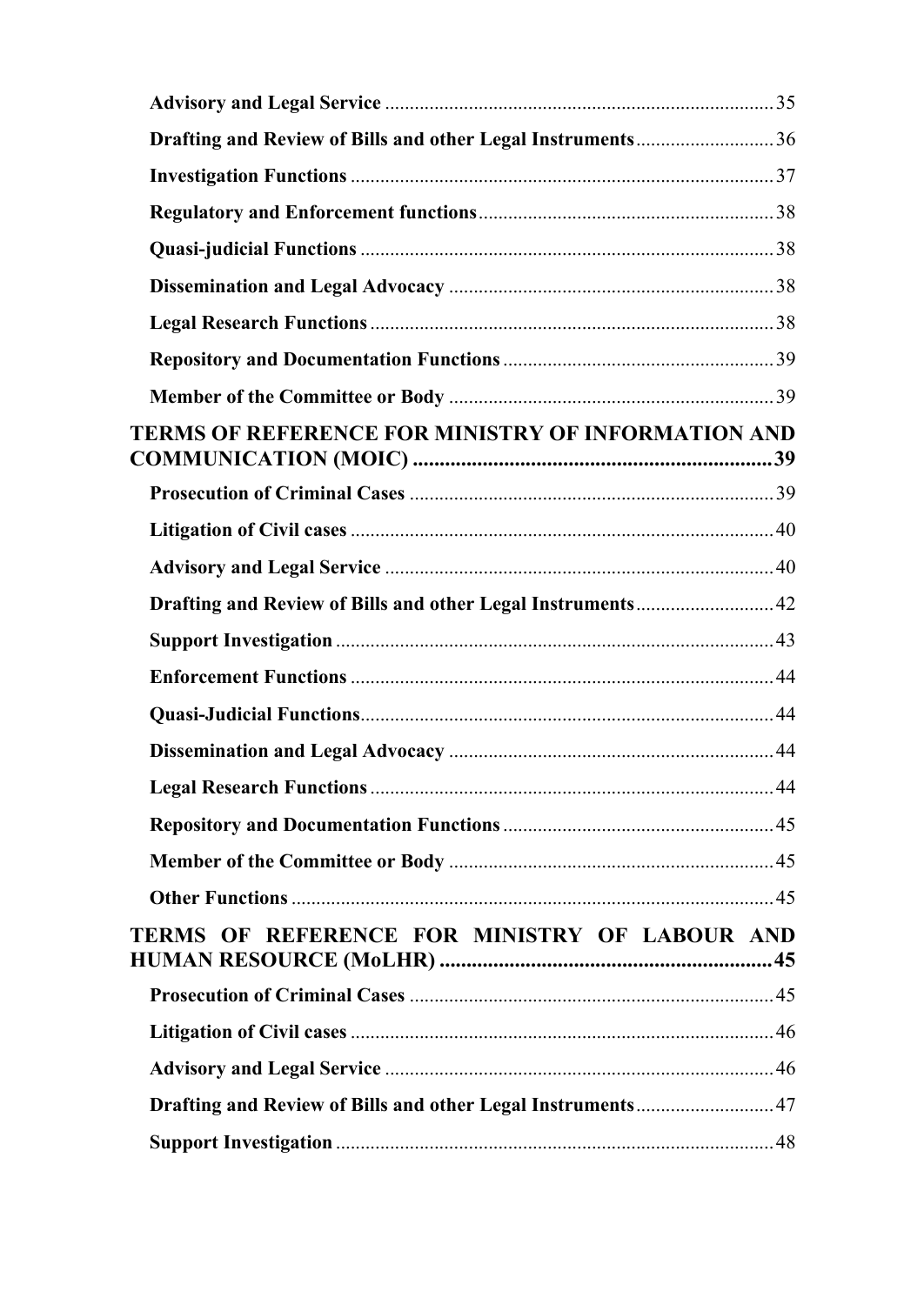| TERMS OF REFERENCE FOR MINISTRY OF WORKS AND               |  |
|------------------------------------------------------------|--|
|                                                            |  |
|                                                            |  |
|                                                            |  |
| Drafting and Review of Bills and other Legal Instruments51 |  |
|                                                            |  |
|                                                            |  |
|                                                            |  |
|                                                            |  |
|                                                            |  |
|                                                            |  |
|                                                            |  |
| <b>TERMS OF REFERENCE FOR DZONGKHAG LEGAL OFFICERS</b>     |  |
|                                                            |  |
|                                                            |  |
|                                                            |  |
|                                                            |  |
|                                                            |  |
|                                                            |  |
|                                                            |  |
|                                                            |  |
|                                                            |  |
|                                                            |  |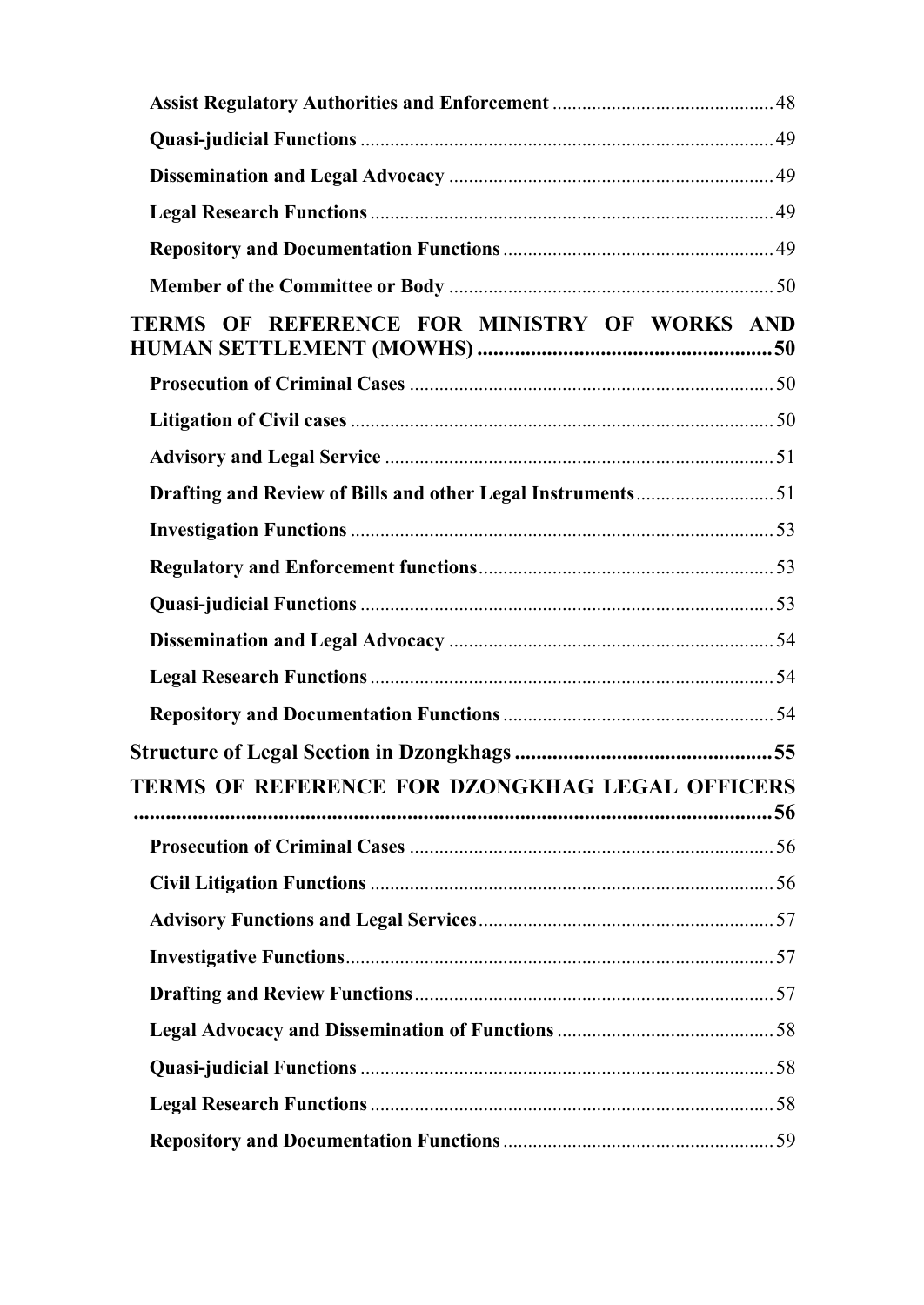| TERMS OF REFERENCE FOR LEGAL ASSISTANTS FOR |  |
|---------------------------------------------|--|
|                                             |  |
|                                             |  |
|                                             |  |
|                                             |  |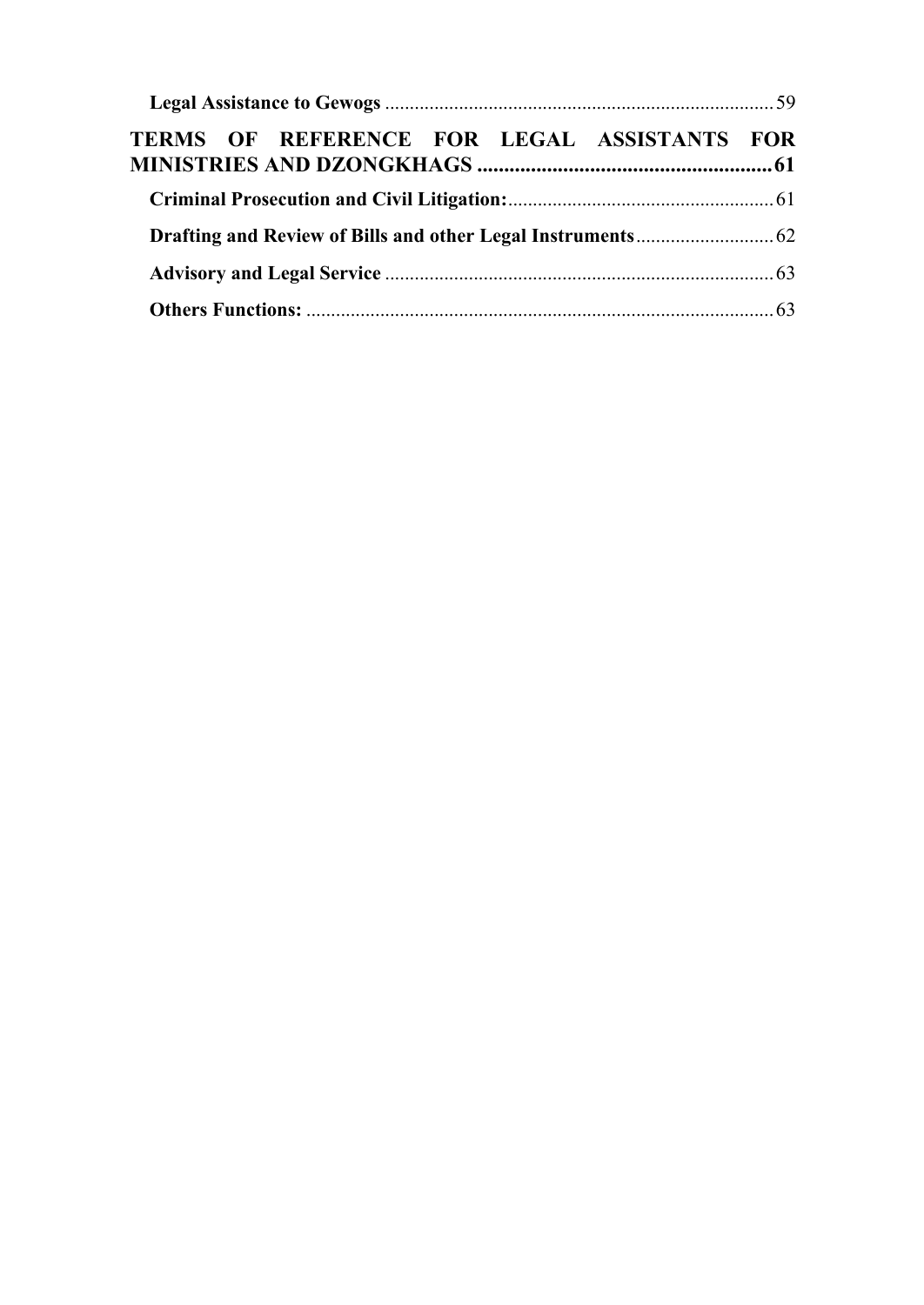### **Structure of Legal Division in the Ministries**

The Legal Officers serving in the ministries are the representatives of the Attorney General, and hence exercise powers and authorities delegated by the Attorney General. The specific Terms of Reference are drawn from the General Mandates and therefore, each specific term shall be constructed and construed within the domain and ambit for the General Mandate of the Legal Officers.



Given the diverse work nature, tremendous workload and jurisdictional coverage of the Ministries, it is appropriate to upgrade the Office of Legal Services under the Ministries to a full-fledged Legal Division. However, the upgradation shall be carried out based on the need assessment and mandate in each Ministry. The Legal Division in the Ministries is aimed to facilitate the legal services in the Ministries and strengthen and extend legal service and support of the OAG in the Ministry.

The Legal Division in the Ministries serves as an extension of the OAG in catering services through clear delineation of the tasks based on the types of task and nature of issues prescribed under the terms of reference for each Ministry.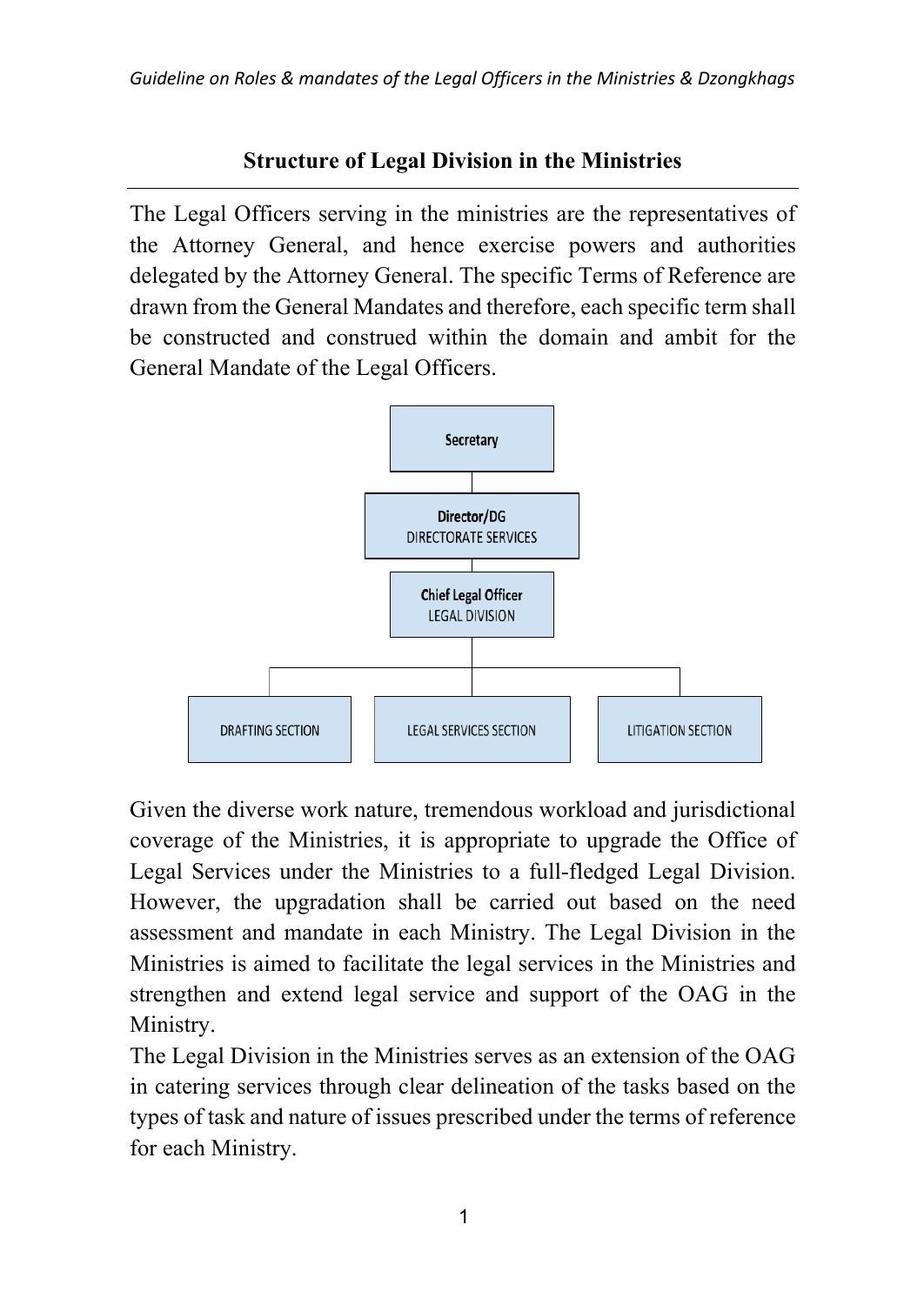The Legal Division shall be headed by a Chief Legal Officer and functions under the supervision of the Director and Secretary of the Ministry, and is accountable to the Ministry and the OAG. The Chief Legal Officer is assisted by Deputy Chief Legal Officer, Senior Legal Officer and Legal Officers. The number of legal officers under each Legal Division in the Ministries may be determined from time to time. The Legal Division of the Ministries shall submit reports on progress including challenges to the Office through DAG on quarterly basis, and the Office will address the issues in consultation with the RCSC.

# **TERMS OF REFERENCE FOR MINISTRY OFAGRICULTURE AND FORESTS (MOAF)**

#### **Prosecution**

- 1. Prosecute criminal cases before the court, if:
	- (a) delegated by the OAG, through the issuance of the Power of Attorney by the AG; or
	- (b) authorized and empowered by the specific laws in consultation with the OAG.
- 2. Serve as the focal or contact person for the cases referred to the OAG.
- 3. Coordinate with, and provide support to the OAG regarding cases referred for prosecution:
	- (a) including providing information and documents related to sector-specific cases; and
	- (b) follow-up on the court judgments and appeals including disciplinary referrals to the agencies.

### **Litigation of Civil cases**

1. Review civil matters related to procurement, statutory violation, pending audit observation, recovery of pending payment of fine, and file civil suits before Courts.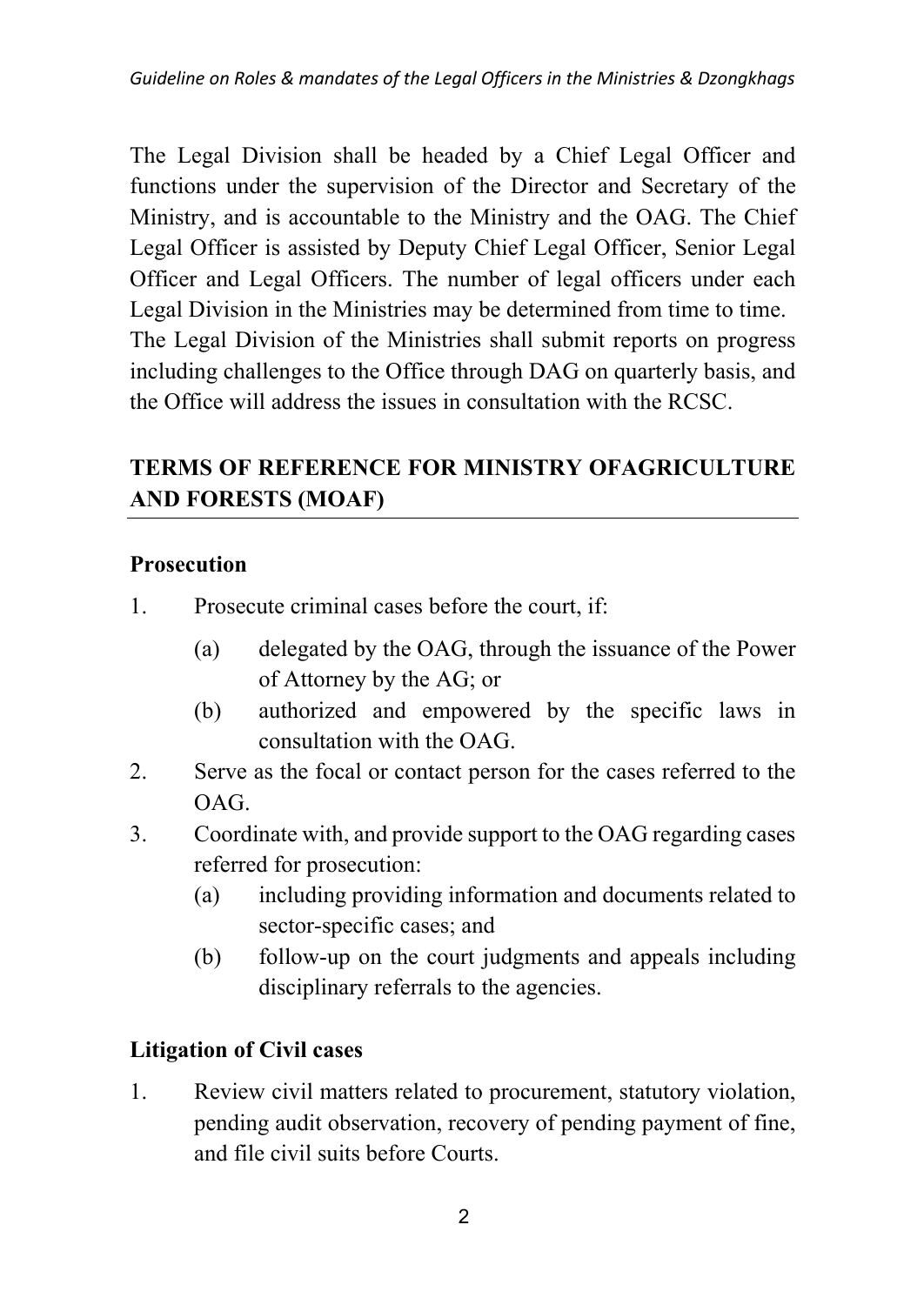- 2. Review and prepare cases, and represent the Ministry before administrative tribunals on cases related to the Ministry.
- 3. Review and resolve issues related to cooperatives and farmers groups, non-wood forest produce groups and community forests groups.

### **Support Investigation**

- 1. Guide the enforcement officials in carrying out investigation for offences of criminal nature.
- 2. Carry out investigation in administrative matters forwarded by the Office of Gyalpoi Zimpon, Anti-Corruption Commission and Royal Civil Service Commission.

### **Advisory and Legal Service**

- 1. Provide legal advice to the Ministry on issues falling within the legal domain of the Ministry as and when sought by Minister/Secretary/Department of Agriculture, Department of Livestock, Department of Agricultural Marketing, Department of Forest and Park Services/ Agencies/Central Agencies/ Regional Offices/Dzongkhag Office/Field Office.
- 2. Advice and guide foresters to enforce or implement the procedural laws as per *Civil and Criminal Procedure Code*  (CCPC) *2001*, *Forest and Nature Conservation Act, Forest and Nature Conservation Rules and Regulations*; and Forest and Nature Conservation code of best practices.
- 3. Advice and guide the regulatory officials working in BAFRA to enforce or implement procedural laws as per *CCPC, Food Act, Plant Quarantine Act, Pesticides Act, Seed Act* and *Livestock Act* and its rules and regulations.
- 4. Provide advice and interpretation of provisions of *Forest and Nature Conservation Act*; *Plant Quarantine Act; Seed Act, 2000;*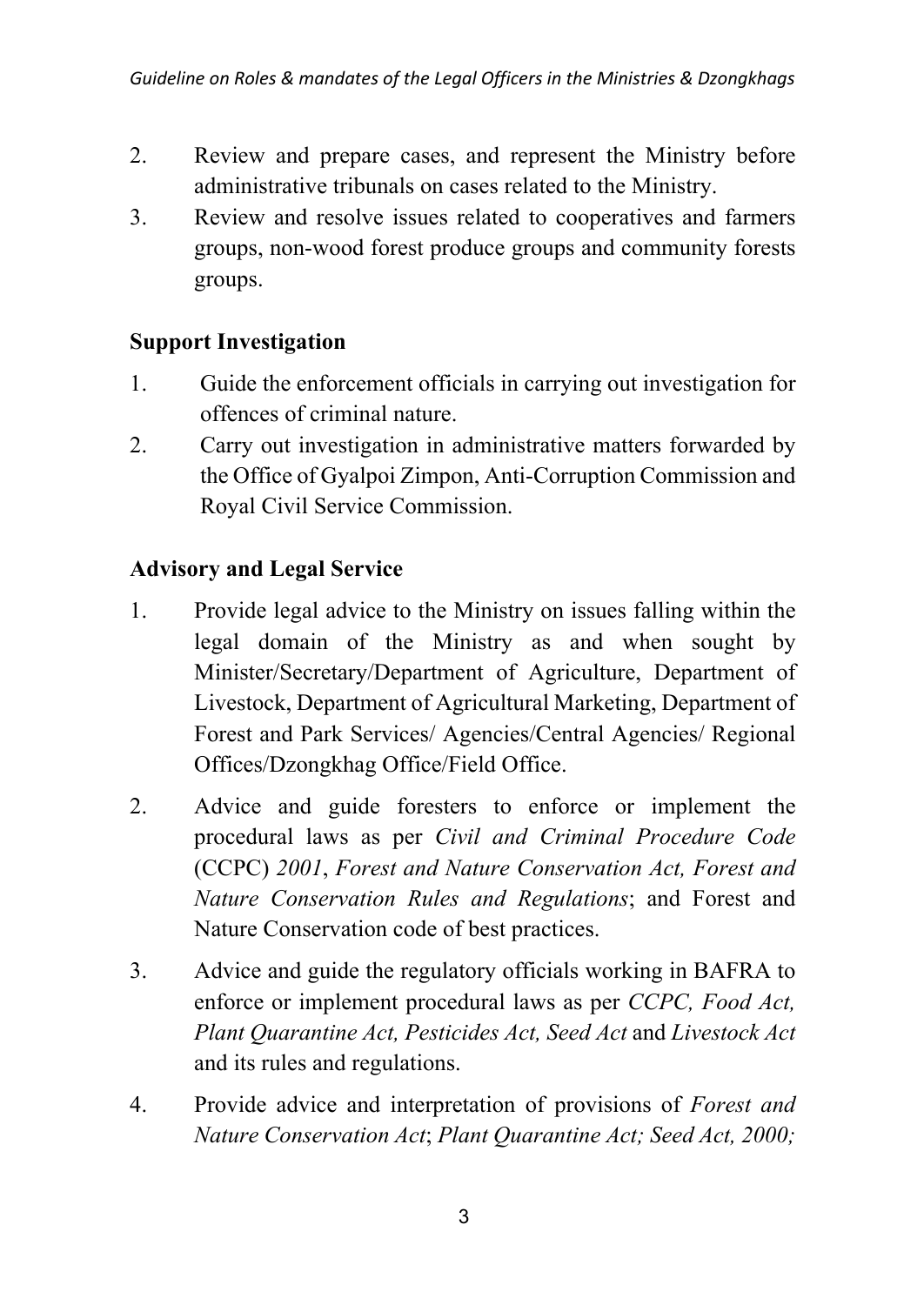*Livestock Act; Co-operative Act; Biodiversity Act; Biosafety Act; Pesticide Act;* and *Food Act* and its rules and regulation implemented by the Ministry.

- 5. Facilitate implementation of activities initiated by the Department and agency under the Ministry for watershed management, forest resource management, social forestry works, nature conservation works and payment of environmental services through execution of mutually agreeable agreement with the public.
- 6. Guide and advise on any legal matters related to forestry research, biodiversity research, livestock research and agriculture research.
- 7. Interpret and implement part of *Waste Prevention and Management Act; Water Act* and *National Environment and Protection Act* as a competent authority under the Act.
- 8. Advise and guide implementation of gender mainstreaming activities to all the Departments, non-Departments and Agencies under the Ministry.
- 9. Guide and advise the dispute settlement bodies established in the Head Quarter and in the Regional Offices for settlement of disputes arising out of violation of delegated legislations of the respective cooperatives and farmer groups as required under the *Cooperative Act.*
- 10. Advise policy and planning division in any decision makings related to policy and planning which will have legal implications.
- 11. Advise the Department or Agency to institutionalize collaboration with the relevant oversight agency to create harmonious working relations through signing of MoU.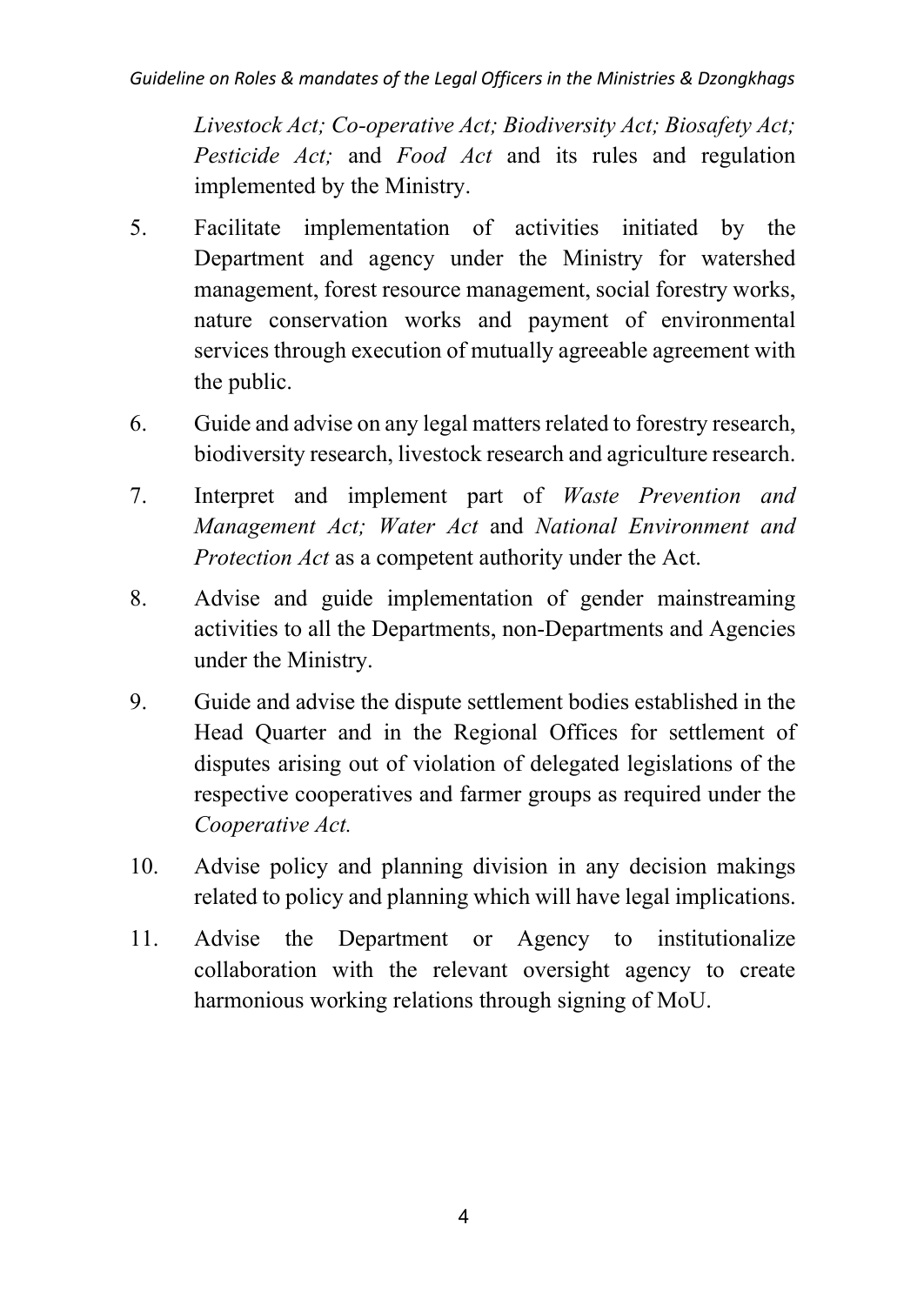#### **Drafting and Review of Bills and other Legal Instruments**

- 1. Advise on, coordinate and conduct the Legislative Impact Assessment before the drafting of any bill or review of existing legislation concerning the MoAF.
- 2. Draft bills including amendment bills on those subject-matter within the mandate of the MoAF.
- 3. Draft or revise delegated legislations on those subject-matter within the mandate of the MoAF.
- 4. Serve as a drafting instructor to the OAG and adhere to the relevant clauses of *Rules of Procedure of Drafting and Reviewing of Bills and Delegated Legislations 2018,* if a bill or delegated legislation is referred for drafting or review to the OAG.
- 5. Coordinate within the MoAF for carrying out stakeholder consultation meetings during the process of drafting of bills or reviewing of existing legislations concerning the MoAF.
- 6. Coordinate and consult with relevant agencies during the process of drafting or revision of legislation concerning the MoAF.
- 7. Assist in the framing and review of manuals, guidelines, policies and procedures concerning the MoAF.
- 8. Prepare or review MoUs, Terms of References, agreements (Scoping Agreement and Material Transfer Agreement related to Access and Benefit Sharing (ABS) process and trade of wildlife specimen), contracts, and other legal documents.
- 9. Review and provide inputs and comments on sectoral legislation referred by other agencies.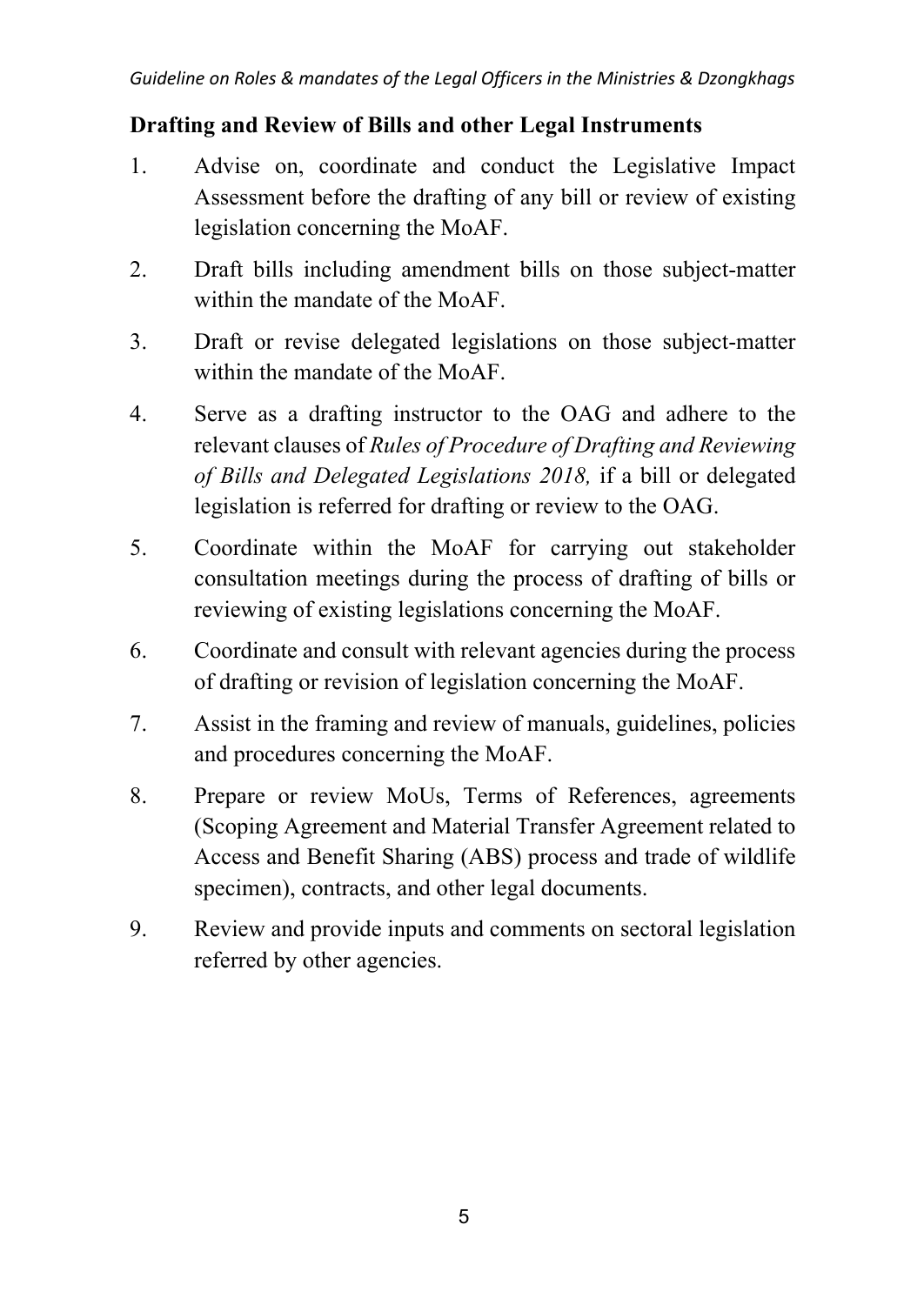- 10. Represents the MoAF during the consultations on sectoral legislations, draft sectoral bills, rules or regulations, or other legal related matters, if required.
- 11. Review relevant legislations or legal documents of MoAF, if any and submit recommendations to the OAG.
- 12. Review and carry out the drafting of guidelines, which are cross sectoral in nature amongst the Department/ non-Departments and Agencies within the Ministry.

### **Assist Regulatory and Enforcement Officials**

- 1. Coordinate and conduct workshops for enforcement and regulatory officials of the Department of Forest and Park Services, and Bhutan Agriculture and Food Regulatory Authority on the procedures of law in coordination with the Judiciary.
- 2. Guide and advice enforcement officials in the field (Park and Divisional Forest Office, Dzongkhag and Thromde BAFRA Office) in implementation of regulatory provisions of the relevant Acts.
- 3. Assist in implementation of international conventions, treaties and agreements or bi-lateral agreement related to Ministry.

# **Enforcement functions**

- 1. Enforce court judgements in civil or criminal cases, decisions of administrative tribunals or arbitral awards.
- 2. Enforce the decisions, resolutions or disciplinary action of the Committee or Body.

# **Quasi-judicial Functions**

1. Guide the Committee to observe and follow the due process of law, and principles of natural justice provided under the general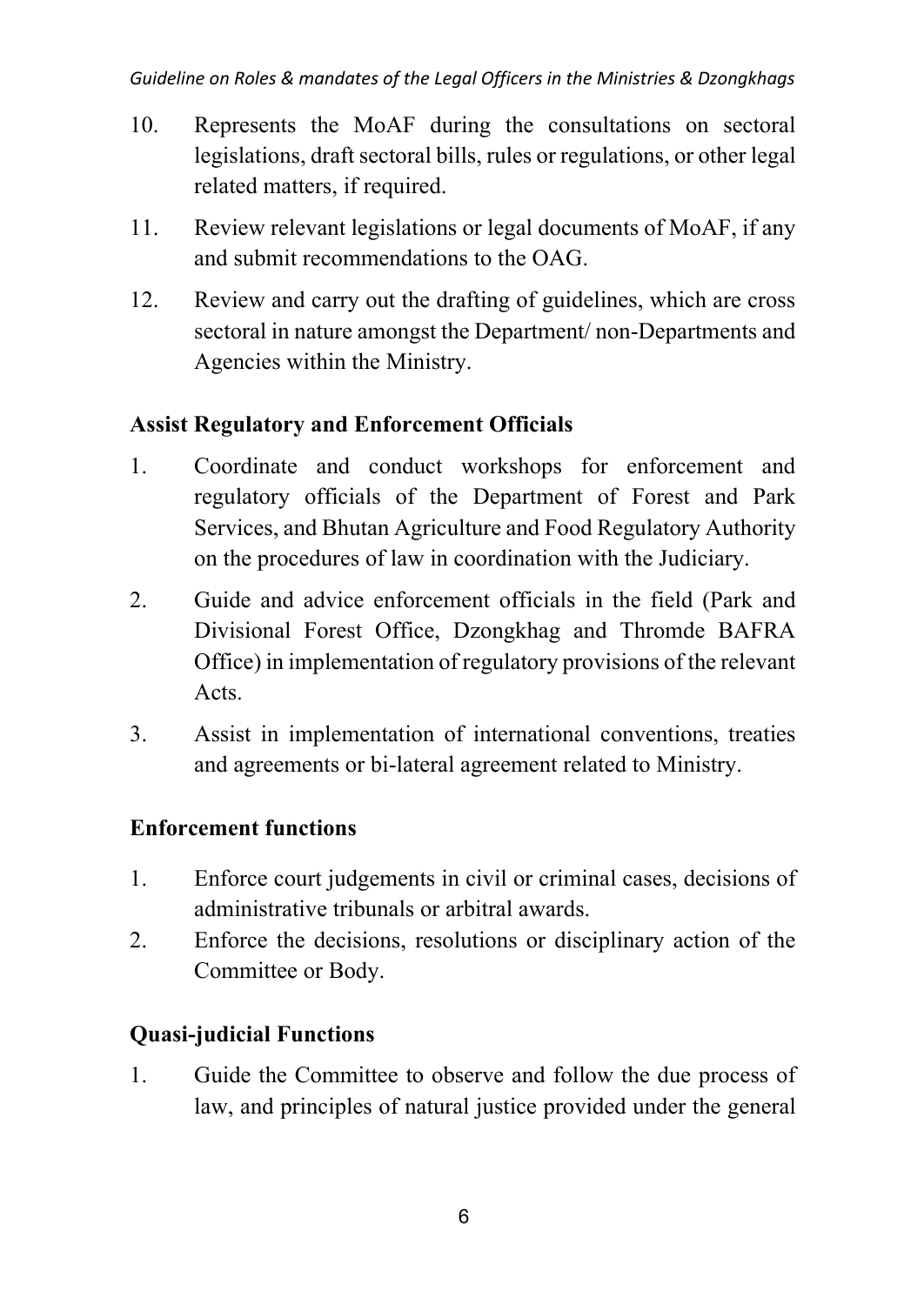mandate of administrative decision-making procedures while performing the quasi-judicial functions.

- 2. Serve as a member to the Dispute Settlement Committee for biosafety matters as per the Biosafety Act and its Rules and Regulations.
- 3. Serve as member secretary for the Gender Equality Committee in the Ministry to address gender issues at the workplace.

#### **Dissemination and Legal Advocacy**

- 1. Disseminate information relating to relevant laws, policies or regulations of the Ministry to the general public in coordination with the relevant Departments/non- Departments or Agencies.
- 2. Create awareness to the staff of the Ministry on the latest developments in laws, rules and policies related to the Ministry.

### **Legal Research**

- 1. Conduct research on relevant international laws and other legal instruments related to the Ministry as and when assigned by the Ministry or the OAG.
- 2. Initiate legal research and its publication related to forest, biodiversity, water, cooperatives, agriculture, food safety and animal health.

### **Repository and Documentation Functions**

- 1. Serve as a repository including maintaining archives for legislations and other legal instruments relevant or entered into by the Ministry.
- 2. Ensure documentation, and record-keeping of legal documents, and correspondence of the legal section.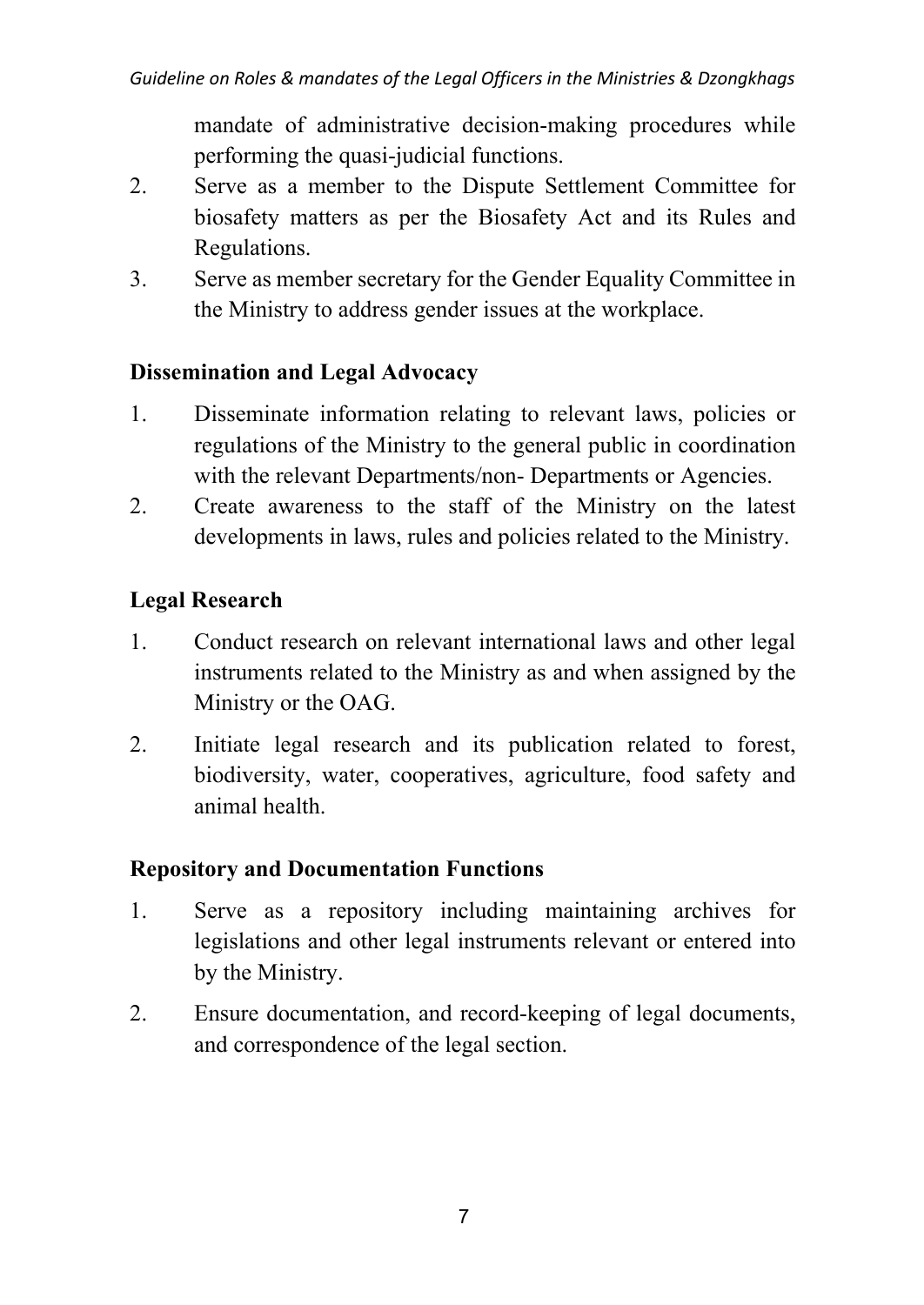#### **Member of the Committee or Task force**

- 1. Serve as a member of a Human Resource Committee and RNR-GNHC of the Ministry to ensure that the Committee follows the due process of law, and principles of natural justice while arriving at the decision.
- 2. Represent the Ministry in meetings and workshops related to legislation and legal matters.
- 3. Be a member to the task force within and beyond the Ministry as per the instruction of the Ministry.

### **Other Functions**

- 1. Coordinate and carry out gender mainstreaming activities in the Ministry in collaboration with relevant agencies.
- 2. Carry out any other legal activities or functions as and when assigned by the Ministry.

# **TERMS OF REFERENCE FOR MINISTRY OF ECONOMICS AFFAIRS (MOEA)**

#### **Prosecution of Criminal cases**

- 1. Prosecute criminal cases before the court, if:
	- (a) delegated by the OAG, through the issuance of the Power of Attorney by the Attorney General; or
	- (b) authorized and empowered by the specific laws in consultation with the OAG.
- 2. Serve as the focal or contact person for the cases referred to the OAG.
- 3. Coordinate with, and provide support to the OAG regarding cases referred for prosecution:
	- (a) including providing information and documents related to sector-specific cases; and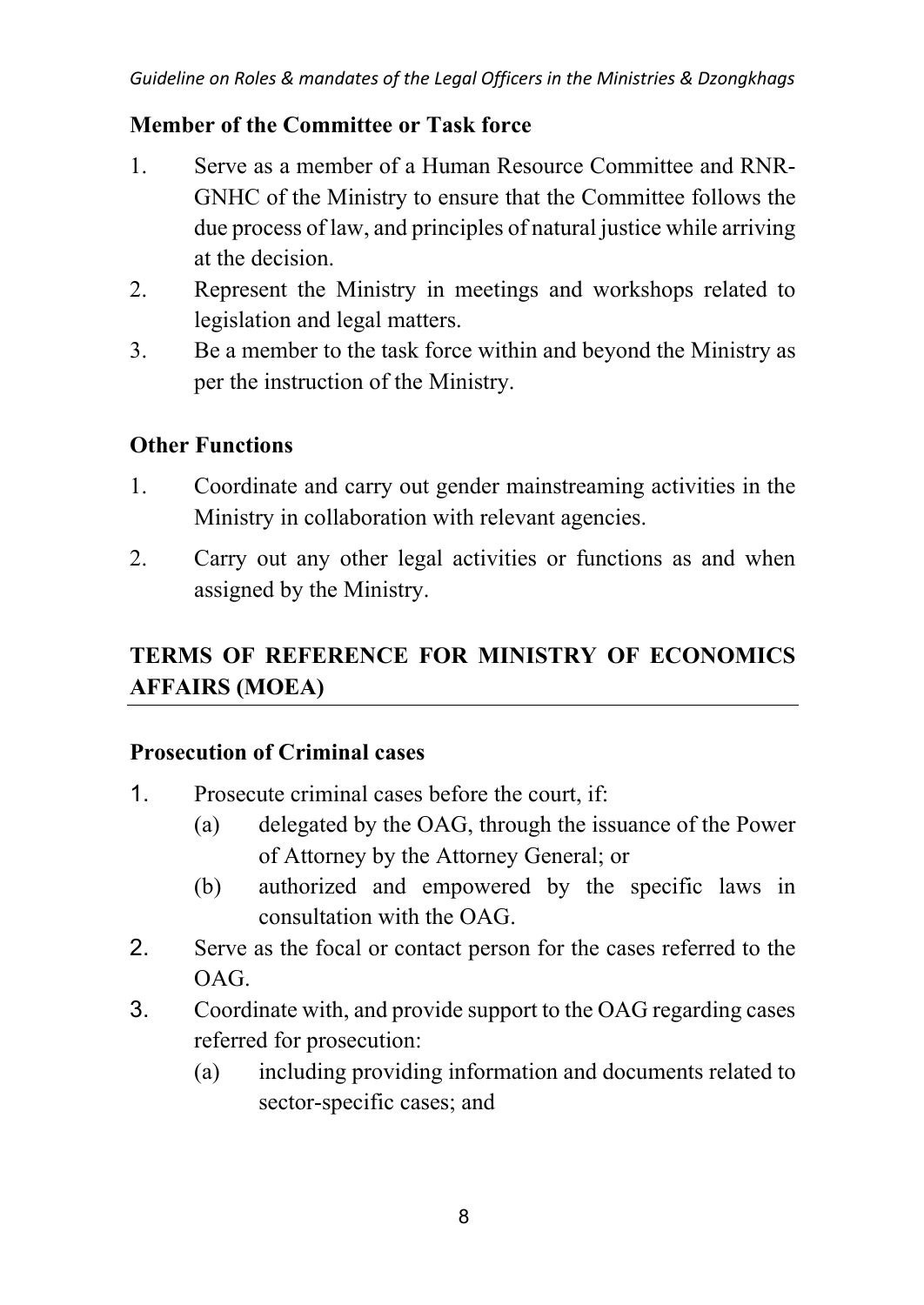(b) follow-up on the court judgments and appeals including disciplinary referrals to the agencies.

### **Litigation of Civil cases**

- 1. Institute civil cases before the Court or arbitral tribunal on behalf of the Ministry
- 2. Represents the Ministry before the Court or arbitral tribunal in civil cases.
- 3. Review, prepare and register cases before the Court.
- 4. Review, prepare and register cases for arbitration in arbitral tribunals.
- 5. Carry out fact finding and document enquiry with relevant Divisions/Departments.
- 6. Assist with audit memos pertaining to recoveries of outstanding amounts through misuse or contractual issues through civil suits.
- 7. Enforce court judgement in civil cases.

### **Advisory and Legal Service**

- 1. Provide legal advice to the Ministry on issues falling within the legal domain of the Ministry as and when sought by the Minister, Secretary, heads of the Departments and Divisions.
- 2. Provide legal assistance or support to the officials of the Ministry.
- 3. Provide advice and support for MoUs to the Division/Departments of the Ministry.
- 4. Provide advice and support for guidelines to the Division/Departments of the Ministry.
- 5. Provide advice and support for enforcement/implementation prescribed by law.
- 6. Serve as a legal advisor to all the policy formulation teams of the Ministry.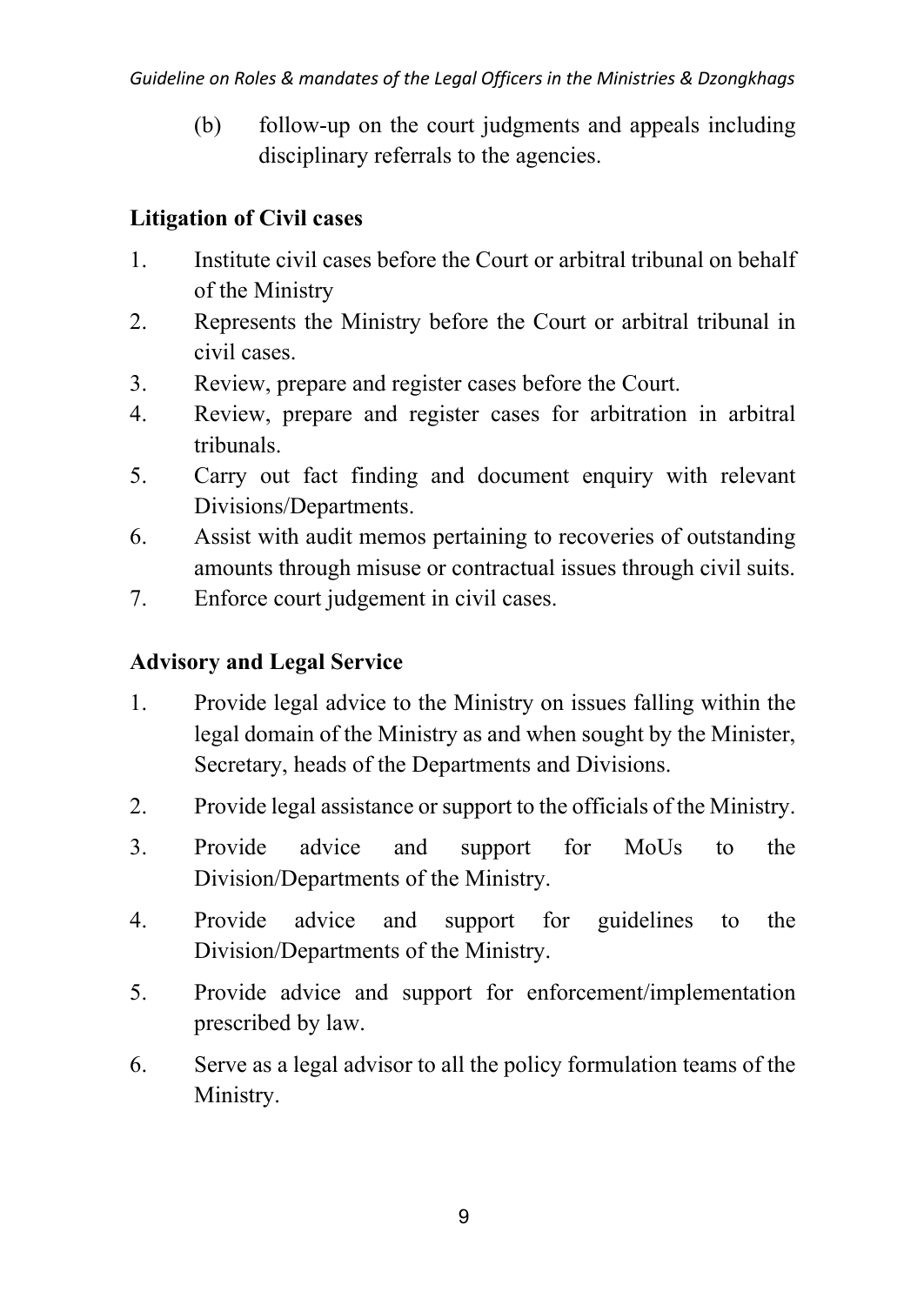- 7. Serve as a relevant Agency of the Government to undertake necessary treaty-making processes, if directed by the Lhengye Zhungtshog or as a relevant stakeholder, if identified by the concerned Agency to participate in all the stakeholder consultations and processes in accordance to the *Rules of procedure for Treaty Making 2016.*
- 8. Carry out ad hoc activities as and when directed by the management or superiors.

### **Drafting and Review of Bills and other Legal Instruments**

- 1. Advise on, coordinate and conduct the Legislative Impact Assessment before the drafting of any bill or review of existing legislation concerning the MoEA.
- 2. Draft bills including amendment bills on those subject-matter within the mandate of the MoEA.
- 3. Draft or revise delegated legislations on those subject-matter within the mandate of the MoEA.
- 4. Serve as a drafting instructor to the OAG and adhere to the relevant clauses of *Rules of Procedure of Drafting and Reviewing of Bills and Delegated Legislations 2018,* if a bill or delegated legislation is referred for drafting or review to the OAG.
- 5. Coordinate within the MoEA for carrying out stakeholder consultation meetings during the process of drafting of bills or reviewing of existing legislations concerning the MoEA.
- 6. Coordinate and consult with relevant agencies during the process of drafting or revision of legislation concerning the MoEA.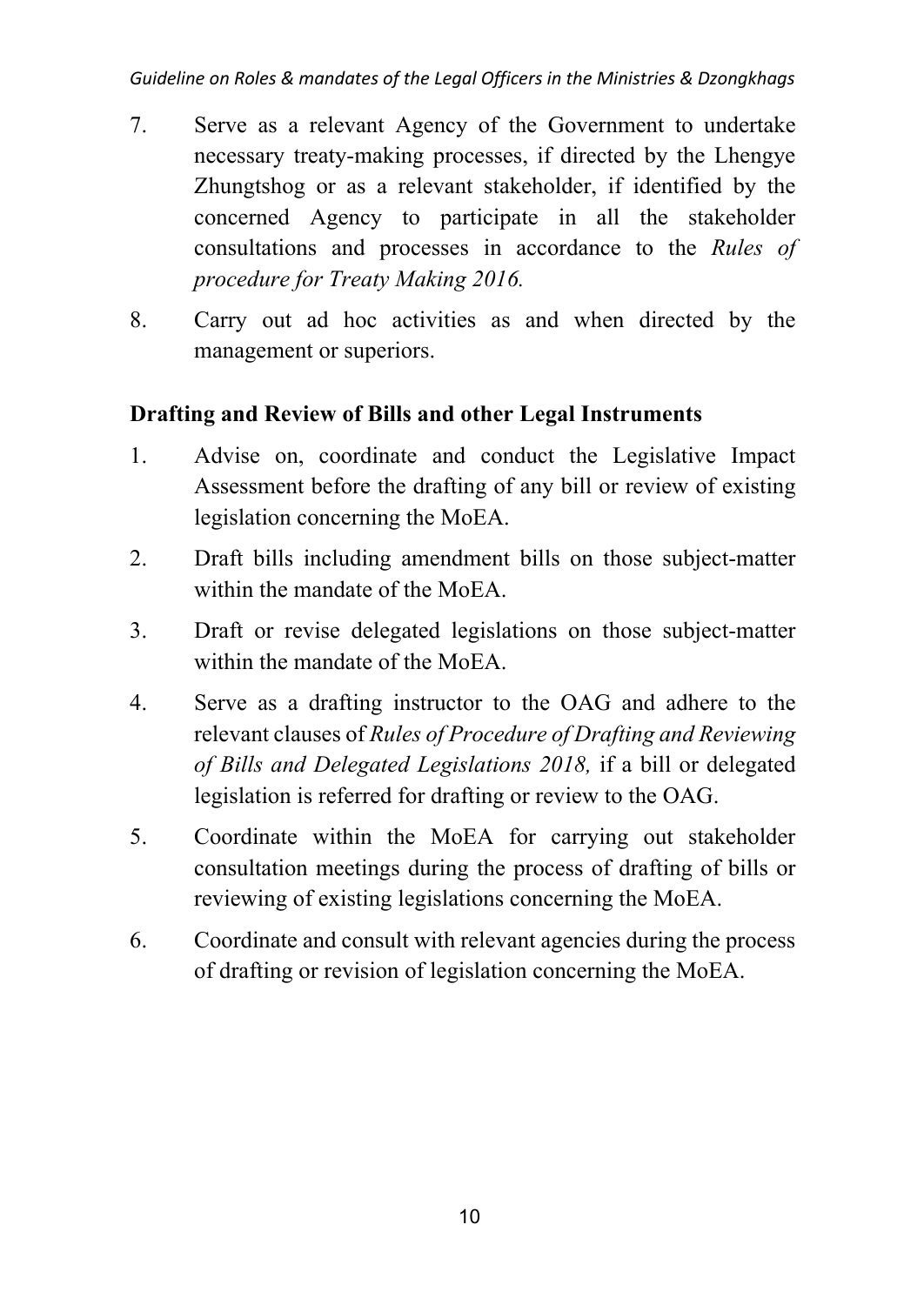- 7. Assist in the framing and review of manuals, guidelines, policies and procedures concerning the MoEA.
- 8. Prepare or review MoUs, Terms of References, agreements, contracts, and other legal documents.
- 9. Review and provide inputs and comments on sectoral legislation referred by other agencies.
- 10. Represents the MoEA during the consultations on sectoral legislations, draft sectoral bills, rules or regulations, or other legal related matters, if required.
- 11. Review relevant legislations or legal documents of MoEA, if any and submit recommendations to the OAG.
- 12. Seek any technical advice or support from the OAG in drafting, consulting or vetting of the delegated legislations.

### **Investigation Functions**

- 1. Guide investigation procedures and review investigation reports to ensure due process of law is followed during investigation when complaints are received or directed to the Ministry.
- 2. Provide information for investigation on sector-specific matters sought by the Anti-Corruption Commission.
- 3. Taking depositions from relevant Divisions/officials, and other stakeholders as prescribed by law.
- 4. Investigate and prepare reports on administrative cases as directed by the Management.
- 5. Receive investigation report, analyze the case and prepare a detailed case report for submission to the OAG for prosecution or HRC for administrative discipline.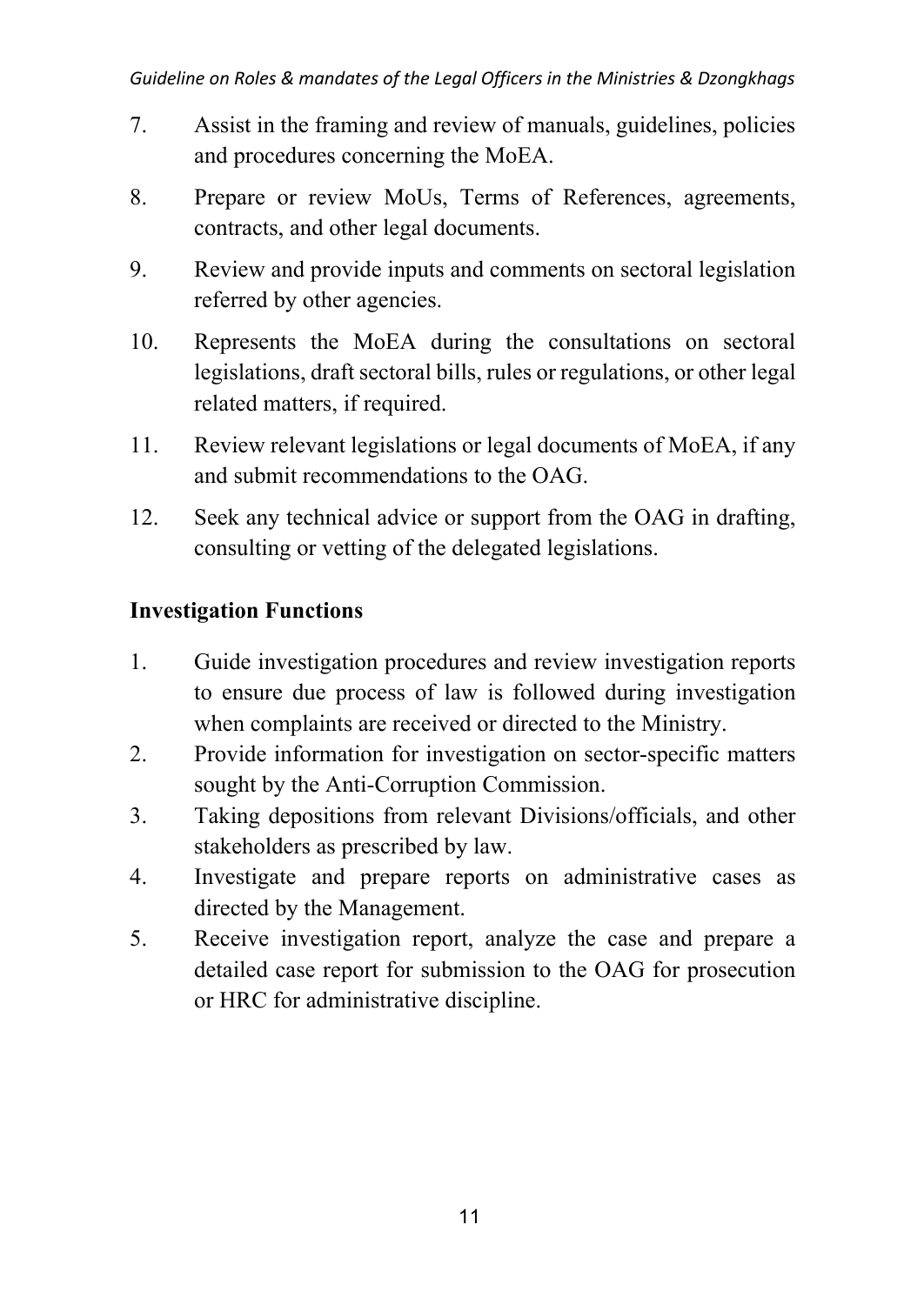#### **Enforcement functions**

- 1. Assist in implementation of international conventions related to the Ministry.
- 2. Assist and support the Departments of the Ministry in implementing laws relevant to the Ministry.
- 3. Enforce court judgement in civil or criminal cases, decisions of Tribunals and arbitral award.

### **Quasi-judicial Functions**

1. Ensures that the Committee observes and follows the due process of law, and principles of natural justice while performing quasijudicial functions.

#### **Dissemination and Legal Advocacy**

- 1. Disseminate relevant laws to the general public in consultation with the OAG.
- 2. Create an awareness presentation to the staff of the Ministry on the latest developments in laws and policies related to the Ministry.

### **Legal Research Functions**

- 1. Conduct research on relevant international laws and other legal instruments for reference in drafting and reviewing bills and delegated legislations.
- 2. Conduct desk review and comparative studies to assist in preparing legal opinions on domestic affairs.
- 3. Write a legal research paper annually on issues related to recent developments in laws, jurisprudence and current affairs for publication in the OAG journal.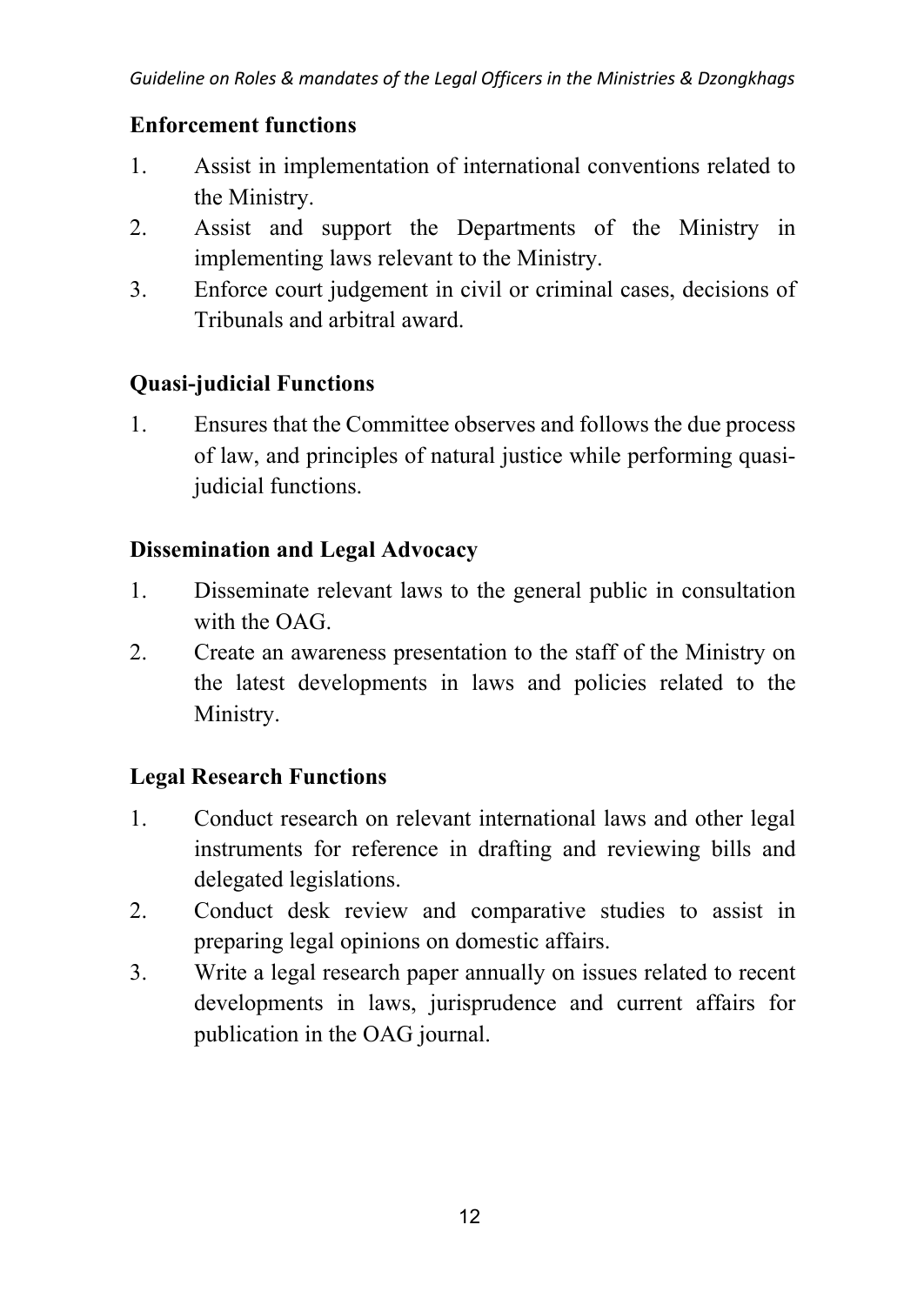#### **Repository and Documentation Functions**

- 1. Serve as a repository including maintaining archives for legislations and other legal instruments relevant or entered into by the Ministry.
- 2. Ensure documentation, and record-keeping of legal documents, and correspondence of the legal section.

#### **Member of the Committee or Body**

- 1. Serve as a member of a Human Resource Committee/Disciplinary Committee of the concerned agency and ensure that the Committee follows due process of law, and principles of natural justice while arriving at a decision.
- 2. Serve as a member of Committees as directed by the Ministry, and as prescribed by law.
- 3. Represent the Ministry in meetings and workshops related to legislation and legal matters.

# **TERMS OF REFERENCE FOR MINISTRY OF EDUCATION (MOE)**

#### **Prosecution of criminal cases**

- 1. Prosecute criminal cases before the court, if:
	- (a) delegated by the OAG, through the issuance of the Power of Attorney by the Attorney General; or
	- (b) authorized and empowered by the specific laws, in consultation with the OAG.
- 2. Serve as the focal or contact person for the cases referred to the OAG.
- 3. Coordinate with, and provide support to the OAG regarding cases referred for prosecution:
	- (a) including providing information and documents related to sector-specific cases; and
	- (b) follow-up on the court judgments and appeals.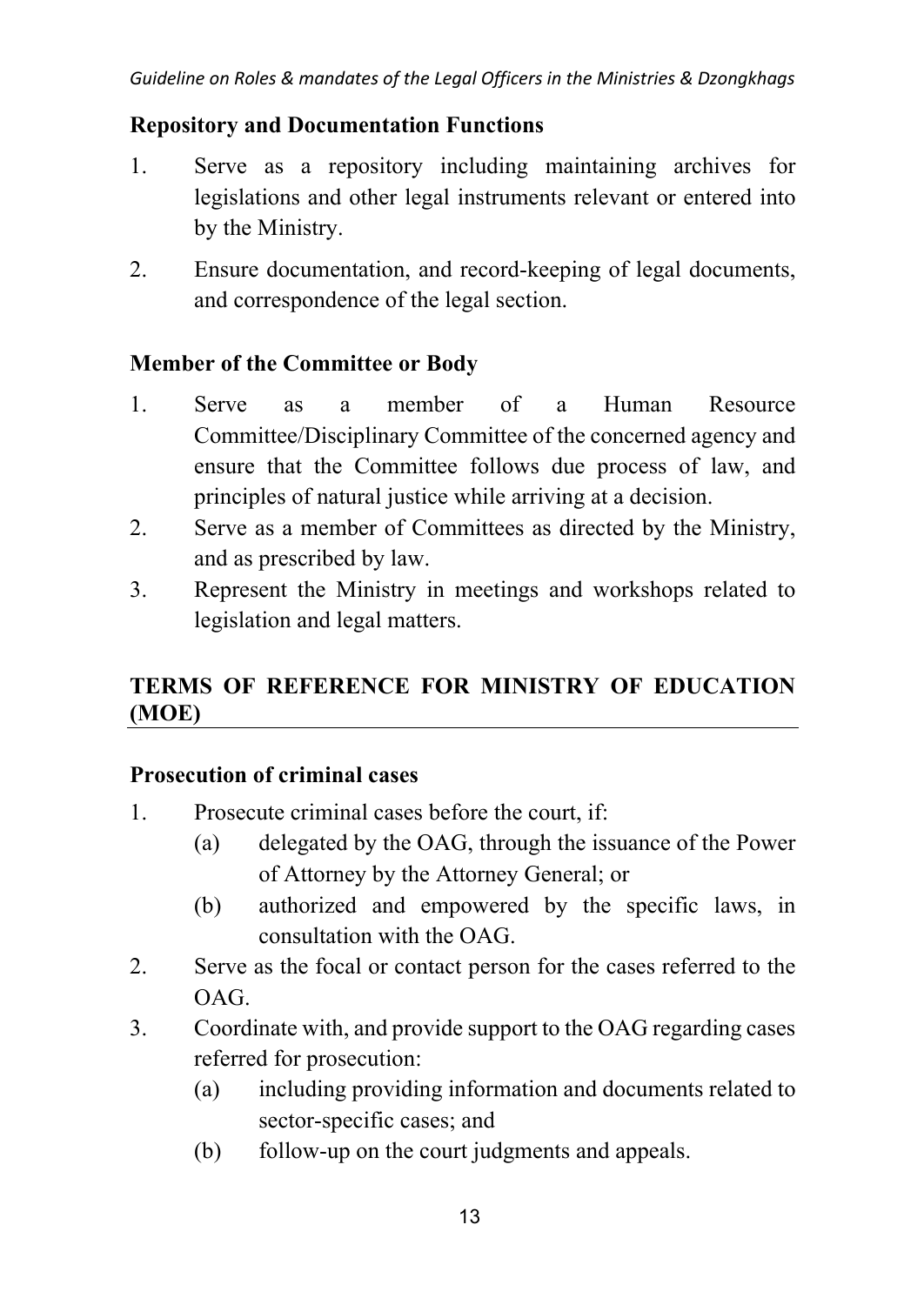#### **Litigation of Civil cases**

- 1. Institute civil cases before the Court or arbitral tribunal on behalf of the Ministry.
- 2. Represent the Ministry before the Court or arbitral tribunal in civil cases.
- 3. Review, prepare and register cases before the Court.
- 4. Review, prepare and register cases for arbitration in arbitral tribunals.
- 5. Carry out fact finding and document enquiry with relevant Divisions/Departments.
- 6. Assist with audit memos pertaining to recoveries of outstanding amounts through misuse or contractual issues through civil suits.
- 7. Enforce court judgement in civil cases.

### **Advisory and Legal Service**

- 1. Provides legal advice to the Ministry on issues falling within the legal domain of the Ministry as and when sought by the Ministry.
- 2. Provide legal assistance to the head of the Ministry, Divisions and officials in general.
- 3. Provide advice and support for MoUs to the Division/Departments of the Ministry.
- 4. Provide advice and support for guidelines to the Division/Departments of the Ministry.
- 5. Provide advice and support for enforcement/implementation prescribed by law.
- 6. Provide legal advice sought by the Bhutan Council for School Examinations and Assessment, and the Royal Education Council through the Secretary of the Ministry.
- 7. Serve as a legal advisor to all the policy formulation teams of the Ministry.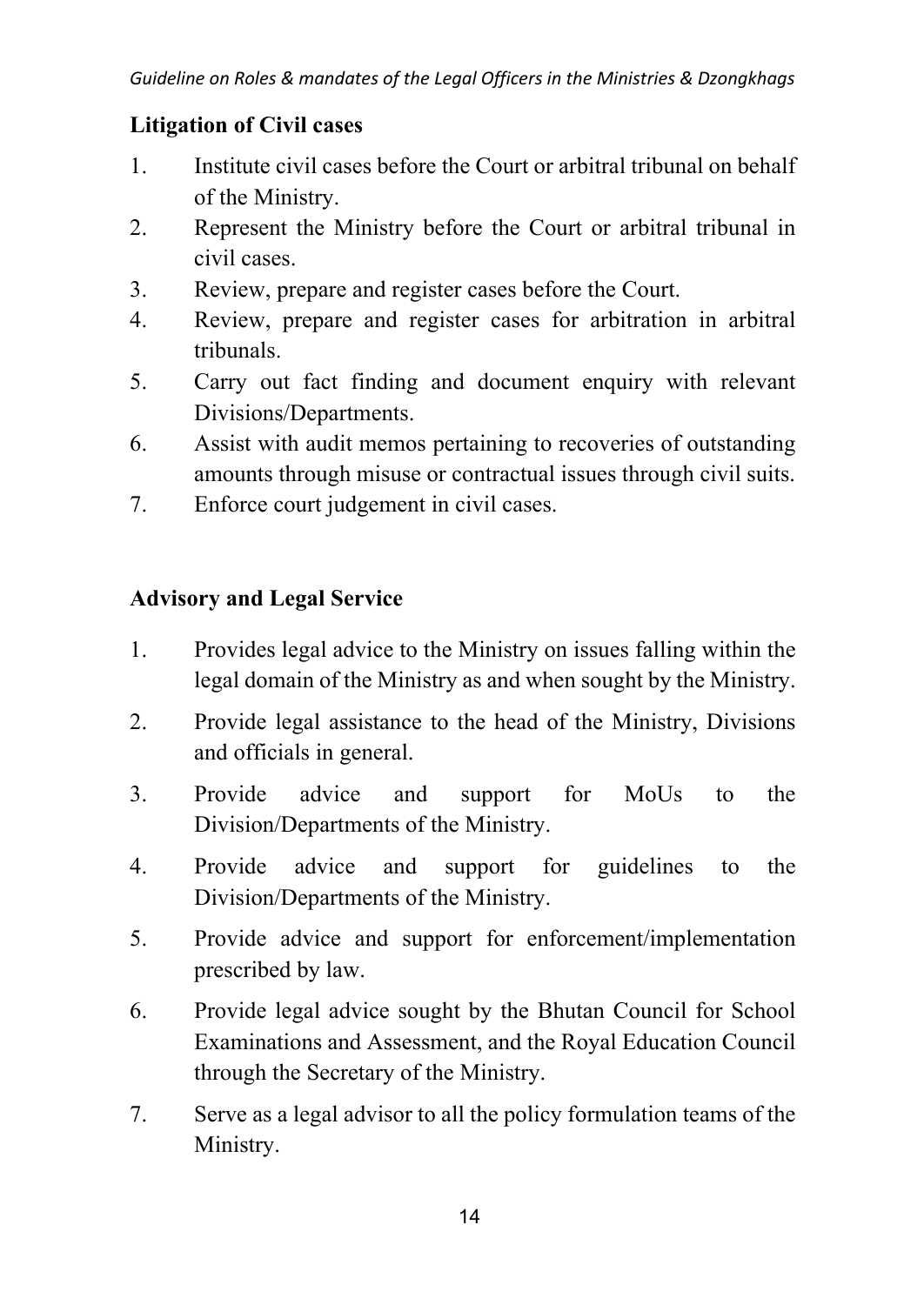- 8. Serve as a relevant Agency of the Government to undertake necessary treaty-making processes, if directed by the Lhengye Zhungtshog or as a relevant stakeholder, if identified by the concerned Agency to participate in all the stakeholder consultations and processes in accordance to the *Rules of procedure for Treaty Making 2016.*
- 9. Carry out ad hoc activities as and when directed by the management or superiors.

#### **Drafting and Review of Bills and other Legal Instruments**

- 1. Advise on, coordinate and conduct the Legislative Impact Assessment before the drafting of any bill or review of existing legislation concerning the MoE.
- 2. Draft bills including amendment bills on those subject-matter within the mandate of the MoE.
- 3. Draft or revise delegated legislations on those subject-matter within the mandate of the MoE.
- 4. Serve as a drafting instructor to the OAG and adhere to the relevant clauses of *Rules of Procedure of Drafting and Reviewing of Bills and Delegated Legislations 2018,* if a bill or delegated legislation is referred for drafting or review to the OAG.
- 5. Coordinate within the MoE for carrying out stakeholder consultation meetings during the process of drafting of bills or reviewing of existing legislations concerning the MoE.
- 6. Coordinate and consult with relevant agencies during the process of drafting or revision of legislation concerning the MoE.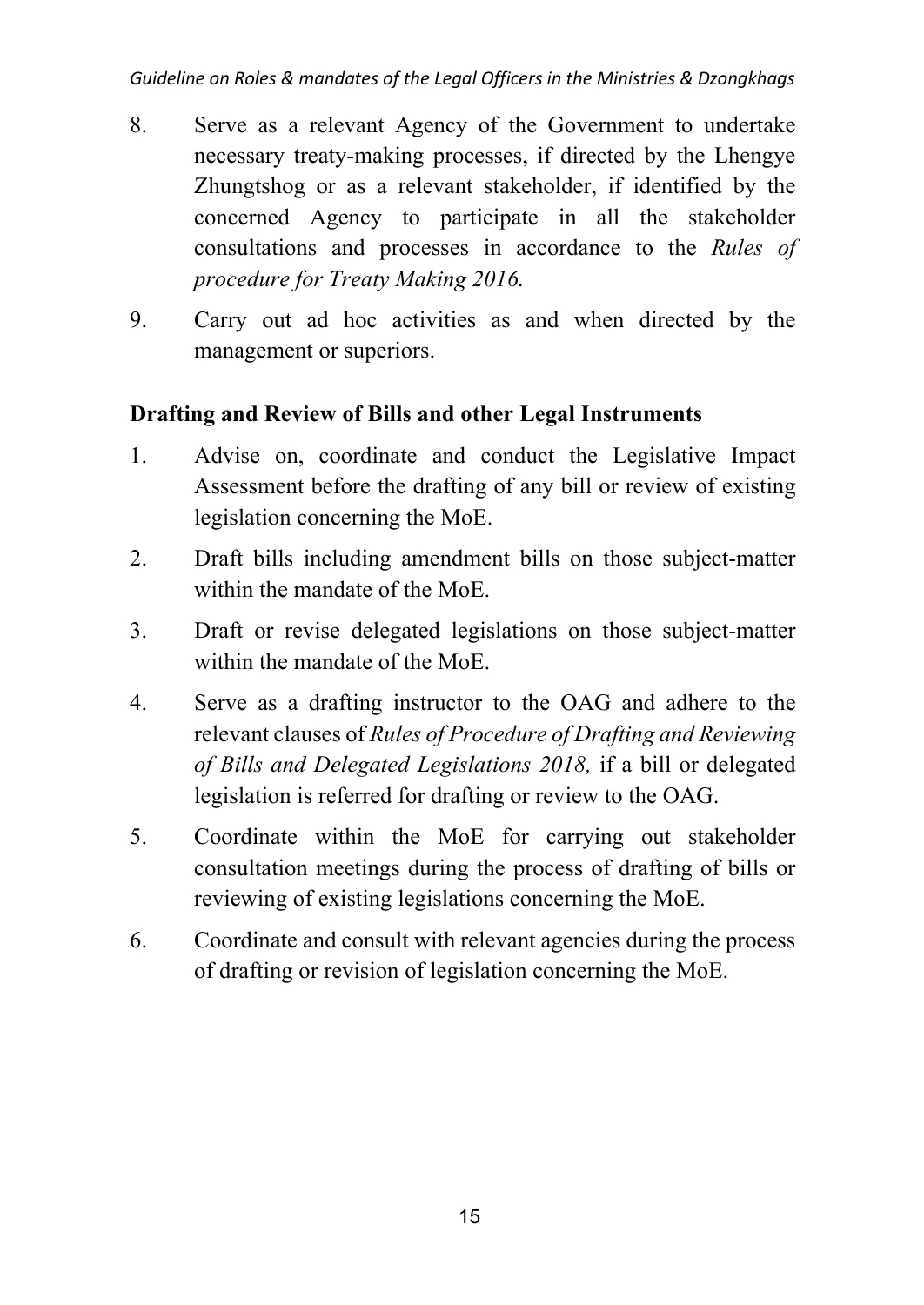- 7. Assist in the framing and review of manuals, guidelines, policies and procedures concerning the MoE.
- 8. Prepare or review MoUs, Terms of References, agreements, contracts, and other legal documents.
- 9. Review and provide inputs and comments on sectoral legislation referred by other agencies.
- 10. Represents the MoE during the consultations on sectoral legislations, draft sectoral bills, rules or regulations, or other legal related matters, if required.
- 11. Review relevant legislations or legal documents of MoE, if any and submit recommendations to the OAG.
- 12. Seek any technical advice or support from the OAG in drafting, consulting or vetting of the delegated legislations.

### **Investigation Functions**

- 1. Guide investigation procedures and review investigation reports to ensure due process of law is followed during investigation when complaints are received or directed to the Ministry.
- 2. Provide information for investigation of sector-specific matters sought by the ACC.
- 3. Take depositions from relevant Divisions/officials, and other stakeholders as prescribed by law.
- 4. Investigate and prepare reports on administrative cases as directed by the Management.
- 5. Receive investigation report, analyze the case and prepare a detailed case report for submission to the OAG for prosecution or HRC for administrative discipline.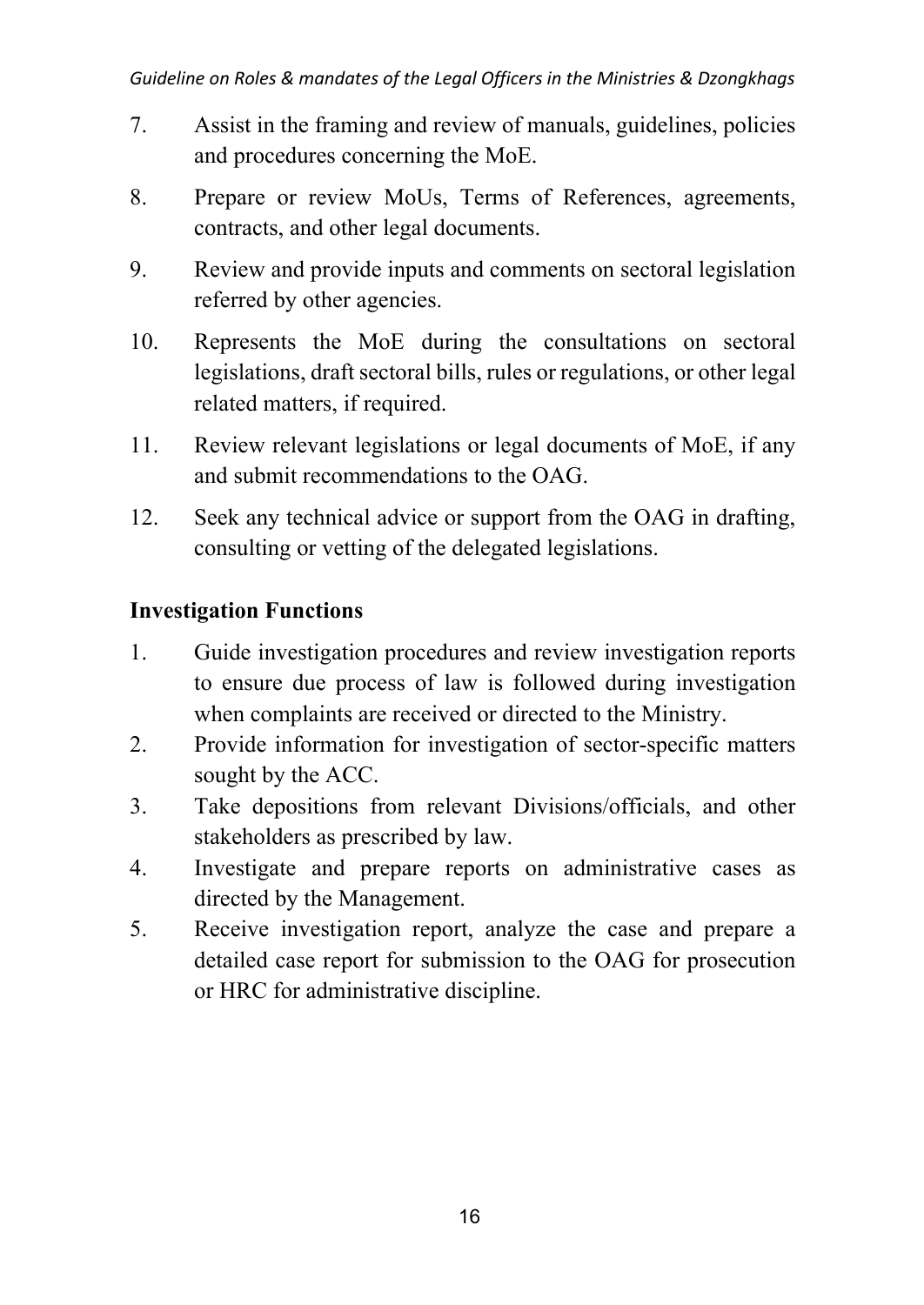### **Enforcement functions**

- 1. Assist in the implementation of international conventions related to the Ministry.
- 2. Implement laws relevant to the Ministry.
- 3. Enforce court judgement in civil or criminal cases, decisions of Tribunals and arbitral award.

### **Quasi-judicial Functions**

1. Ensure that the Committee observes, and follows the due process of law, and principles of natural justice while performing quasijudicial functions.

### **Dissemination and Legal Advocacy**

- 1. Disseminate information to enhance awareness of relevant laws to the general public in consultation with the OAG.
- 2. Conduct advocacy programs to the staff of the Ministry on the latest developments in laws and policies related to the Ministry.

### **Legal Research Functions**

- 1. Conduct research on relevant international laws and other legal instruments for reference in drafting and reviewing bills and delegated legislations.
- 2. Conduct desk review and comparative studies to assist in preparing legal opinions on domestic affairs.
- 3. Write a legal research paper annually on issues related to recent developments in laws, jurisprudence and current affairs for publication in the OAG journal.

### **Repository and Documentation Functions**

1. Serve as a repository including maintaining archives for legislations and other legal instruments relevant or entered into by the Ministry.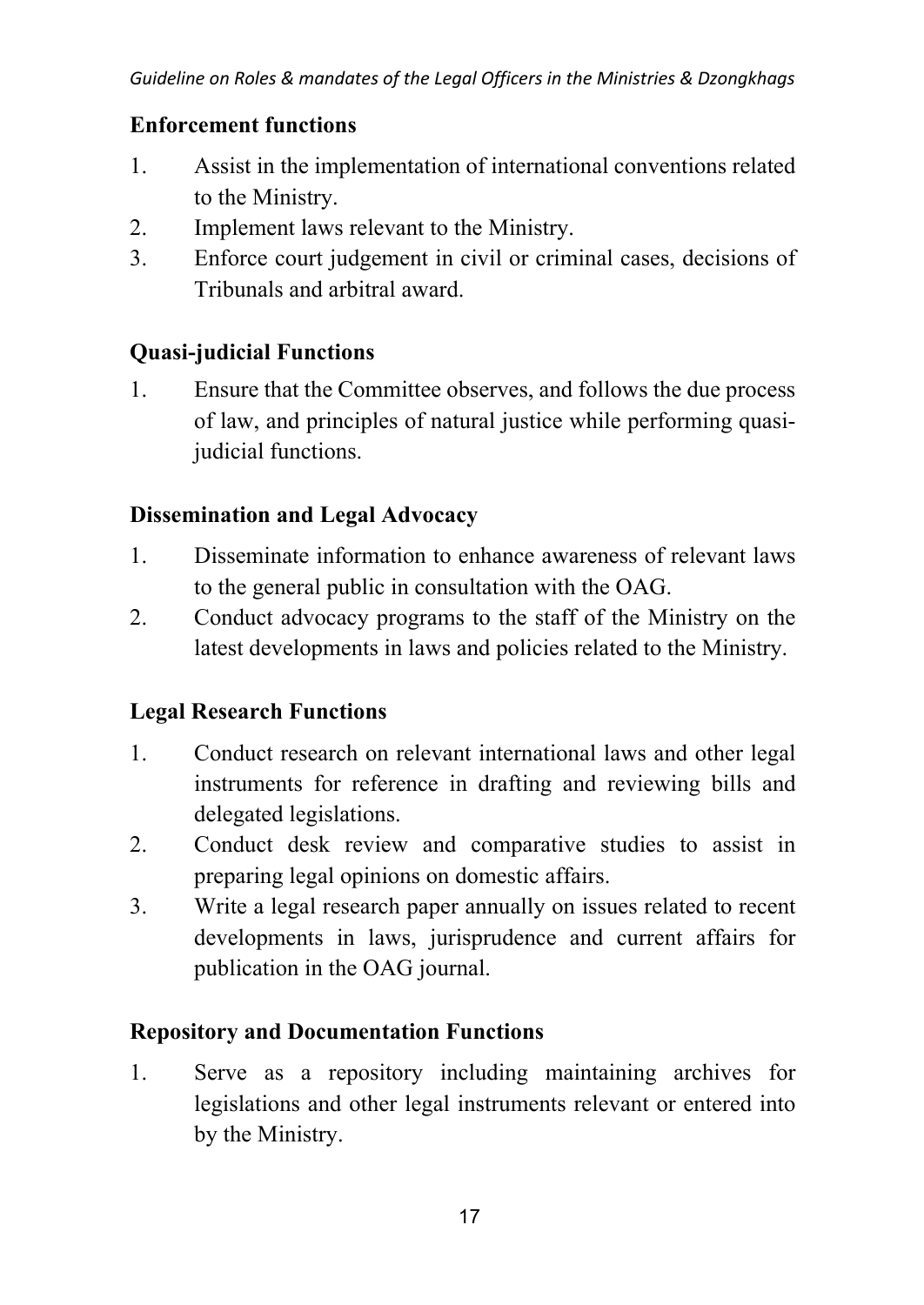2. Ensure documentation, and record-keeping of legal documents, and correspondence of the legal section.

### **Member of the Committee or Body**

- 1. Serve as a member of a Human Resource Committee and Disciplinary Committee of the concerned agency, and ensure that the Committee follows the due process of, and principles of natural justice while arriving at a decision.
- 2. Serve as a member of Committees as directed by the Ministry, or as prescribed by law.
- 3. Represent the Ministry in meetings and workshops related to the relevant laws and legal matters.

### **TERMS OF REFERENCE FOR MINISTRY OF FINANCE (MOF)**

### **Prosecution of Criminal Cases**

- 1. Prosecute criminal cases before the court, if:
	- (a) delegated by the OAG, through the issuance of the Power of Attorney by the Attorney General; or
	- (b) authorized and empowered by the specific laws in consultation with the OAG.
- 2. Serve as the focal or contact person for the cases referred to the OAG.
- 3. Coordinate with, and provide support to the OAG regarding cases referred for prosecution:
	- (a) including providing information and documents related to sector-specific cases; and
	- (b) follow-up on the court judgments and appeals including disciplinary referrals to the agencies.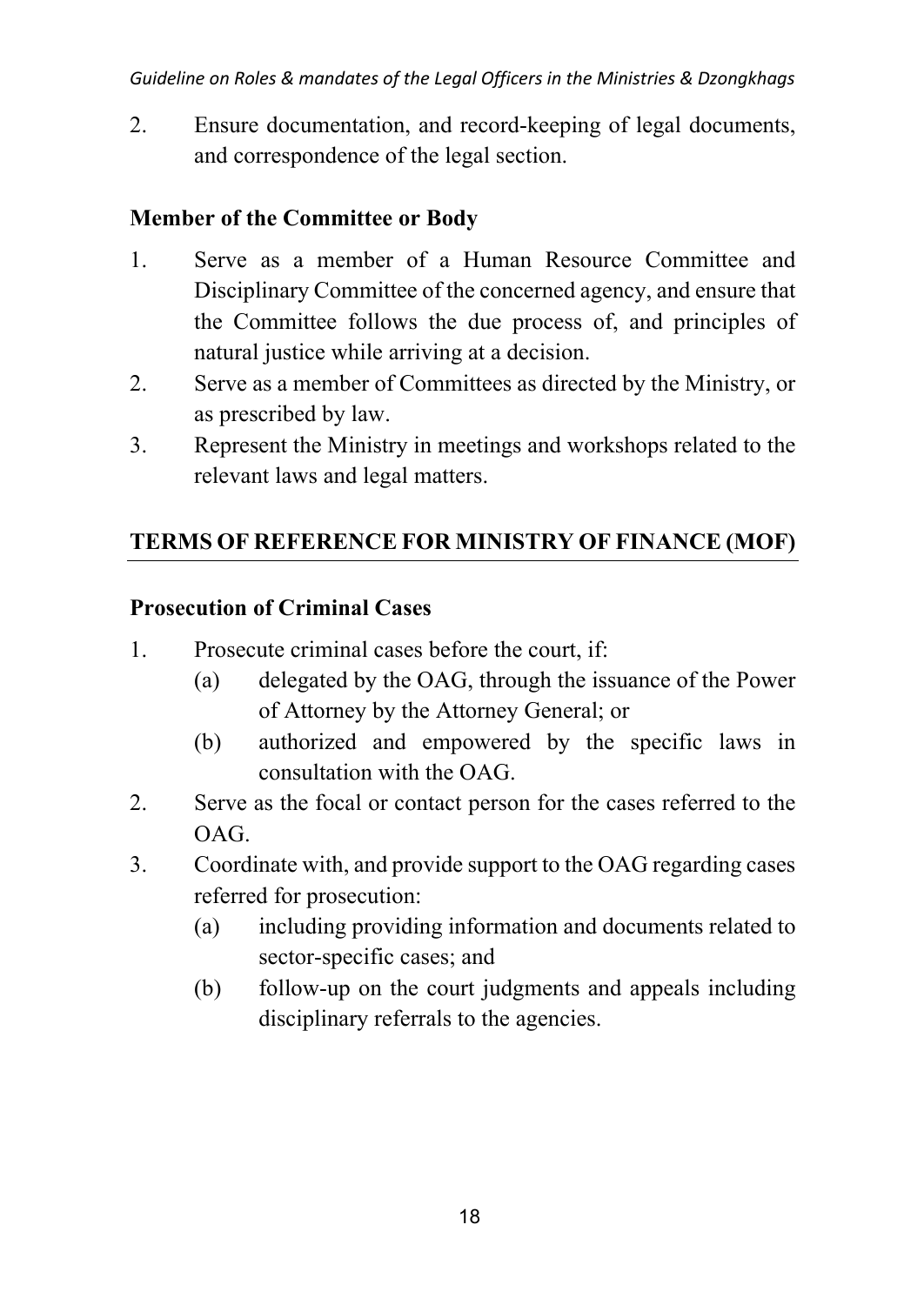#### **Litigation of Civil cases**

- 1. Review civil matters related to procurement, statutory violation, pending audit observations, recovery of pending payment of fines, and file civil suits before Courts.
- 2. Review, prepare, and represent the Ministry before the Administrative Tribunal on cases related to the Ministry.

### **Support Investigation**

- 1. Guide the enforcement officials while carrying out investigations of offences of criminal nature.
- 2. Carry out investigations in administrative matters forwarded by the Office of Gyalpoi Zimpon, ACC, and RCSC.

### **Advisory and legal services**

- 1. Provide legal advice on all legal matters related to the Minister, Secretary, and the heads of the Departments and Divisions.
- 2. Provide interpretation and clarifications on the implementation of *Public Finance Act 2007* and amendments thereof, *Income Tax Act 2001, Sales Tax and Excise Tax Act 2000, Customs Act 2001, Fiscal Incentive Act 2017, Goods and Service Tax Act 2020, Property Ownership Transfer Tax 2020, Tourism Levy Act 2020, the Pay Revision Act 2019* and its rules and regulations implemented by the Ministry including any amendments made thereto, the Acts or rules and regulations adopted.
- 3. Provide interpretation, clarification, advice, and guidance on the issues related to *Procurement Rules and Regulations 2019* and Standard Bidding Documents to all the Ministries and Agencies.
- 4. Provide interpretation and clarifications on the Policies, Guidelines, Manuals, Charter, Bilateral Agreements such as Double Taxation Avoidance Agreement with India and Bangladesh, and Multilateral Agreements.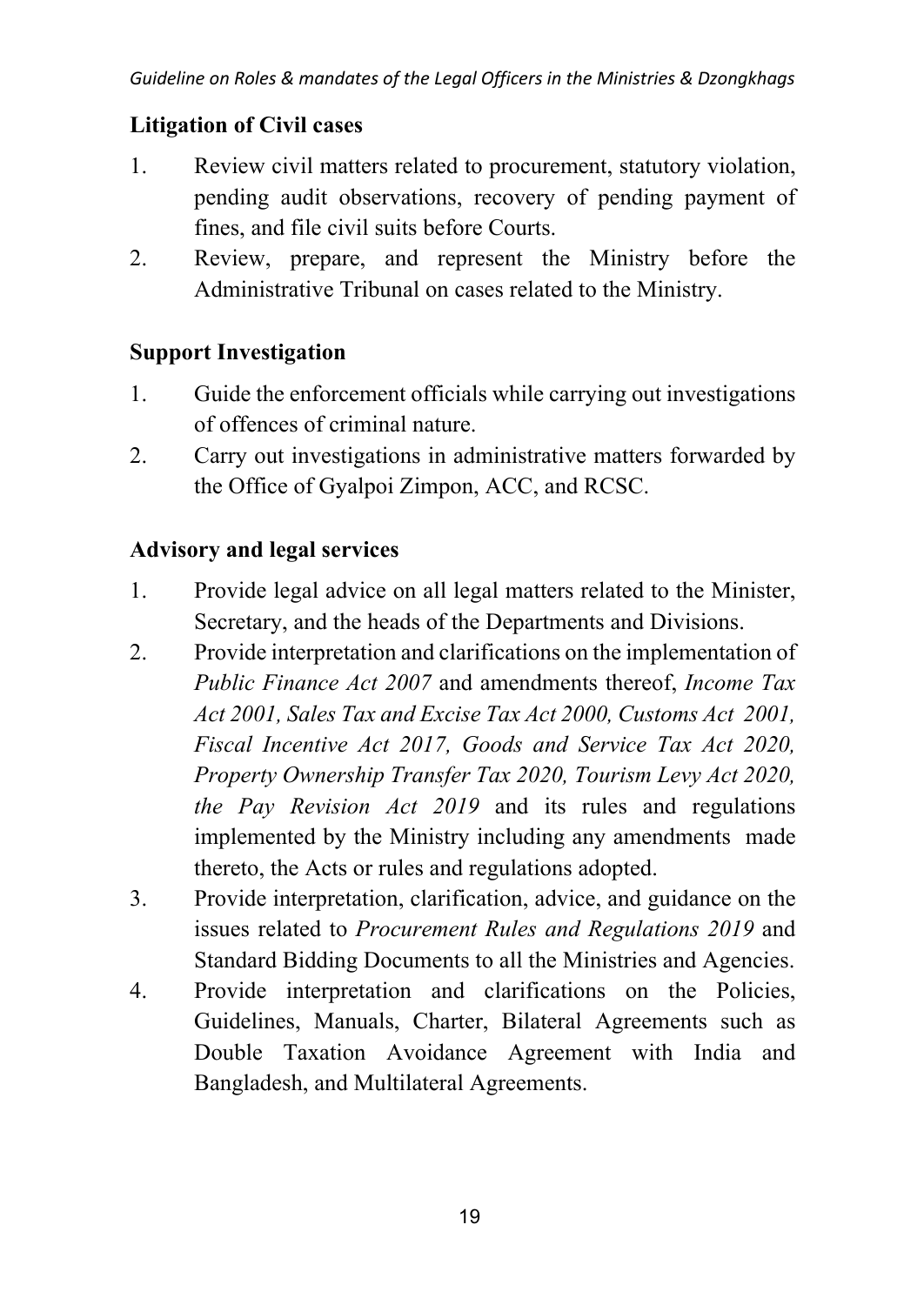- 5. Provide legal opinion to courts as an *Amicus Curiae* on the Acts/Rules related to the Ministry when summoned.
- 6. Interpretation and clarification of Acts/Rules of other Agencies related to finance.
- 7. Clarification of bills or multilateral Agreements to the Committees of the Parliament during the tabling of the bills and agreements for ratification.
- 8. Clarification of bills of other Agencies in relation to Finance to the Committees in the Parliament.
- 9. Provide clarification and help Desk on e-GP System (Electronic Government Procurement System) related issues.

### **Drafting and Review of Bills and Other Legal Instruments**

- 1. Advise on, coordinate and conduct the Legislative Impact Assessment before the drafting of any bill or review of existing legislation concerning the MoF.
- 2. Draft bills including amendment bills on those subject-matter within the mandate of the MoF.
- 3. Draft or revise delegated legislations on those subject-matter within the mandate of the MoF.
- 4. Serve as a drafting instructor to the OAG and adhere to the relevant clauses of *Rules of Procedure of Drafting and Reviewing of Bills and Delegated Legislations 2018,* if a bill or delegated legislation is referred for drafting or review to the OAG.
- 5. Coordinate within the MoF for carrying out stakeholder consultation meetings during the process of drafting of bills or reviewing of existing legislations concerning the MoF.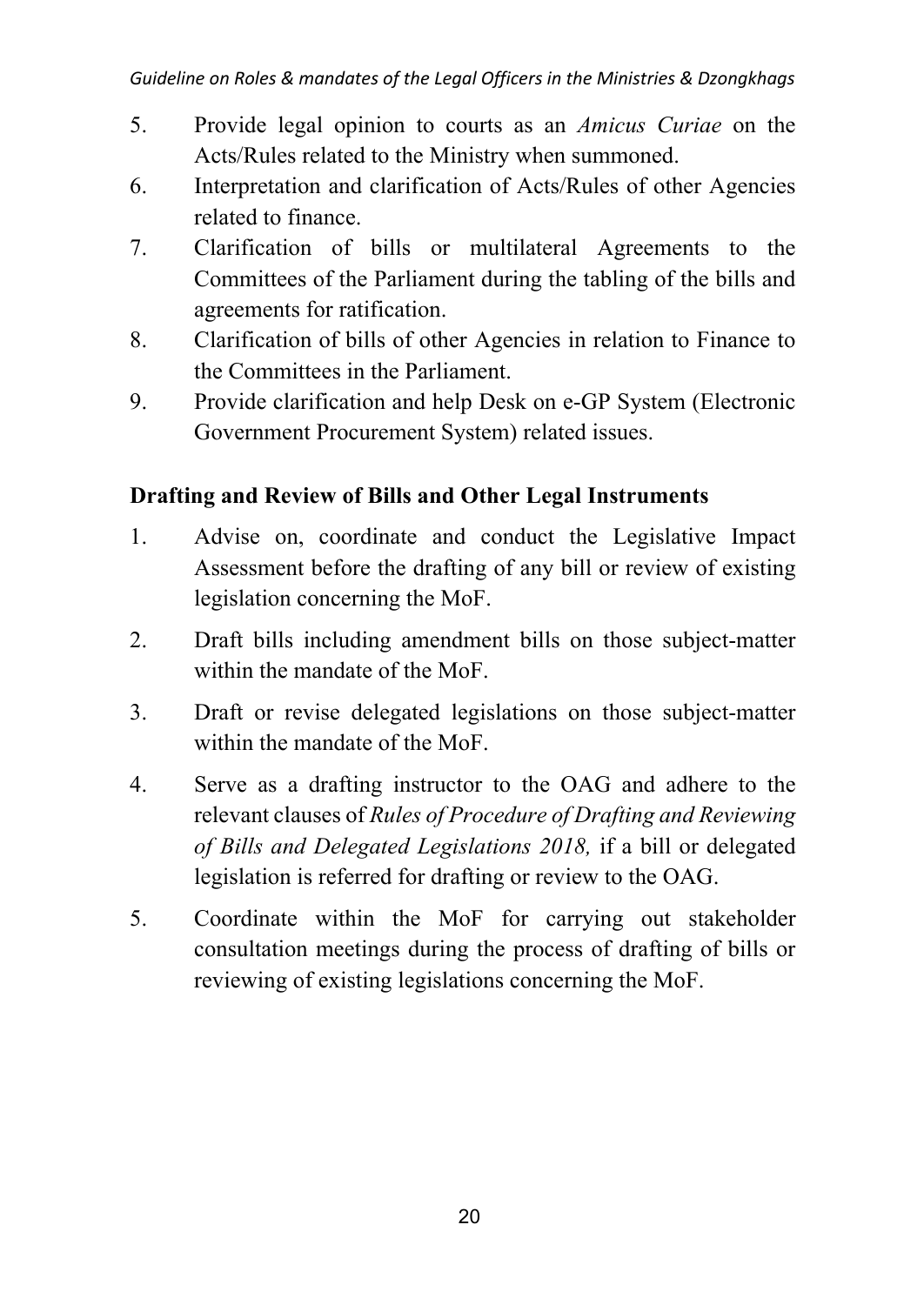- 6. Coordinate and consult with relevant agencies during the process of drafting or revision of legislation concerning the MoF.
- 7. Assist in the framing and review of manuals, guidelines, policies and procedures concerning the MoF.
- 8. Prepare or review MoUs, Terms of References, agreements including bilateral and multilateral, loan and grants, contracts, and other legal documents.
- 9. Review and provide inputs and comments on sectoral legislation referred by other agencies.
- 10. Represents the MoF during the consultations on sectoral legislations, draft sectoral bills, rules or regulations, or other legal related matters, if required.
- 11. Review relevant legislations or legal documents of MoF, if any and submit recommendations to the OAG.

### **Investigatory Functions**

- 1. Guide the investigation procedures and review investigation reports to ensure the due process of law is followed during the investigation when complaints are received or directed by the Ministry.
- 2. Provide information for investigation of sector-specific matters sought by the ACC.
- 3. Record depositions from relevant divisions/officials, and other stakeholders as prescribed by law.
- 4. Investigate and prepare a report for prosecution or Human Resource Committee for administrative cases as directed by the Ministry.

### **Enforcement/Execution Functions**

1. Enforce court judgement in civil or criminal cases, decisions of Tribunals and arbitral award.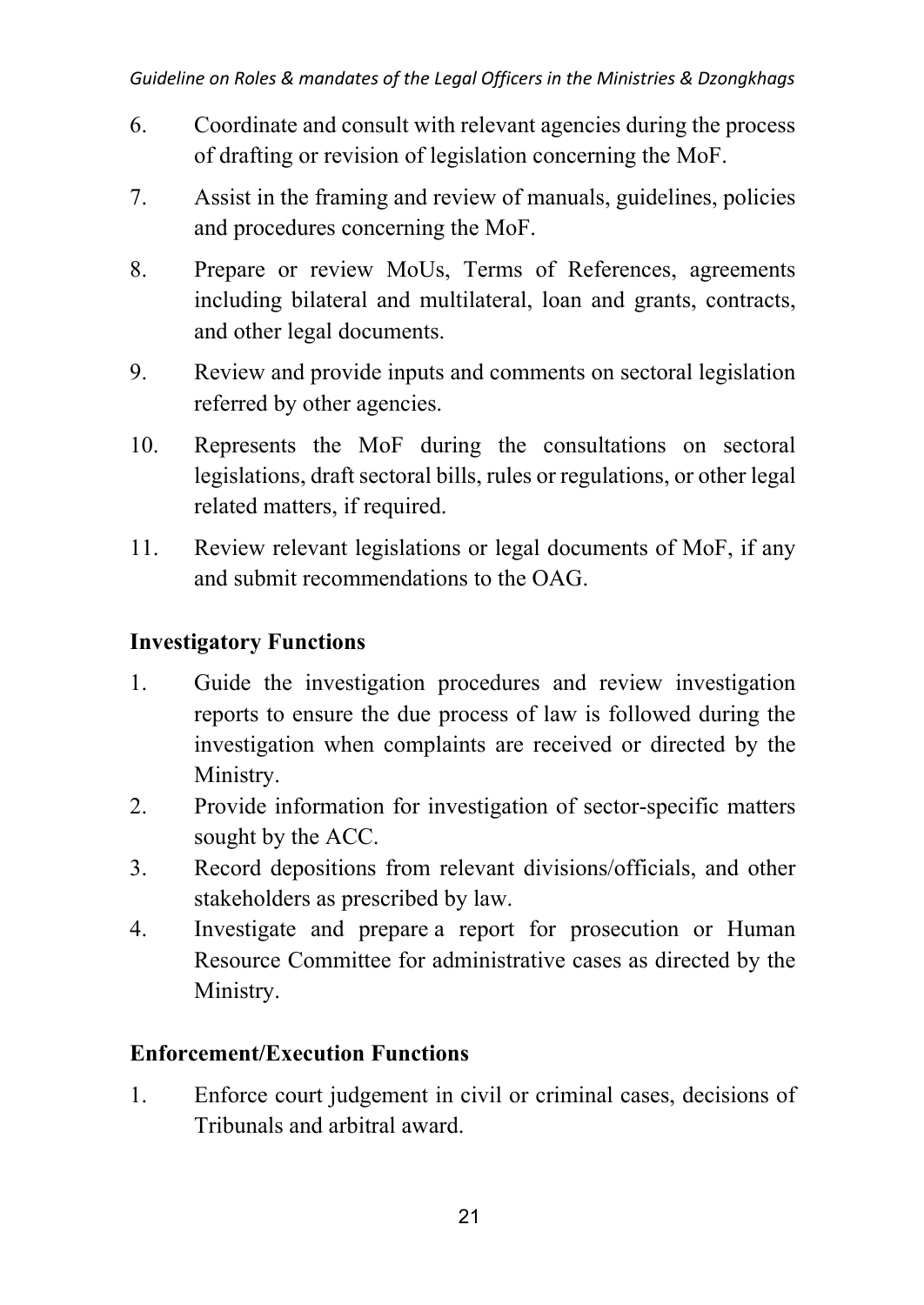- 2. Review and enforce the Court judgments forwarded by the OAG or Agencies for implementation to the Ministry.
- 3. Guide the Ministry in the enforcement of the Court orders.

### **Quasi-Judicial Functions**

- 1. Serve as a Member Secretary or Secretariat to the Tax Appeal Board established as per the *Income Tax Act 2001, Sales Tax and Excise Tax Act 2000, and Customs Act 2001*.
- 2. Serve as a Member Secretary/Secretariat to the Independent Review Body established as per the *Procurement Rules & Regulations 2019.*
- 3. Serve as a Member Secretary/Secretariat to Committees as and when assigned by the Ministry.
- 4. Ensure that the Committee/Board/Body complies with the due process of law, and principles of natural justice while arriving at a decision.

### **Dissemination and Legal Advocacy**

- 1. Disseminate information to enhance awareness of relevant laws, policies, or regulations related to procurement, standard bidding documents, financial manuals to the general public in coordination with the relevant Departments/non-Departments or Agencies.
- 2. Conduct advocacy programs to the staff of the Ministry on the latest developments in laws and policies related to the Ministry.

### **Member of a Committee/Board/Taskforce**

1. Serve as a member of the Human Resource Committee/High-Level Committee in the Ministry and ensure that the Committees follow the due process of law, and principles of natural justice while arriving at a decision.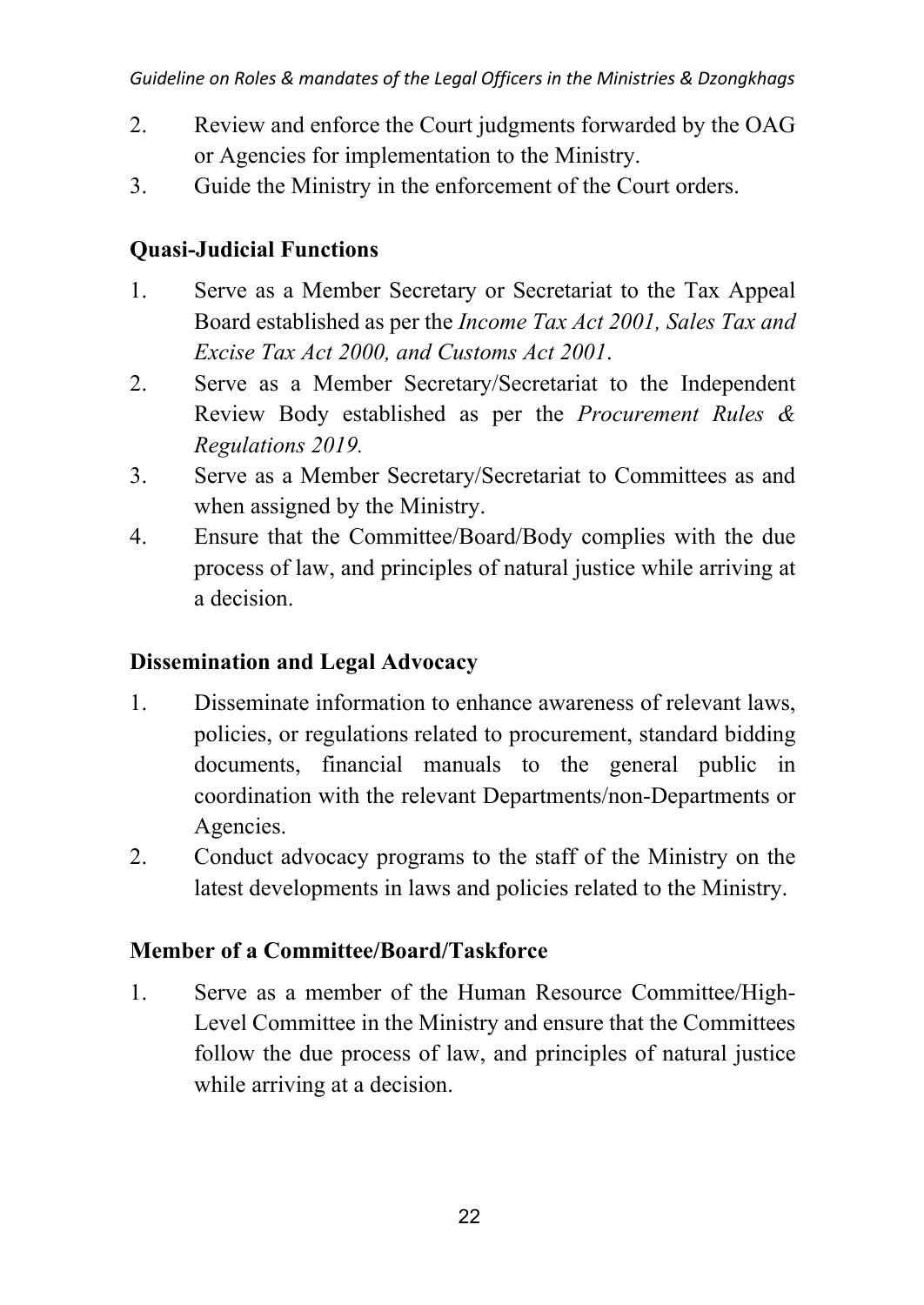- 2. Serve as a member of the Technical Committee for specialized firm task force-facilitating award, and packaging of repair and maintenance works.
- 3. Serve as a member of Committees/Board/task force as and when assigned by the Ministry.

### **Legal Research**

- 1. Research on relevant international laws and other legal instruments as a reference in drafting and reviewing bills and delegated legislation.
- 2. Conduct desk review and comparative studies to assist in preparing legal opinions on domestic affairs.
- 3. Research and recommend ways forward on matters beyond the laws/rules in the Ministry.

### **Repository and Documentation Functions**

- 1. Serve as a repository including maintaining archives for legislations and other legal instruments relevant or entered into by the Ministry.
- 2. Ensure documentation, and record-keeping of legal documents, and correspondence of the legal section.

### **Other functions**

- 1. Supervise the overall legal work in the Ministry.
- 2. Represent on behalf of the Ministry in meetings and workshops related to legislation and legal matters.
- 3. Participate in negotiations of Loan, Grant, Bilateral and Multilateral Agreements in the Ministry.
- 4. Review and recommend ways forward for complaints received from within and outside the Ministry assigned by the Ministry.
- 5. Liaison with the OAG on all legal matters.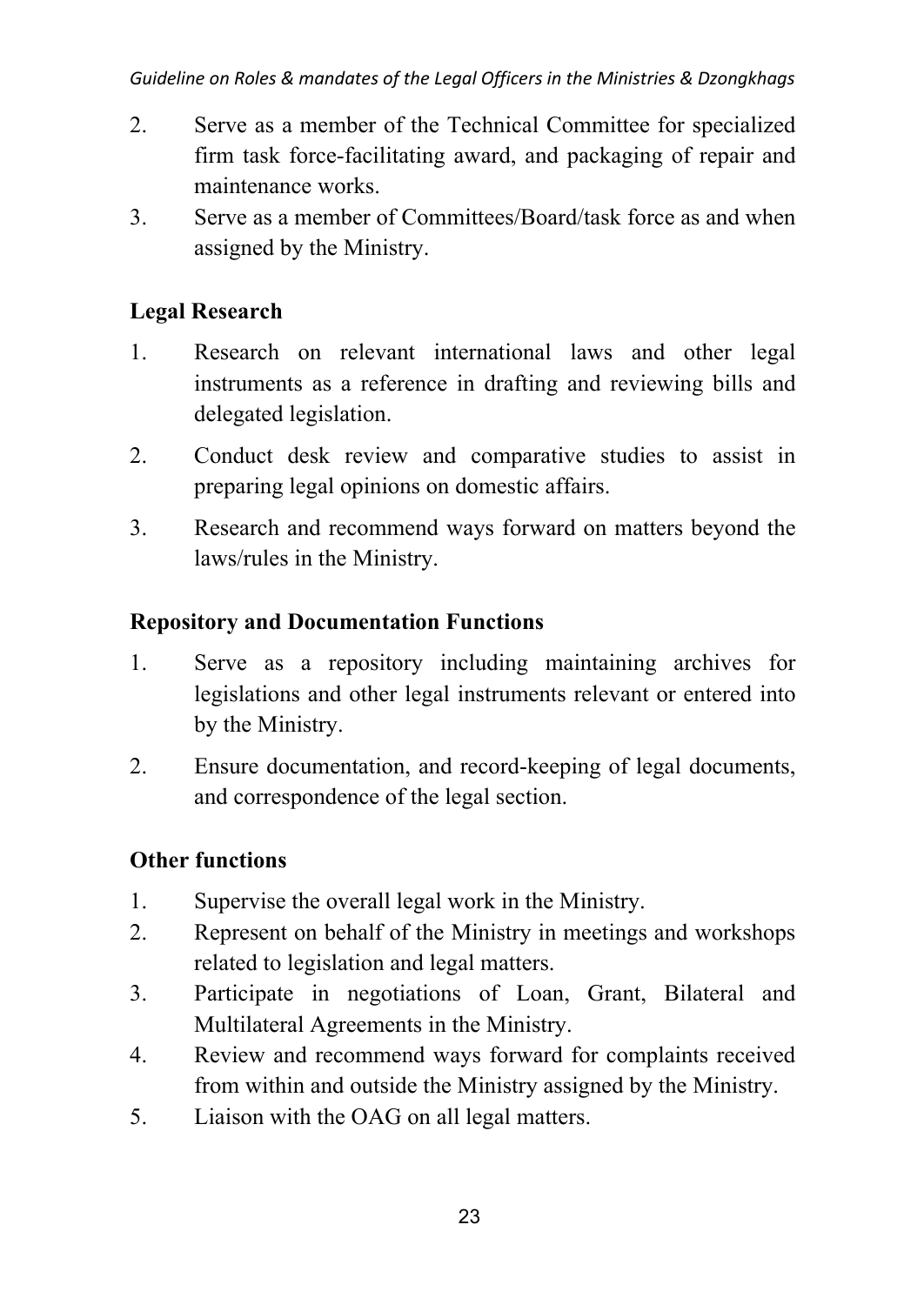- 6. Translate documents especially in Dzongkha if assigned by the Ministry.
- 7. Update status of the court cases to the Ministry/Departments and the OAG.
- 8. Submit reports on the Secretarial services to the Ministry.

# **TERMS OF REFERENCE FOR MINISTRY OF FOREIGN AFFAIRS (MOFA)**

#### **Prosecution of Criminal Cases**

- 1. Prosecute criminal cases before the court, if:
	- (a) delegated by the OAG, through the issuance of the Power of Attorney by the Attorney General; or
	- (b) authorized and empowered by the specific laws, in consultation with the OAG.
- 2. Serve as the focal or contact person for the cases referred to the OAG.
- 3. Coordinate with, and provide support to OAG regarding cases referred for prosecution:
	- (a) including providing information and documents related to sector-specific cases; and
	- (b) follow-up on the court judgments and appeals.

### **Litigation of Civil cases**

- 1. Institute civil cases before the Court or arbitral tribunal on behalf of the Ministry.
- 2. Represent the Ministry before the Court or arbitral tribunal in civil cases.
- 3. Review, prepare and register cases before the Court.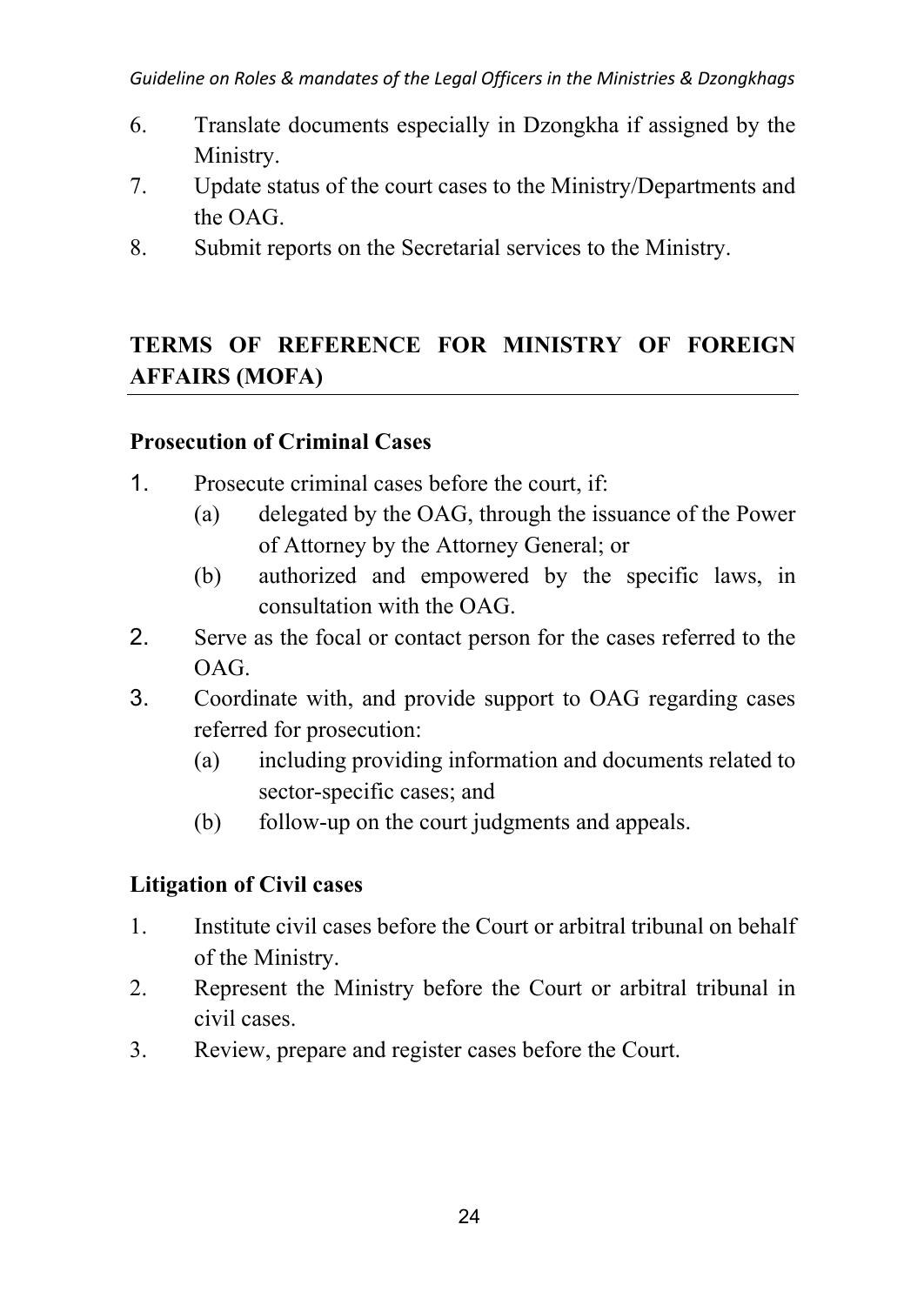4. Review, prepare, and register cases for arbitration before arbitral tribunals.

### **Advisory and Legal Service**

- 1. Provide legal advice to the Ministry on issues falling within the legal domain of the Ministry as and when sought by the Ministry.
- 2. Coordinate and conduct investigations for the matters referred by the ACC and RCSC and Embassies, Missions, and Consulates.
- 3. Provide advice and support for MoUs to the division/departments of the Ministry.
- 4. Provide advice and support for enforcement/implementation prescribed by law.
- 5. Serve as a legal advisor to all the policy formulation teams of the Ministry.
- 6. May seek a legal opinion from the OAG on the matters which seem to have a possible impact on the existing laws.
- 7. Carry out ad hoc activities as and when being directed.
- 8. Serve as a relevant Agency of the Government to undertake necessary treaty-making processes, if directed by the Lhengye Zhungtshog or as a relevant stakeholder, if identified by the concerned Agency to participate in all the stakeholder consultations and processes in accordance to the *Rules of procedure for Treaty Making 2016.*

#### **Drafting and Review of Bills and other Legal Instruments**

- 1. Advise on, coordinate and conduct the Legislative Impact Assessment before the drafting of any bill or review of existing legislation concerning the MoFA.
- 2. Draft bills including amendment bills on those subject-matter within the mandate of the MoFA.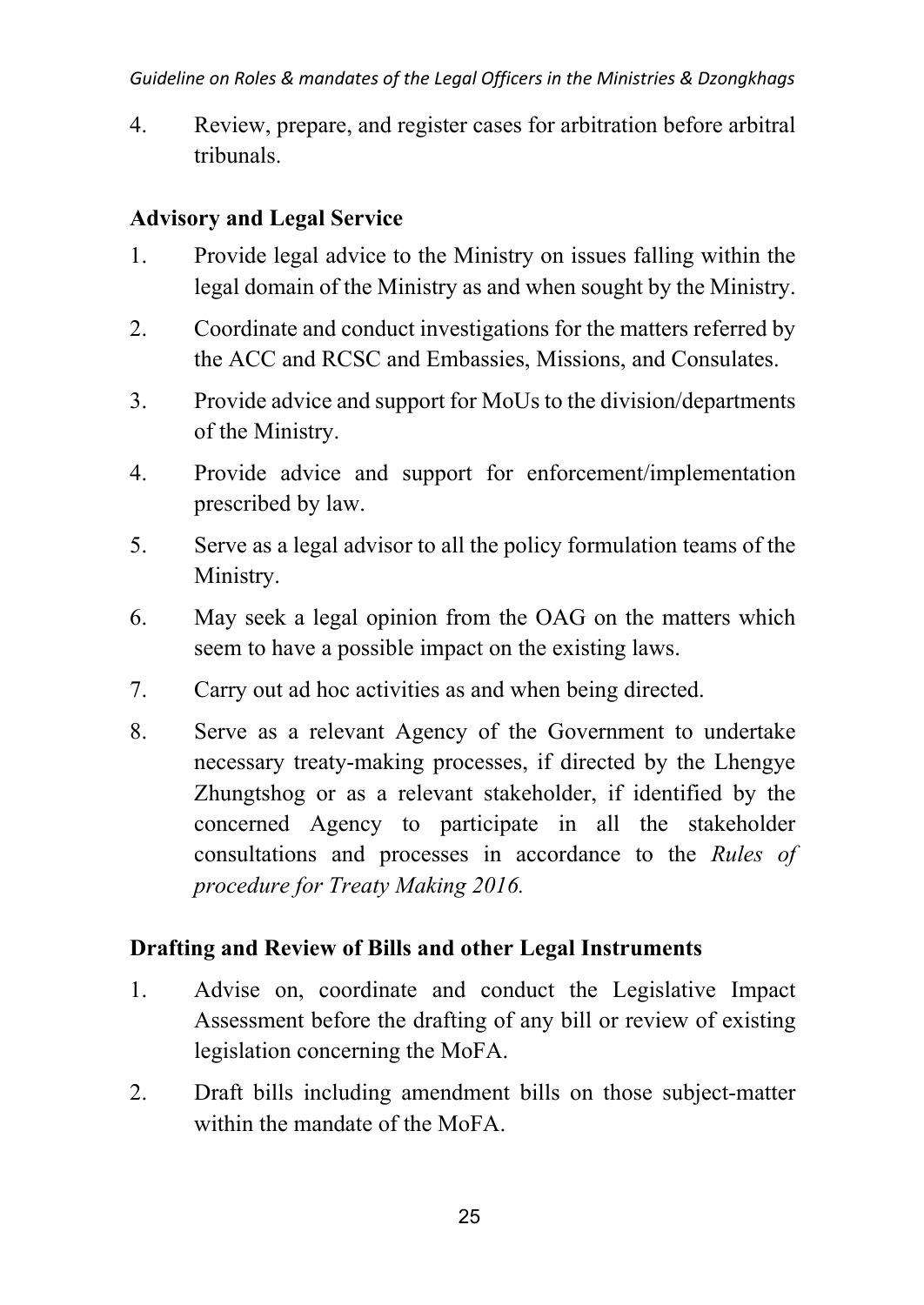- 3. Draft or revise delegated legislations on those subject-matter within the mandate of the MoFA.
- 4. Serve as a drafting instructor to the OAG and adhere to the relevant clauses of *Rules of Procedure of Drafting and Reviewing of Bills and Delegated Legislations 2018,* if a bill or delegated legislation is referred for drafting or review to the OAG.
- 5. Coordinate within the MoFA for carrying out stakeholder consultation meetings during the process of drafting of bills or reviewing of existing legislations concerning the MoFA.
- 6. Coordinate and consult with relevant agencies during the process of drafting or revision of legislation concerning the MoFA.
- 7. Assist in the framing and review of manuals, guidelines, policies and procedures concerning the MoFA.
- 8. Prepare or review MoUs, Terms of References, agreements, contracts, and other legal documents.
- 9. Review and provide inputs and comments on sectoral legislation referred by other agencies.
- 10. Represents the MoFA during the consultations on sectoral legislations, draft sectoral bills, rules or regulations, or other legal related matters, if required.
- 11. Review relevant legislations or legal documents of MoFA, if any and submit recommendations to the OAG.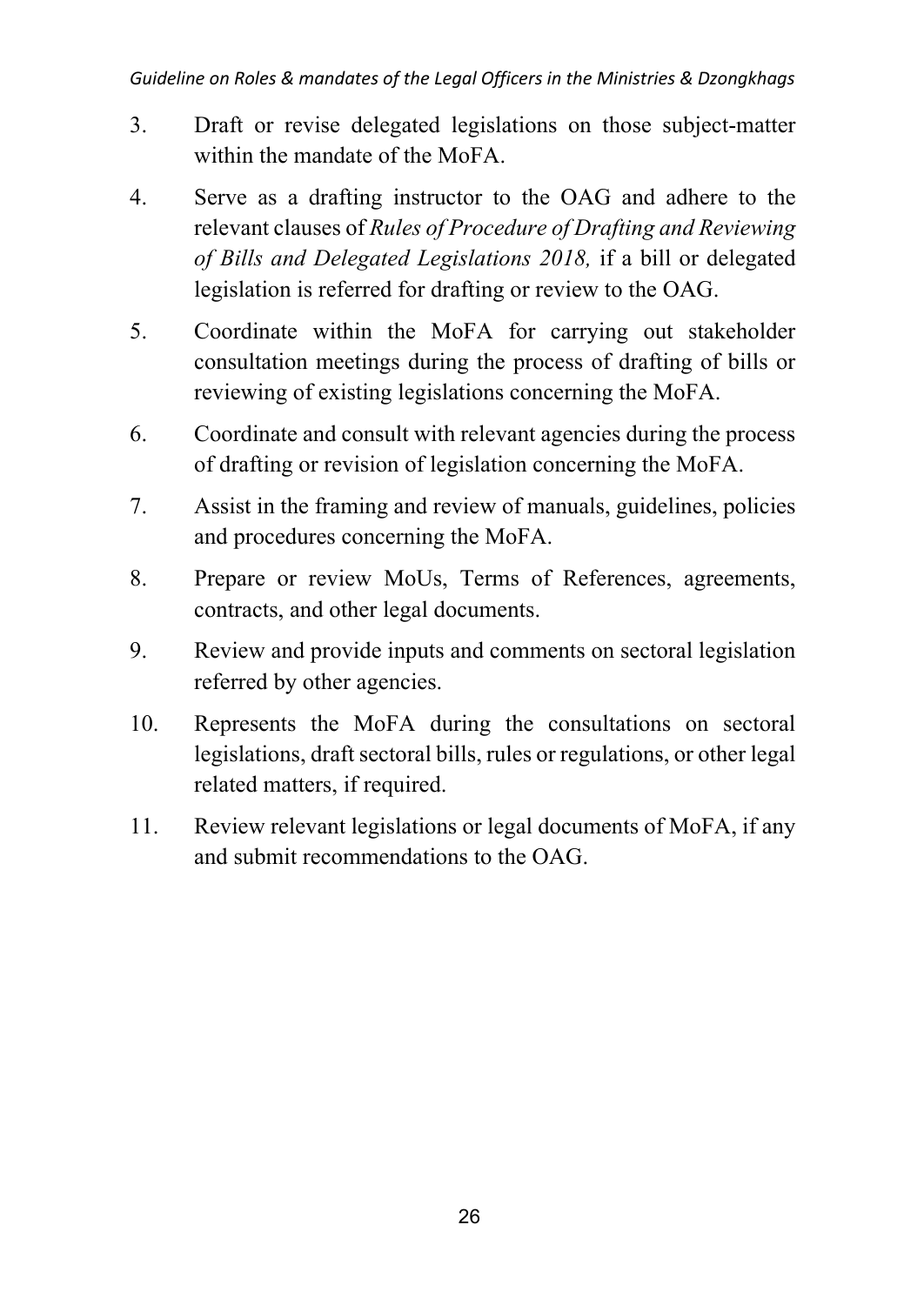### **Investigation Functions**

- 1. Guide investigation procedures and review investigation reports to ensure that the due process of law is followed during the investigation when complaints are received or directed to the Ministry.
- 2. Provide information for investigation of sector-specific matters requested by the ACC, RCSC, and Embassies, Missions, and Consulates.
- 3. Receive investigation report, analyze the case, and prepare a detailed case report for submission to HRC for administrative discipline.
- 4. Receive investigation report, analyze the case and prepare a detailed case report for submission to the OAG for prosecution or HRC for administrative discipline.

### **Regulatory and Enforcement functions**

- 1. Guide and advice enforcement officials in the field while implementing regulatory provisions under the relevant Acts.
- 2. Assist in the implementation of international conventions related to the Ministry.
- 3. Implement the laws relevant to the Ministry.
- 4. Enforce court judgment in civil cases or arbitral awards.

# **Quasi-judicial Functions**

1. Ensures that the Committee observes and follows the due process of law, and principles of natural justice while performing the quasi-judicial functions.

# **Dissemination and Legal Advocacy**

1. Disseminate information to enhance awareness of relevant laws to the general public in consultation with the OAG.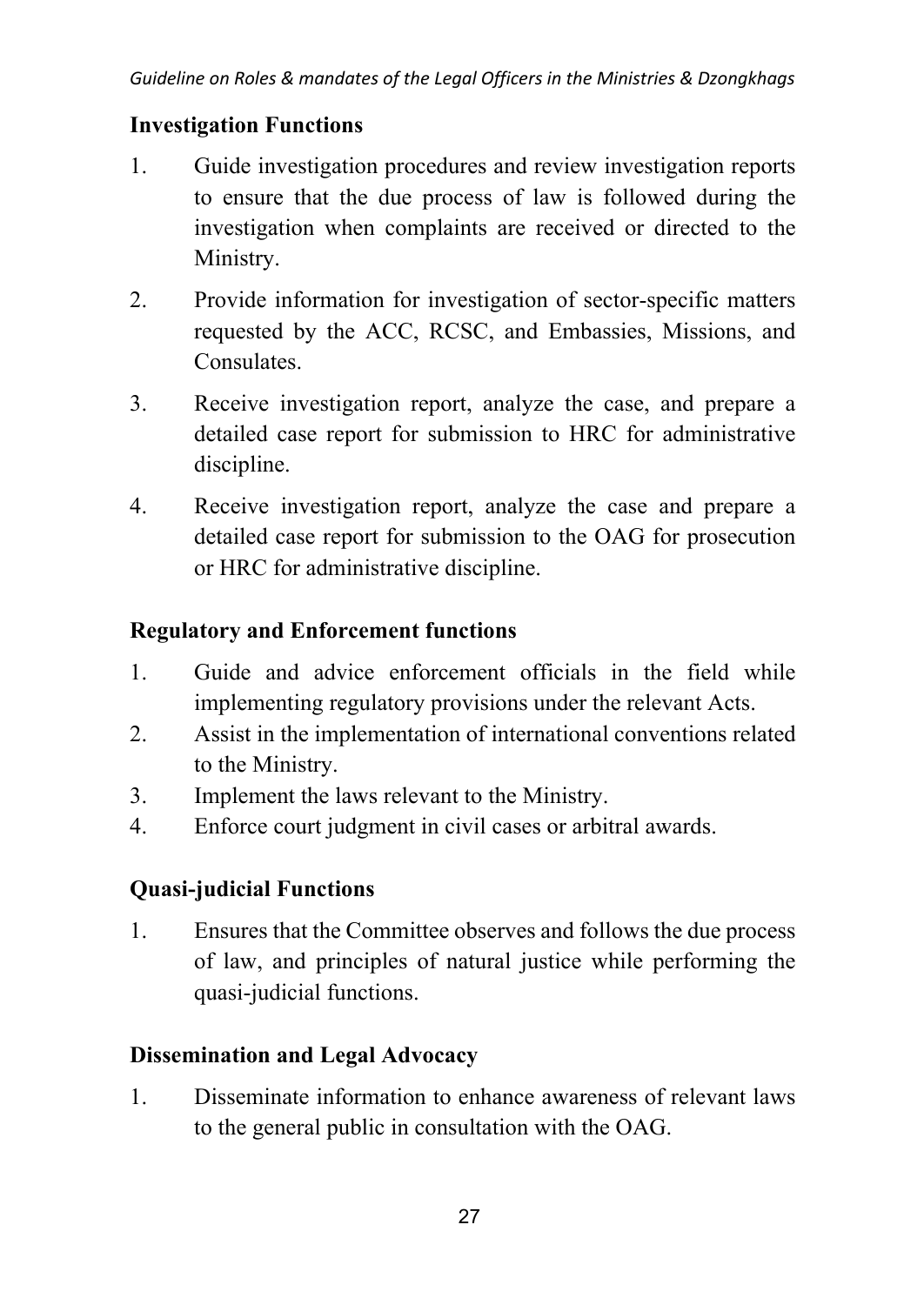2. Conduct advocacy programs to the staff of the Ministry on the latest developments in laws and policies related to the Ministry.

# **Legal Research Functions**

- 1. Conduct research on relevant international laws and other legal instruments for reference in drafting and reviewing bills and delegated legislations.
- 2. Conduct desk review and comparative studies to assist in preparing legal opinions on domestic affairs.
- 3. Write a legal research paper annually on issues related to recent developments in laws, jurisprudence and current affairs for publication in the OAG journal.

# **Repository and Documentation Functions**

- 1. Serve as a repository including maintaining archives for legislations and other legal instruments relevant or entered into by the Ministry.
- 2. Ensure documentation, and record-keeping of legal documents, and correspondence of the legal section.

# **Member of the Committee or Body**

- 1. Serve as a member of a Human Resource Committee/Disciplinary Committee of the concerned agency and ensure that the Committee follows the due process of law, and principles of natural justice while arriving at the decision.
- 2. Serve as a member of Committees as directed by the Ministry, or as prescribed by law.
- 3. Represent the Ministry in meetings and workshops related to legislation and legal matters.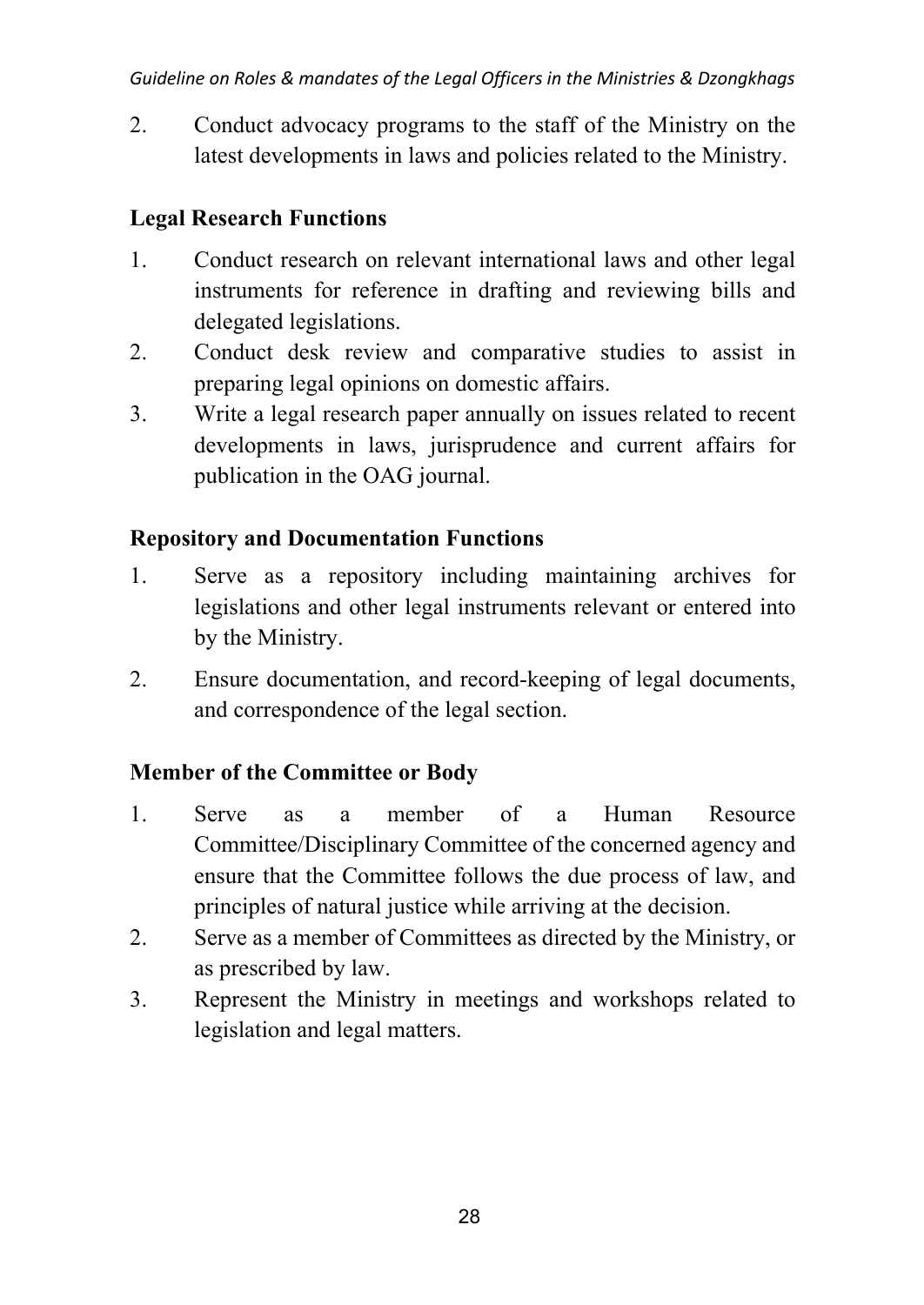### **TERMS OF REFERENCE FOR MINISTRY OF HEALTH (MOH)**

### **Prosecution of Criminal Cases**

- 1. Prosecute criminal cases before the court, if:
	- (a) delegated by the OAG, through the issuance of the Power of Attorney by the Attorney General; or
	- (b) authorized and empowered by the specific laws, in consultation with the OAG.
- 2. Serve as the focal or contact person for the cases referred to the OAG.
- 3. Coordinate with, and provide support to OAG regarding cases referred for prosecution:
	- (a) including providing information and documents related to sector-specific cases; and
	- (b) follow-up on the court judgments and appeals.

### **Litigation of Civil cases**

- 1. Institute civil cases relating to but not limited to procurement, recovery before the Court or arbitral tribunal on behalf of the MoH.
- 2. Represent the Ministry before the Court or arbitral tribunal in civil cases.
- 3. Review, prepare and register cases before the Court.
- 4. Review, prepare, and register cases for arbitration in arbitral tribunals involving the concerned Department/Division under the MoH.
- 5. Carry out fact-finding and document inquiry with relevant Divisions/Departments.
- 6. Assist with audit memos pertaining to recoveries of outstanding amounts of misuse or contractual issues through civil suits.
- 7. Enforce court judgment in civil cases.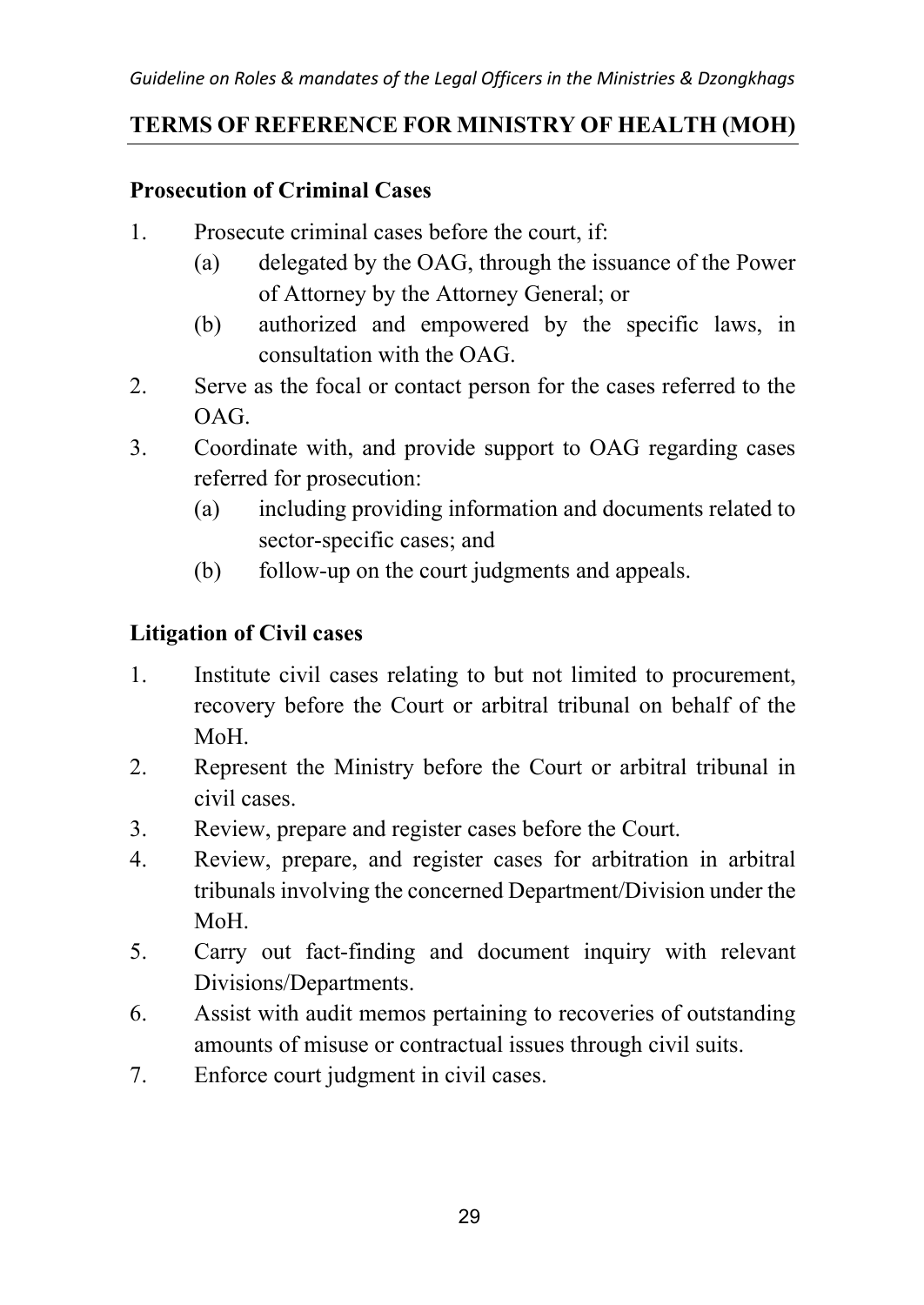### **Advisory and Legal Service**

- 1. Provides legal advice to the Ministry on issues falling within the legal domain of the Ministry as and when sought by the Ministry.
- 2. Provide legal assistance/support to the head of the Ministry, Agencies, Divisions, and officials in general.
- 3. Provide legal advice sought by Bhutan Medical and Health Council, Khesar Gyalpo University of Medical Sciences of Bhutan, and Drug Regulatory Authority through the Secretary of the Ministry.
- 4. Provide legal advice to Bhutan Health Trust Fund when required.
- 5. Assist in interpretation of the *Bhutan Medical and Health Council Act 2002*, The *Medicines Act of the Kingdom 2003*, and *University of Medical Sciences Act 2012.*
- 6. Provide advice and guidance in drafting MoUs to the Division/Departments of the Ministry.
- 7. Provide advice and support for enforcement/implementation prescribed by law.
- 8. Serve as a legal advisor to all the policy formulation teams of the Ministry.
- 9. Serve as a relevant Agency of the Government to undertake necessary treaty-making processes, if directed by the Lhengye Zhungtshog or as a relevant stakeholder, if identified by the concerned Agency to participate in all the stakeholder consultations and processes in accordance to the *Rules of procedure for Treaty Making 2016.*
- 10. Carry out ad hoc activities as and when being directed by the management or superiors.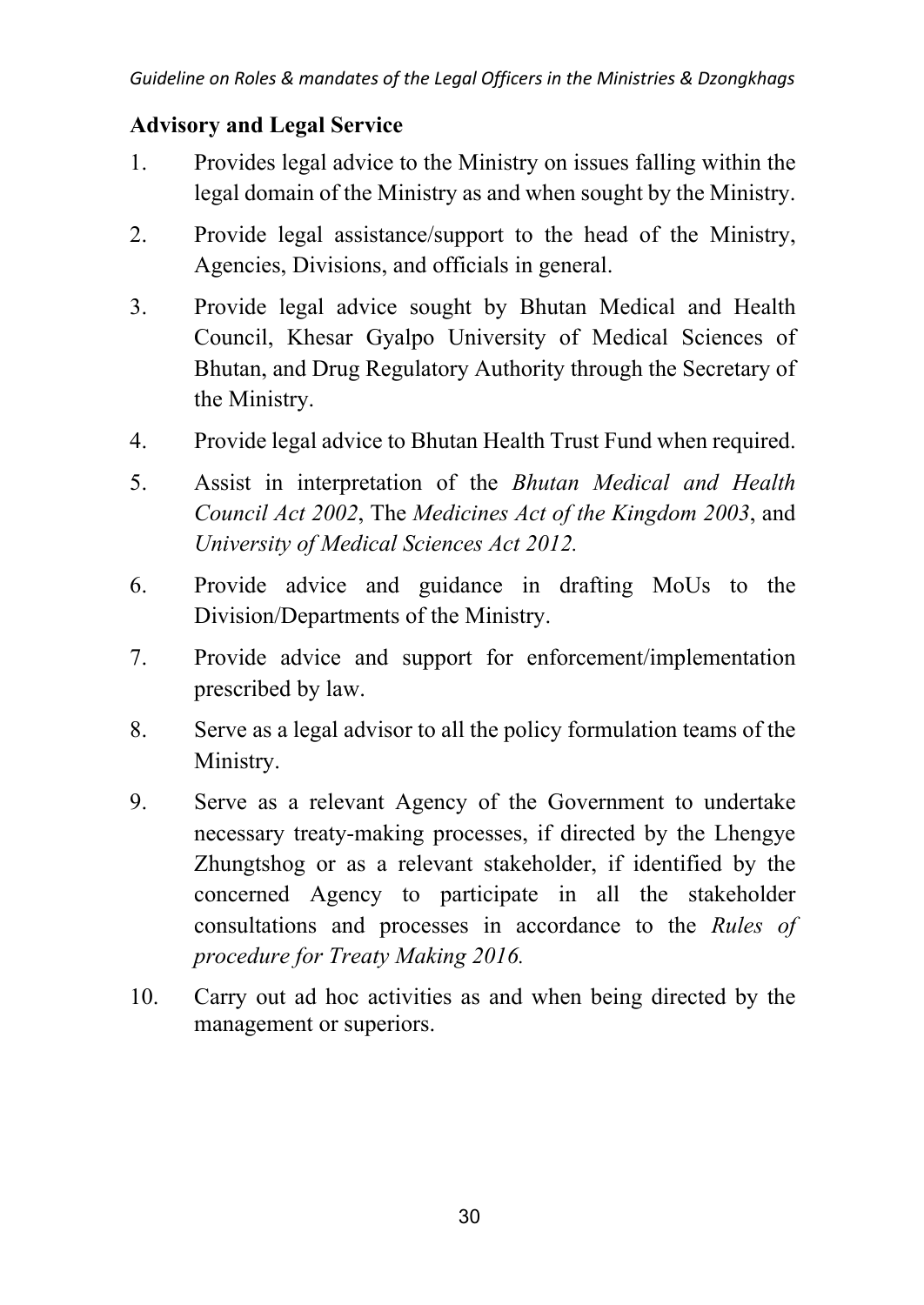#### **Drafting and Review of Bills and other Legal Instruments**

- 1. Advise on, coordinate and conduct the Legislative Impact Assessment before the drafting of any bill or review of existing legislation concerning the MoH.
- 2. Draft bills including amendment bills on those subject-matter within the mandate of the MoH.
- 3. Draft or revise delegated legislations on those subject-matter within the mandate of the MoH.
- 4. Serve as a drafting instructor to the OAG and adhere to the relevant clauses of *Rules of Procedure of Drafting and Reviewing of Bills and Delegated Legislations 2018,* if a bill or delegated legislation is referred for drafting or review to the OAG.
- 5. Coordinate within the MoH for carrying out stakeholder consultation meetings during the process of drafting of bills or reviewing of existing legislations concerning the MoH.
- 6. Coordinate and consult with relevant agencies during the process of drafting or revision of legislation concerning the MoH.
- 7. Assist in the framing and review of manuals, guidelines, policies and procedures concerning the MoH.
- 8. Prepare or review MoUs, Terms of References, agreements, contracts, and other legal documents.
- 9. Review and provide inputs and comments on sectoral legislation referred by other agencies.
- 10. Represents the MoH during the consultations on sectoral legislations, draft sectoral bills, rules or regulations, or other legal related matters, if required.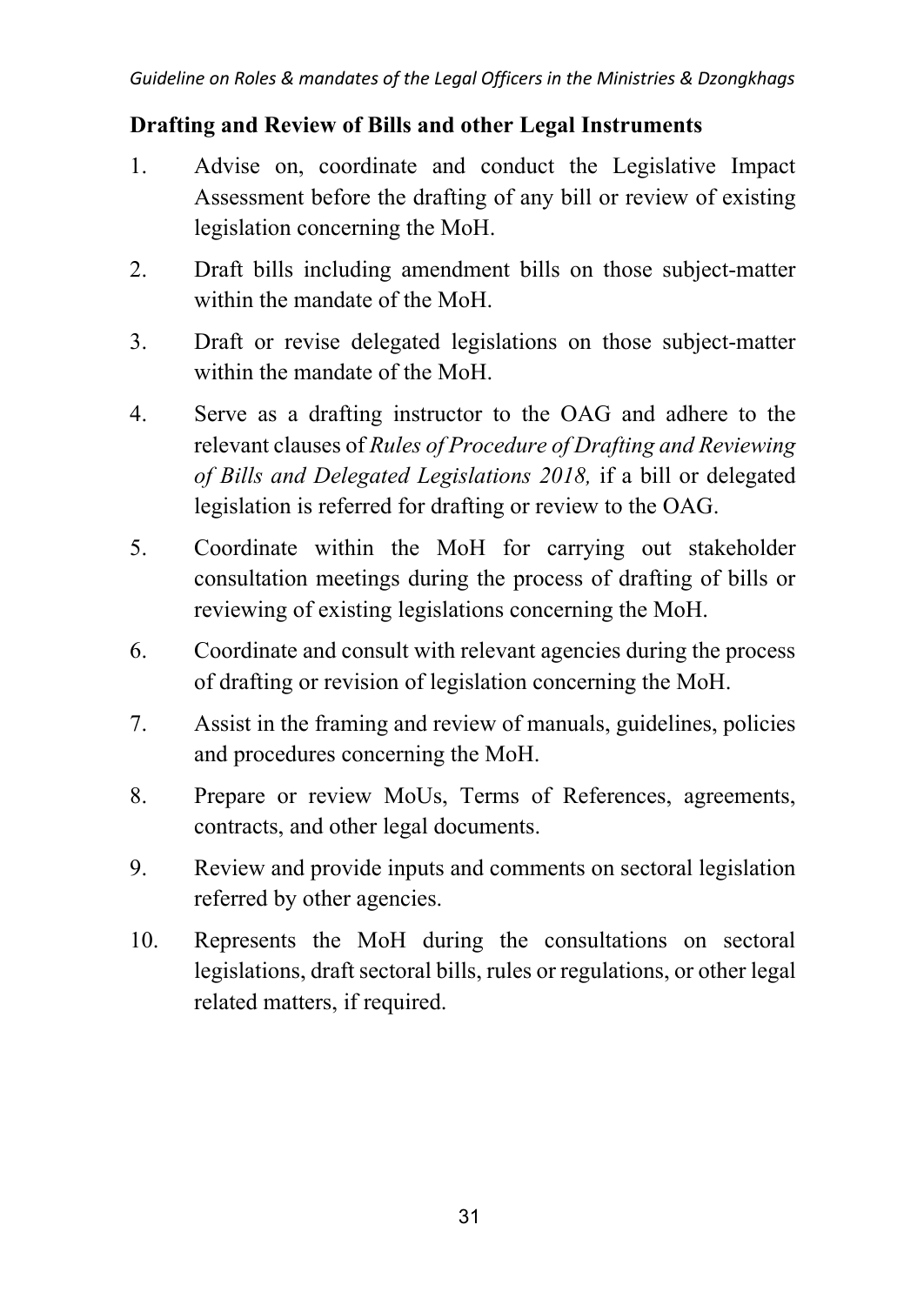11. Review relevant legislations or legal documents of MoH, if any and submit recommendations to the OAG.

### **Investigation Functions**

- 1. Guide investigation procedures and review investigation reports to ensure that the due process of law is followed during investigations when complaints are received or directed to the Ministry.
- 2. Provide information for investigation of sector-specific matters sought by the ACC.
- 3. Taking depositions from relevant divisions/officials, and other stakeholders as prescribed by law.
- 4. Investigate and prepare a report on administrative cases as directed by Management.
- 5. Receive investigation report, analyze the case, and prepare a detailed case report for submission to the OAG for prosecution or HRC for administrative discipline.

### **Regulatory and Enforcement functions**

- 1. Guide and advice enforcement officials in the field in implementation of regulatory provisions under the relevant Acts.
- 2. Assist in the implementation of international conventions related to the Ministry.
- 3. Implement the laws relevant to the Ministry.
- 4. Enforce court judgement in civil or criminal cases, decisions of Tribunals and arbitral award.

# **Quasi-judicial Functions**

1. Ensure that the Committee observes and follows the due process of law, and principles of natural justice while performing the quasi-judicial functions.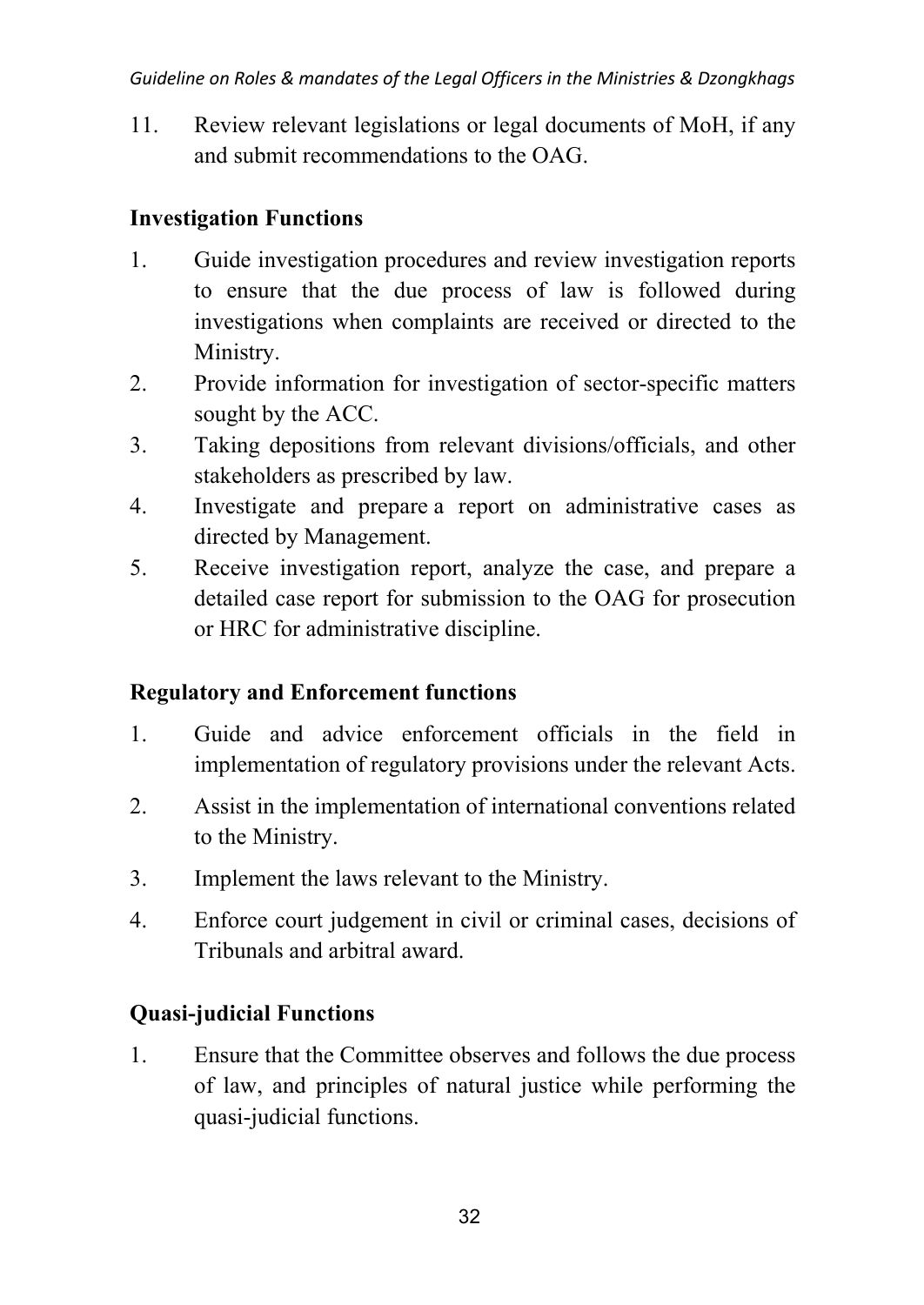#### **Dissemination and Legal Advocacy**

- 1. Disseminate information to enhance awareness of relevant laws to the general public in consultation with the OAG.
- 2. Conduct an advocacy program to the staff of the Ministry on the latest developments in laws and policies related to the Ministry.

#### **Legal Research Functions**

- 1. Conduct research on relevant international laws and other legal instruments for reference in drafting and reviewing bills and delegated legislations.
- 2. Conduct desk review and comparative studies to assist in preparing legal opinions on domestic affairs.
- 3. Write a legal research paper annually on issues related to recent developments in laws, jurisprudence and current affairs for publication in the OAG journal.

#### **Repository and Documentation Functions**

- 1. Serve as a repository including maintaining archives for legislations and other legal instruments relevant or entered into by the Ministry.
- 2. Ensure documentation, and record-keeping of legal documents, and correspondence of the legal section.

### **Member of the Committee or Body**

- 1. Serve as a member of a Human Resource Committee/Disciplinary Committee, of the concerned agency and ensure that the Committee follows the due process of law, and principles of natural justice while arriving at the decision.
- 2. Serve as a member of the Executive Committee of the Bhutan Medical and Health Council.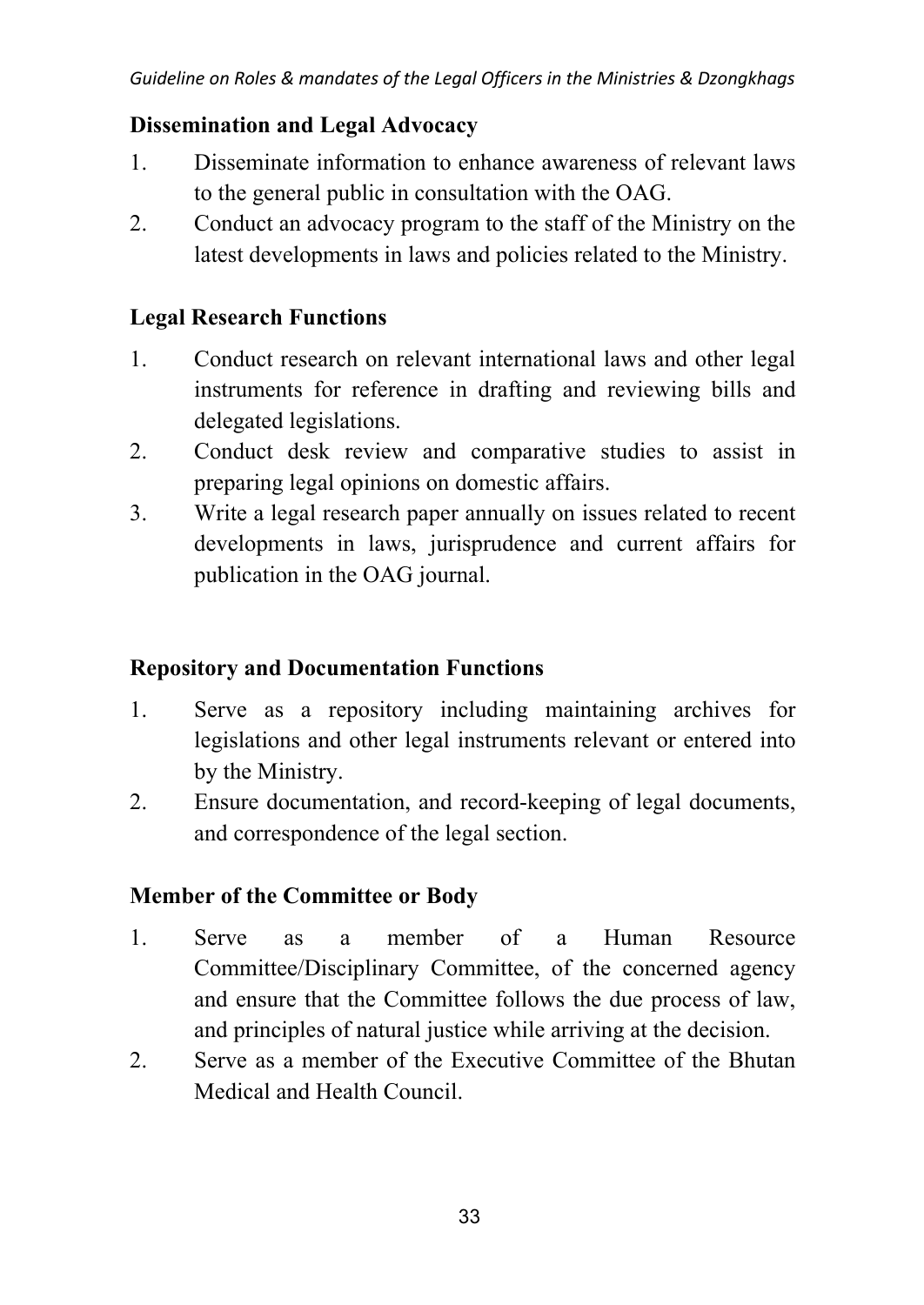- 3. Serve and review research protocols related to Health as a member of a Research Ethics Board of Bhutan as per the research guidelines.
- 4. Serve as a member of Committees as directed by the Ministry, and as prescribed by law.
- 5. Represent the Ministry in meetings and workshops related to Legislation and legal matters.

### **Other Functions**

1. Draft proposal with justification for allocation of funds from donor agencies to conduct workshops/awareness on the legal instruments relating to health to health workers and subsequently submit implementation reports.

### **TERMS OF REFERENCE FOR MINISTRY OF HOME AND CULTURAL AFFAIRS (MOHCA)**

#### **Prosecution of Criminal Cases**

- 1. Prosecute criminal cases before the court, if:
	- (a) delegated by the OAG, through the issuance of the Power of Attorney by the Attorney General; or
	- (b) authorized and empowered by the specific laws, in consultation with the OAG.
- 2. Serve as the focal or contact person for the cases referred to the OAG.
- 3. Coordinate with, and provide support to the OAG regarding cases referred for prosecution:
	- (a) including providing information and documents related to sector-specific cases; and
	- (b) follow-up on the court judgments and appeals.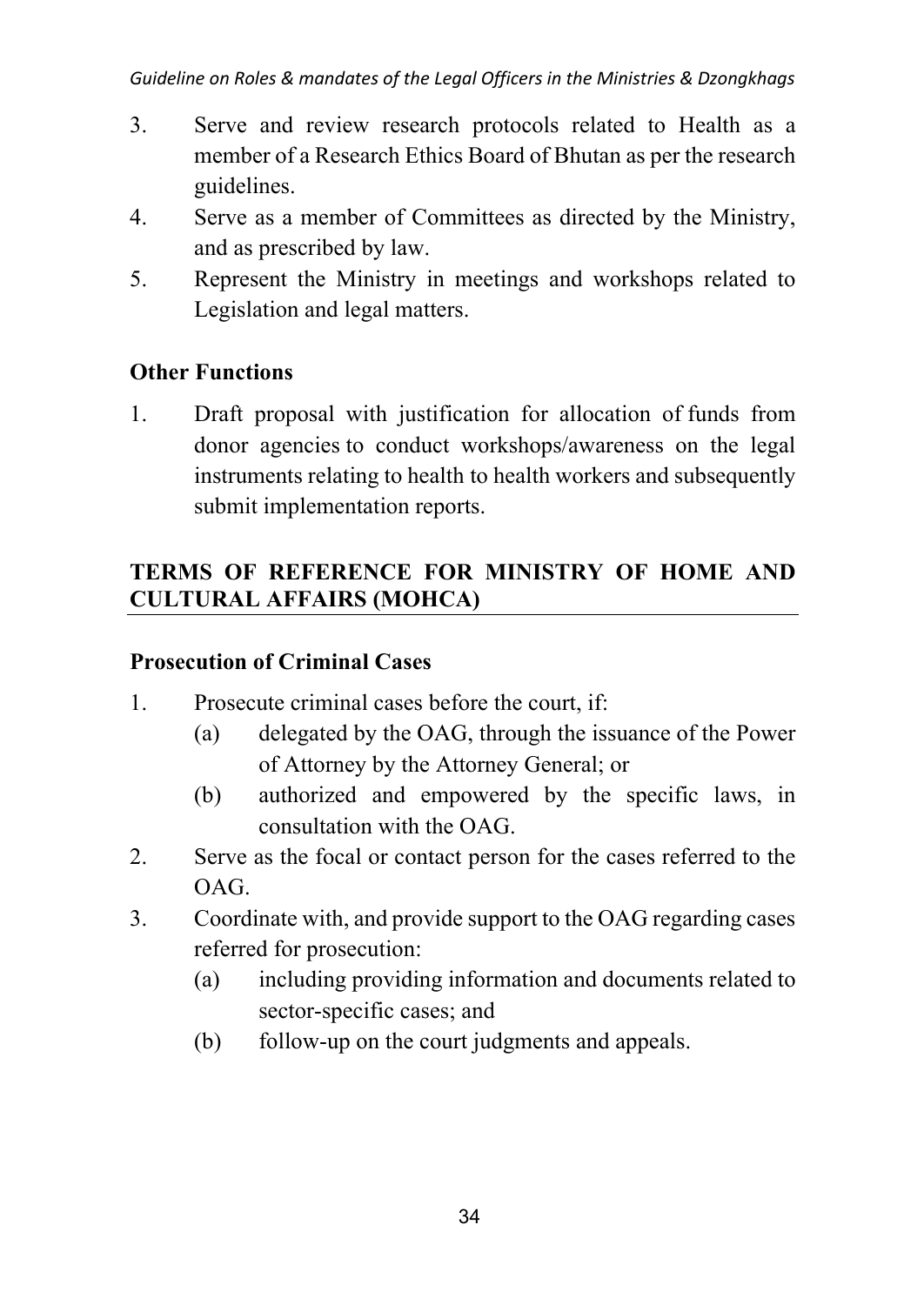#### **Litigation of Civil cases**

- 1. Institute civil cases before the Court or arbitral tribunal on behalf of the Ministry;
- 2. Represents the Ministry before the Court or arbitral tribunal in civil cases.
- 3. Serve as the focal point of the cases which are referred to the OAG for litigation.

### **Advisory and Legal Service**

- 1. Coordinate and conduct investigations for the matters referred by ACC and RCSC.
- 2. Assist audit focal person in dealing with audit memos pertaining to misuse of government revenue and contractual issues.
- 3. Carry out ad hoc activities as and when being directed by the management or superiors.
- 4. All legal matters pertaining to the Department of Law and Order includes providing legal advice, drafting laws, and regulations and formulate policies for appraisal whenever required.
- 5. Matters in particular concerning RBP related to Crime/Incidence/Situation report, VVIP/VIP security escort, non-national prisoners, and Prisons.
- 6. Work in close coordination with relevant agencies to work on the reports submitted by RBP and deliver a plan of action, if required.
- 7. Shall respond to any matters related to Elections and Election Commission of Bhutan, OAG, and Judiciary.
- 8. Shall look into matters related to Security Clearance Certificate and Explosives permit to take charge of any issues thereby.
- 9. Shall deal with matters related to the United Office of Drugs and Crime (UNODC) and its project office in Bhutan related to global issues of trafficking in persons, drugs, and crime, etc.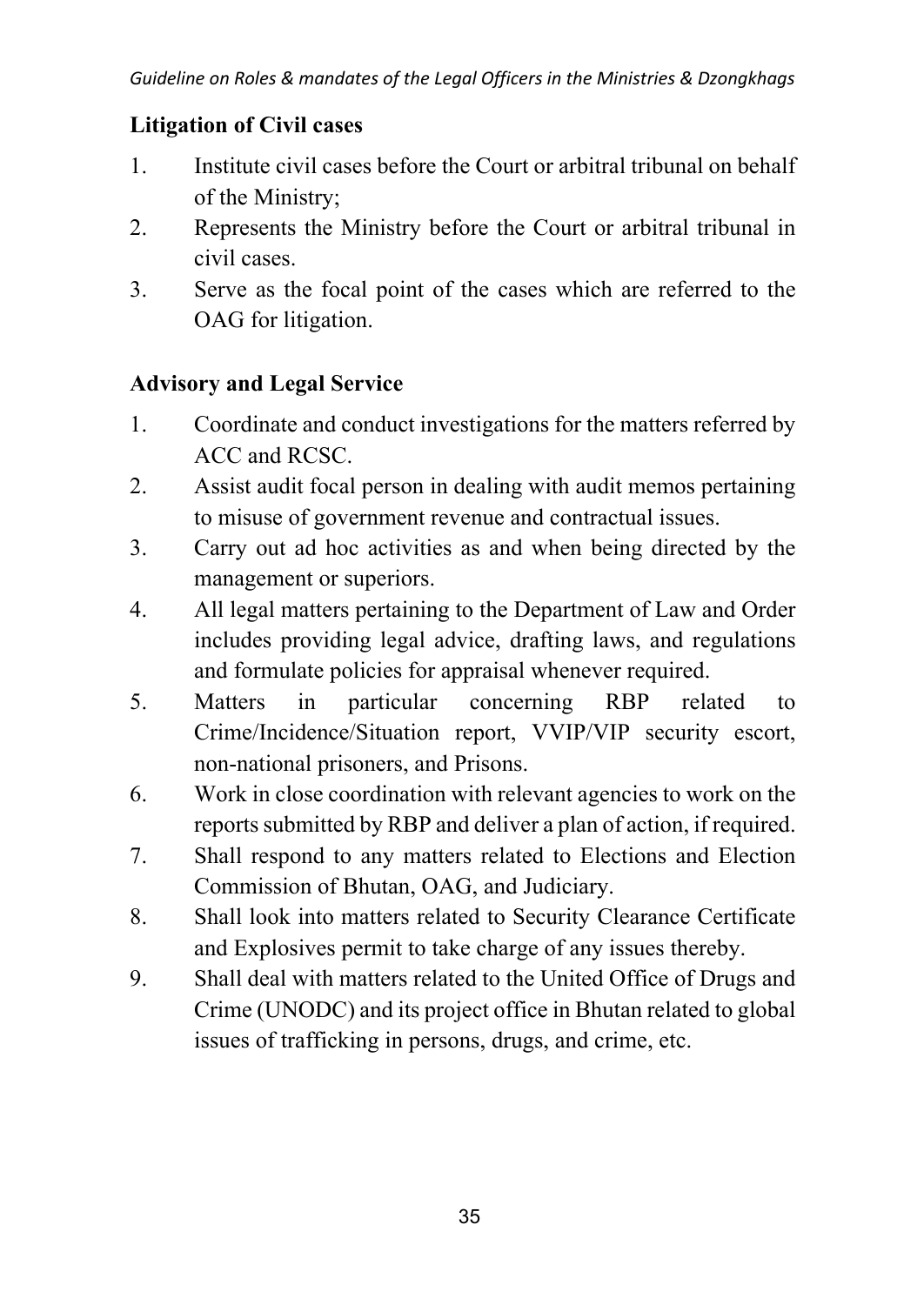- 10. Serve as a relevant Agency of the Government to undertake necessary treaty-making processes, if directed by the Lhengye Zhungtshog or as a relevant stakeholder, if identified by the concerned Agency to participate in all the stakeholder consultations and processes in accordance to the *Rules of procedure for Treaty Making 2016.*
- 11. Shall attend to matters related to SAARC and BIMSTEC in consistent with the due process in place concerning multilateral and bilateral issues/obligations and make appraisal to concerned authorities respectively.
- 12. Review and recommend the Ministry on the requirement of lawyers, detectives, and other professionals in police crime investigation.

### **Drafting and Review of Bills and other Legal Instruments**

- 1. Advise on, coordinate and conduct the Legislative Impact Assessment before the drafting of any bill or review of existing legislation concerning the MoHCA.
- 2. Draft bills including amendment bills on those subject-matter within the mandate of the MoHCA.
- 3. Draft or revise delegated legislations on those subject-matter within the mandate of the MoHCA.
- 4. Serve as a drafting instructor to the OAG and adhere to the relevant clauses of *Rules of Procedure of Drafting and Reviewing of Bills and Delegated Legislations 2018,* if a bill or delegated legislation is referred for drafting or review to the OAG.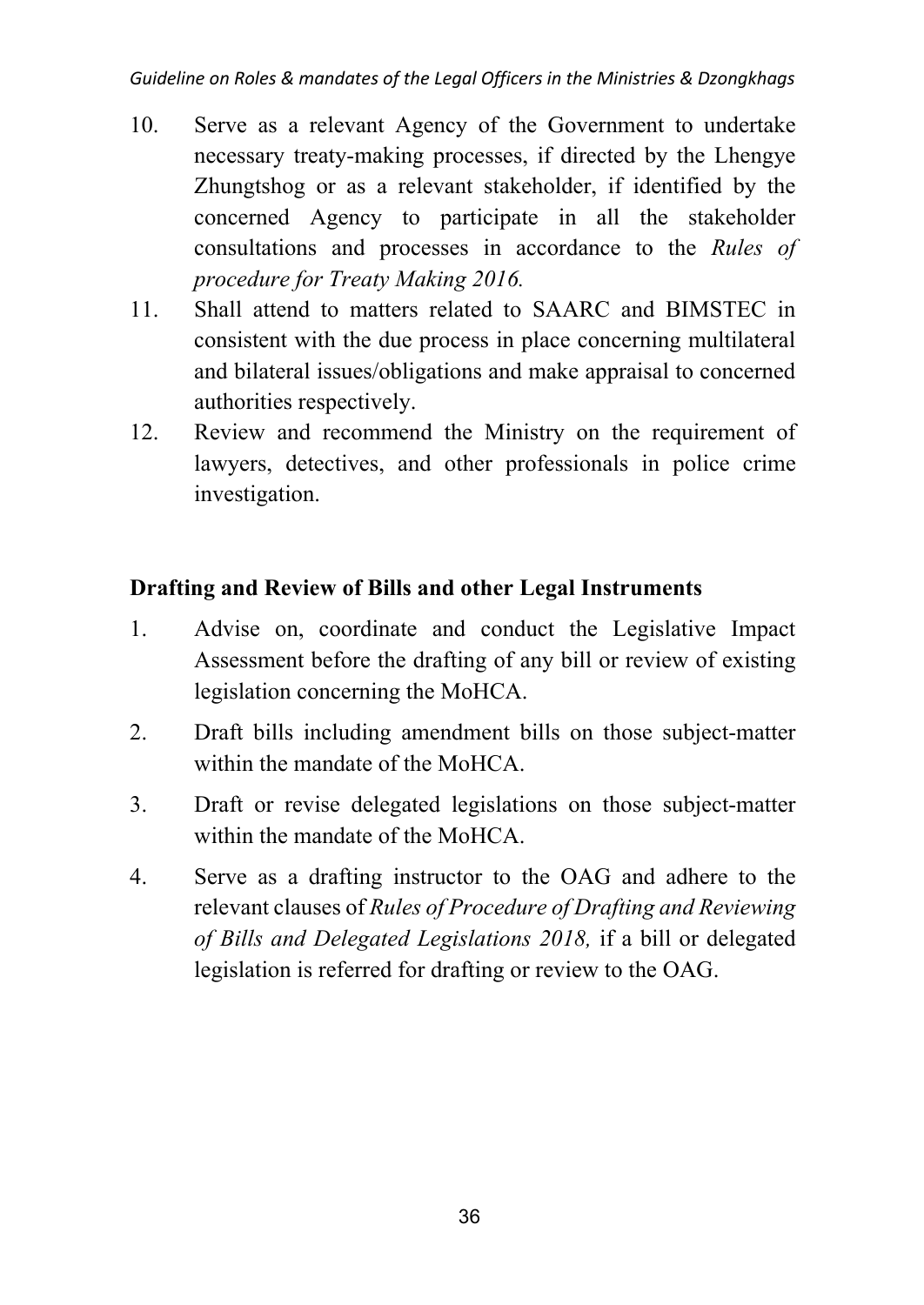- 5. Coordinate within the MoHCA for carrying out stakeholder consultation meetings during the process of drafting of bills or reviewing of existing legislations concerning the MoHCA.
- 6. Coordinate and consult with relevant agencies during the process of drafting or revision of legislation concerning the MoHCA.
- 7. Assist in the framing and review of manuals, guidelines, policies and procedures concerning the MoHCA.
- 8. Prepare or review MoUs, Terms of References, agreements, contracts, and other legal documents.
- 9. Review and provide inputs and comments on sectoral legislation referred by other agencies.
- 10. Represents the MoHCA during the consultations on sectoral legislations, draft sectoral bills, rules or regulations, or other legal related matters, if required.
- 11. Review relevant legislations or legal documents of MoHCA, if any and submit recommendations to the OAG.

### **Investigation Functions**

- 1. Review, conduct investigation, analyze the case, and prepare case investigation reports into the matters referred by the ACC and RCSC and any other authorities.
- 2. Review, conduct internal investigations, and prepare a report of complaints received against the employee of the Ministry, or any such tasks assigned by the Chief, Directors, Secretary or Minister from time to time.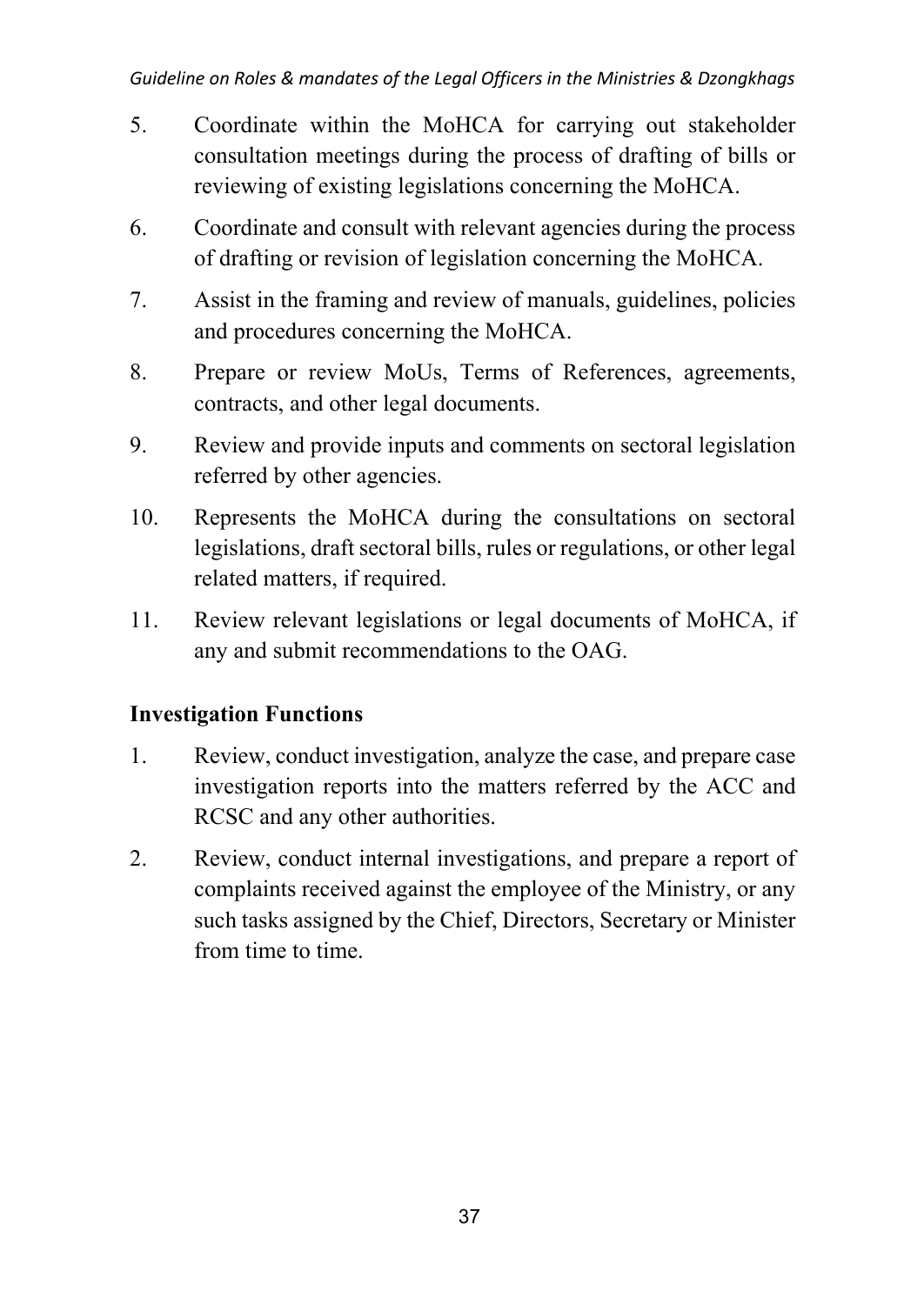3. Receive investigation report, analyze the case, and prepare a detailed case report for submission to the OAG for prosecution.

#### **Regulatory and Enforcement functions**

- 1. Coordinate and conduct workshops for enforcement and regulatory officials from the Department and Division.
- 2. Guide and advice enforcement officials in the field in implementation of regulatory provisions under the relevant Acts.
- 3. Assist implementation of international conventions related to the Ministry.
- 4. Assist and support the departments in implementing the laws relevant to the Ministry.
- **5.** Enforce court judgement in civil or criminal cases, decisions of Tribunals and arbitral award.

#### **Quasi-judicial Functions**

1. Ensure that the Committee observes and follows the due process of law, and principles of natural justice while performing the quasi-judicial functions.

#### **Dissemination and Legal Advocacy**

- 1. Disseminate information to enhance awareness of relevant laws to the general public in consultation with the OAG.
- 2. Conduct advocacy programs to the staff of the Ministry on the latest developments in laws and policies related to the Ministry.

### **Legal Research Functions**

1. Conduct research on relevant international laws and other legal instruments as a reference in drafting and reviewing bills and delegated legislation.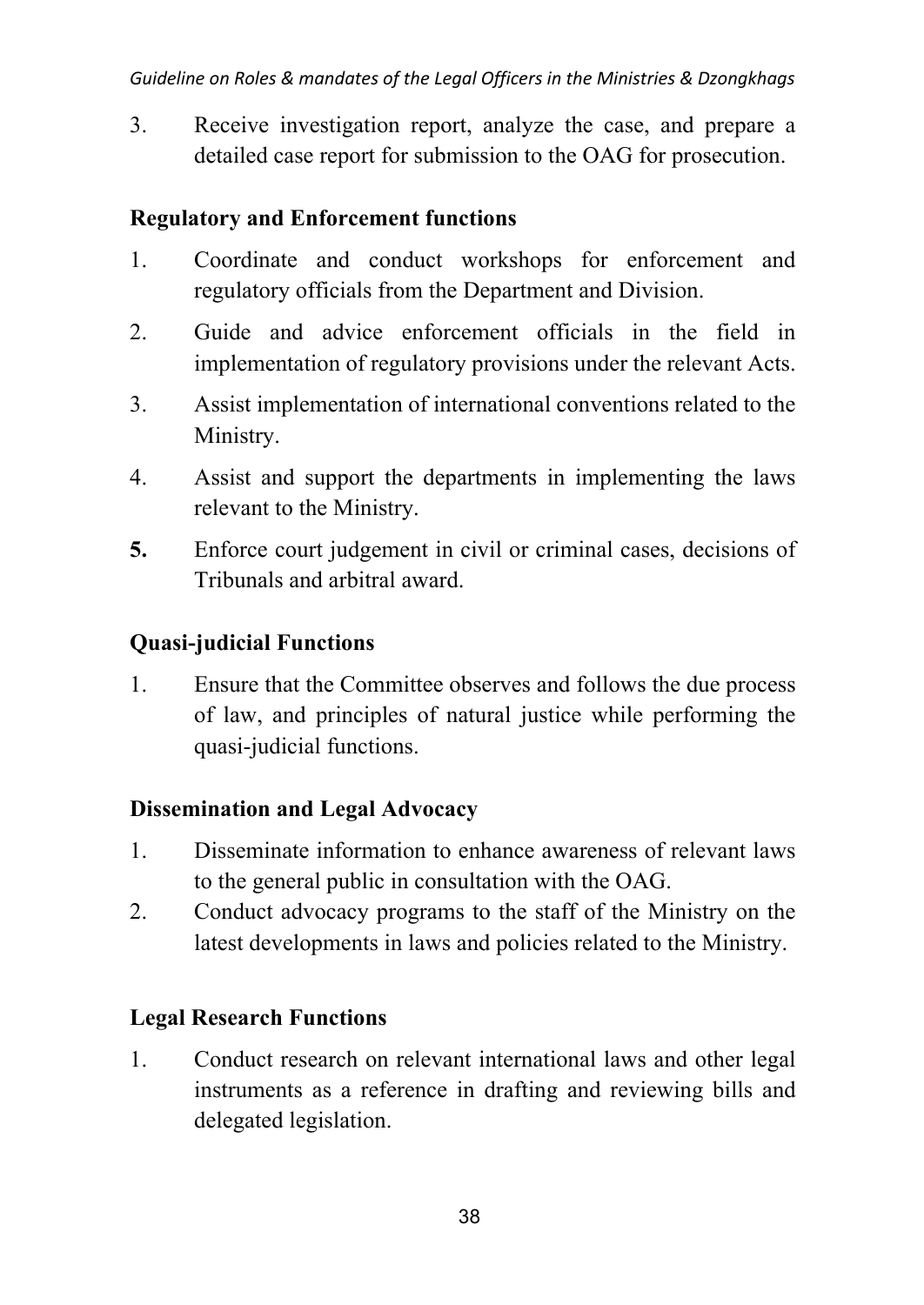- 2. Conduct desk review and comparative studies to assist in preparing legal opinions/views on domestic affairs.
- 3. Write a legal research paper annually on issues related to recent developments in laws, jurisprudence, and current affairs for publication in the OAG journal.

#### **Repository and Documentation Functions**

- 1. Serve as a repository including maintaining archives for legislations and other legal instruments relevant or entered into by the Ministry.
- 2. Ensure documentation, and record-keeping of legal documents, and correspondence of the legal section.

#### **Member of the Committee or Body**

- 1. Serve as a member of a Human Resource Committee/Disciplinary Committee of the concerned agency and ensure that the Committee follows the due process of law, and principles of natural justice while arriving at the decision.
- 2. Serve as members Committees if directed by the Ministry or as prescribed by the laws.
- 3. Represent working agencies in meetings and workshops related to legislation and legal matters.

# **TERMS OF REFERENCE FOR MINISTRY OF INFORMATION AND COMMUNICATION (MOIC)**

#### **Prosecution of Criminal Cases**

- 1. Prosecute criminal cases before the court, if:
	- (a) delegated by the OAG, through the issuance of the Power of Attorney by the Attorney General; or
	- (b) authorized and empowered by the specific laws, in consultation with the OAG.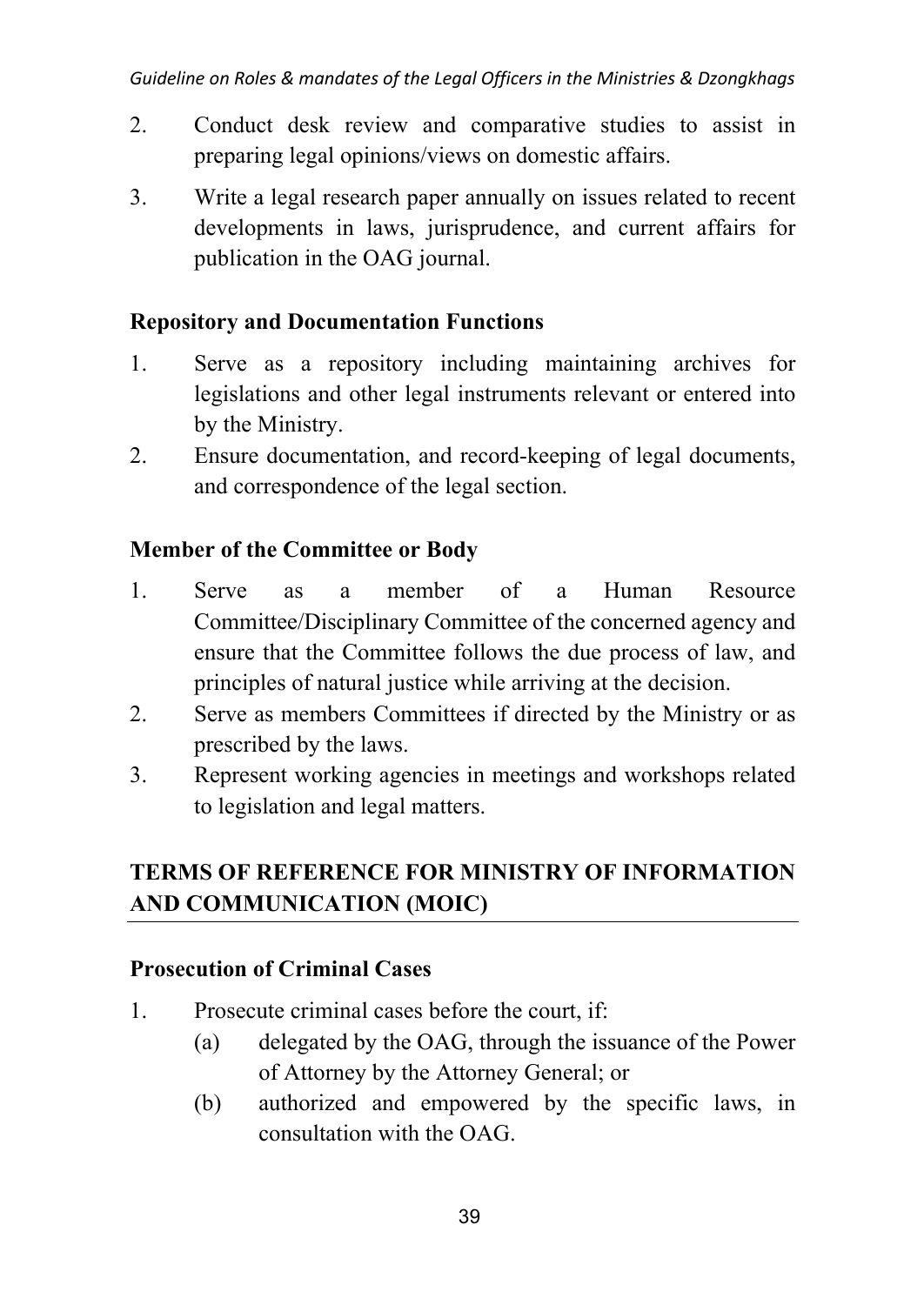- 2. Serve as the focal or contact person for the cases referred to the OAG.
- 3. Coordinate with, and provide support to the OAG regarding cases referred for prosecution:
	- (a) including providing information and documents related to sector-specific cases; and
	- (b) follow-up on the court judgments and appeals.

### **Litigation of Civil cases**

- 1. Review the civil matters related to contractual, procurement, audit recoveries, other recoveries such as fines and penalties, statutory violations, and represent the Ministry before Courts.
- 2. Review the case and represent in ADR proceedings or proceedings before any Administrative Tribunal on behalf of the Ministry on matters related to Roads Safety and Transport Authority, Department of Air Transport, Department of Information Technology & Telecom, and Department of Information & Media.
- 3. Review and resolve issues related to penalties for traffic infringement and issues concerning misconduct by employees under the Ministry.

### **Advisory and Legal Service**

- 1. Provides legal advice to the Ministry/Departments (RSTA, DoAT, DoIM & DITT) on issues falling within the legal domain of the Ministry as and when sought by the Ministry and other autonomous agencies (Film Commission and Media Council since they are required to avail services of MoIC Legal Officer) under the Ministry.
- 2. Coordinate and conduct investigations for the matters referred by the ACC and RCSC.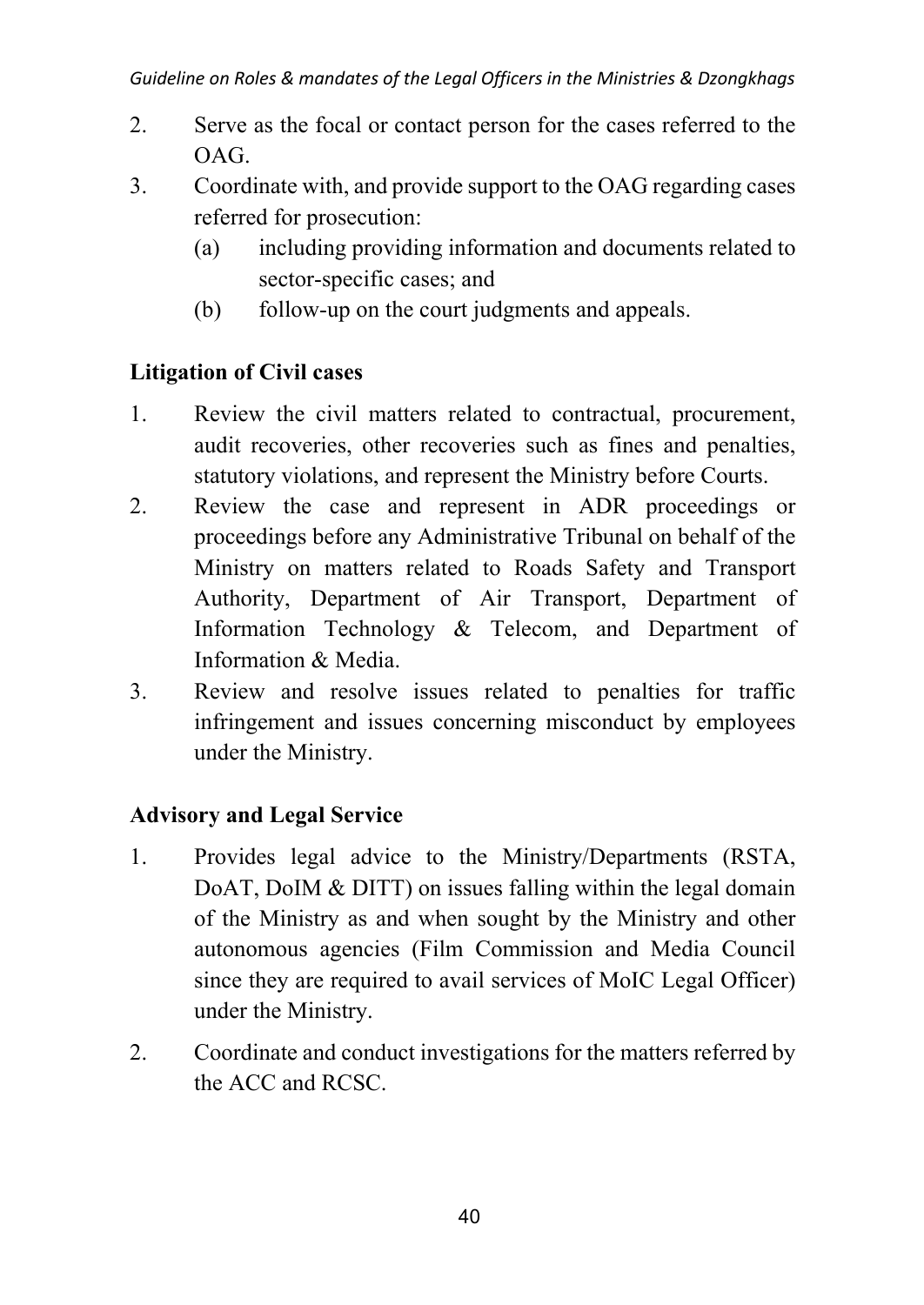#### *Guideline on Roles & mandates of the Legal Officers in the Ministries & Dzongkhags*

- 3. Advice and guide the officials of RSTA, Media Council, and Film Commission in enforcing and implementing the rules and regulations.
- 4. Review and recommend Treaty proposals (relating to ICT & Telecom, Media and Filming, Transport (aviation & road), & Postal) to the Government and carry out the requirements if the Government so decides to accede.
- 5. Frame Policy Directive for issuance to the autonomous agencies (BICMA, BCAA, Film Commission, Media Council, Bhutan Postal Corporation, and other relevant bodies) under MoIC.
- 6. Serve as a relevant Agency of the Government to undertake necessary treaty-making processes, if directed by the Lhengye Zhungtshog or as a relevant stakeholder, if identified by the concerned Agency to participate in all the stakeholder consultations and processes in accordance to the *Rules of procedure for Treaty Making 2016.*
- 7. Act and correspond as a focal point for Aircraft Accident Investigation Unit, SAARC, BIMSTEC, BBIN, ITU, and APT as directed by the Management.
- 8. Assist and guide aircraft Accident Investigation Unit for any aircraft accident and serious incident investigation.
- 9. Advice and assist the audit focal person in resolving the audit memos.
- 10. Advise the policy and planning division on any policy or planning decisions that would have legal implications.
- 11. Attend workshops, meetings, and seminars organized by the agencies concerned and/or act as a resource person in meetings related to legal matters.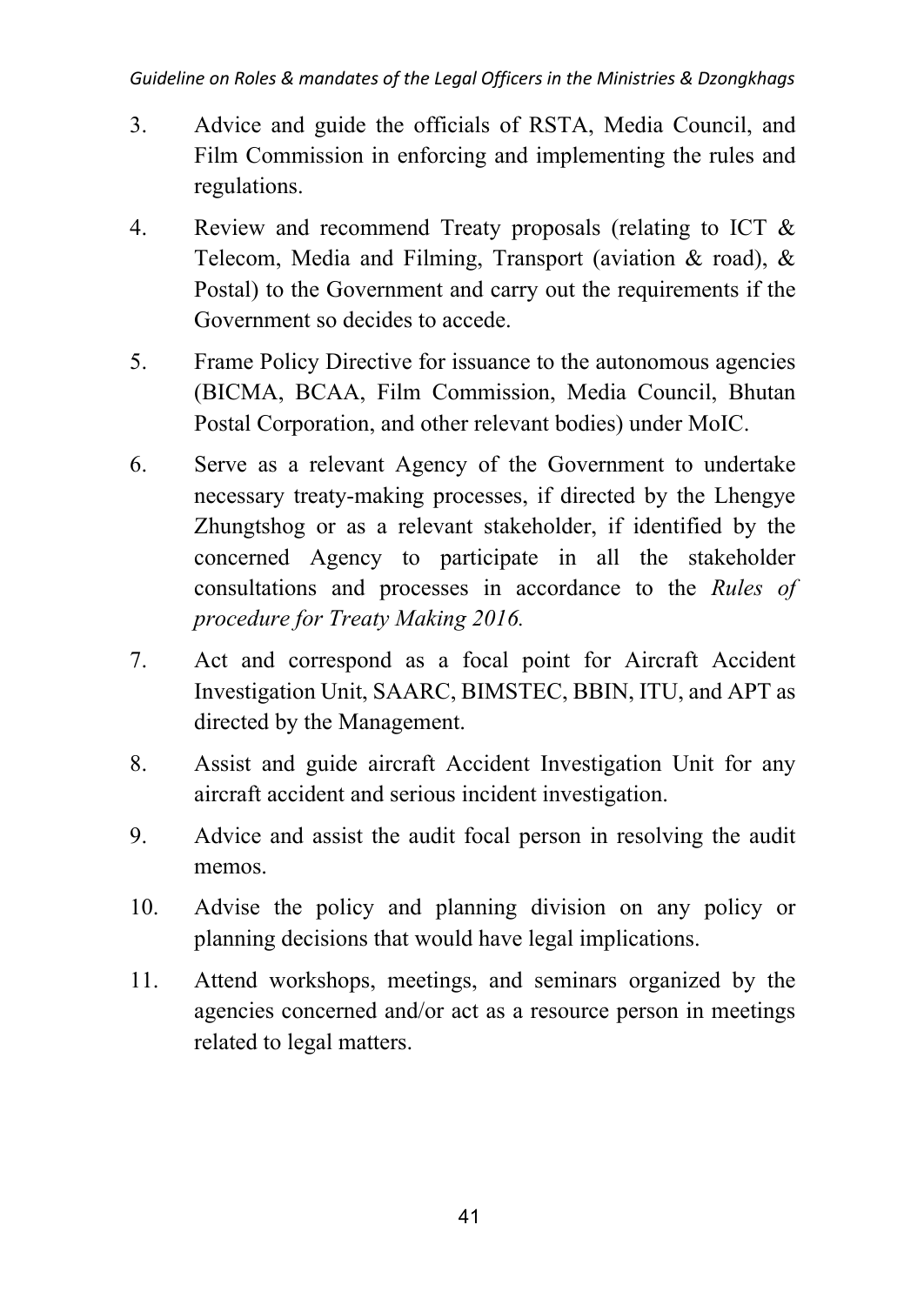- 12. Act as a Focal Point for Aircraft Accident Investigation Unit established under the Ministry and focal person to other items of works as directed by the management.
- 13. Render legal services and carry out *ad hoc* activities as and when being directed by the management or superiors.

#### **Drafting and Review of Bills and other Legal Instruments**

- 1. Advise on, coordinate and conduct the Legislative Impact Assessment before the drafting of any bill or review of existing legislation concerning the MoIC.
- 2. Draft bills including amendment bills (*Information Communications and Media Act 2018, Civil Aviation Act 2016, Road Safety and Transport Act 1999,* and *Bhutan Postal Corporation Act 1999*) on those subject-matter (Transport including aviation and road, ICT & Telecom, Media & filming procedures) within the mandate of the MoIC.
- 3. Draft or revise delegated legislations on those subject-matter (Transport including aviation and road, ICT & Telecom, Media & filming procedures) within the mandate of the MoIC.
- 4. Serve as a drafting instructor to the OAG and adhere to the relevant clauses of *Rules of Procedure of Drafting and Reviewing of Bills and Delegated Legislations 2018,* if a bill or delegated legislation is referred for drafting or review to the OAG.
- 5. Coordinate within the MoIC for carrying out stakeholder consultation meetings during the process of drafting of bills or reviewing of existing legislations concerning the MoIC.
- 6. Coordinate and consult with relevant agencies during the process of drafting or revision of legislation concerning the MoIC.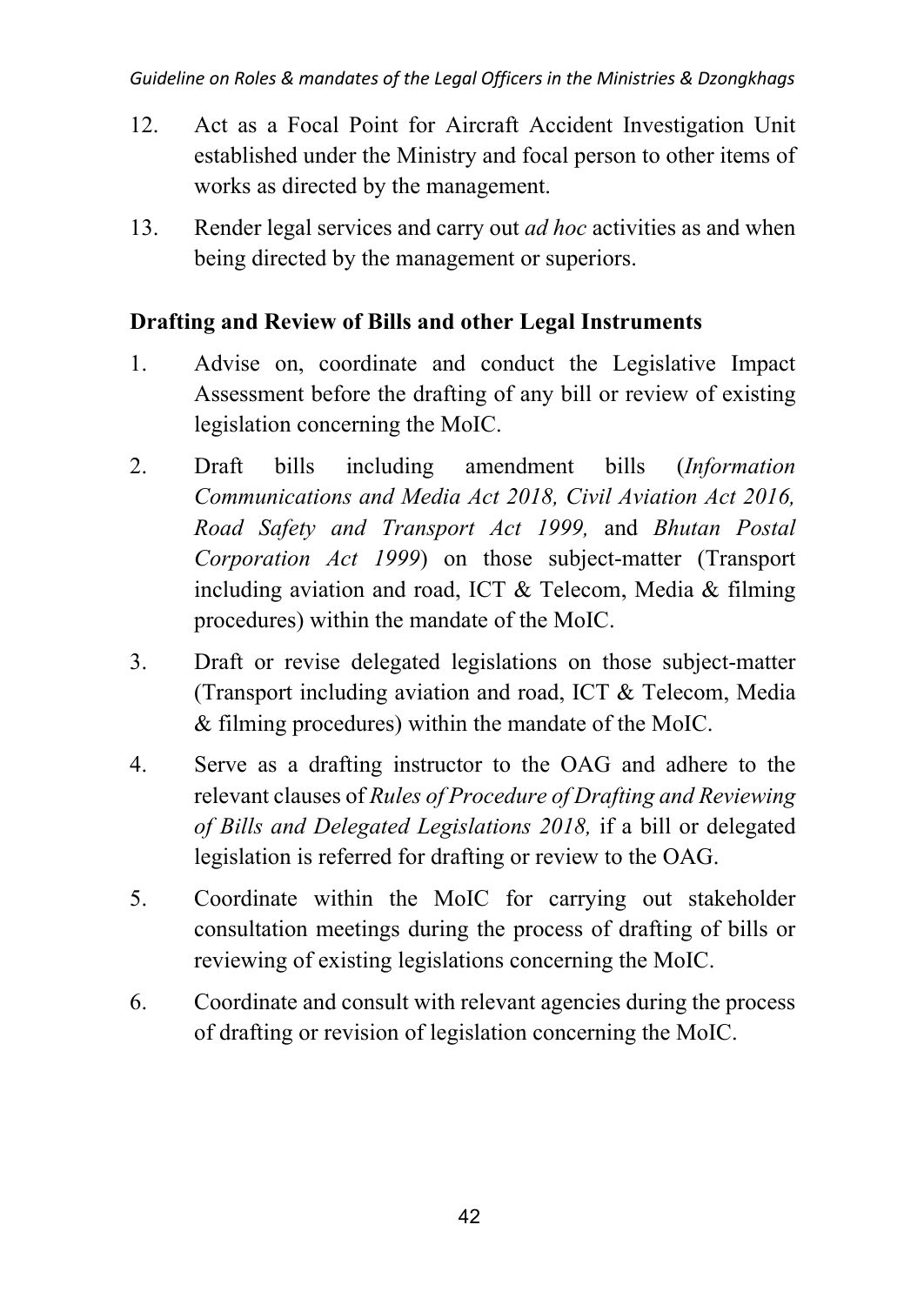- 7. Assist in the framing and review of manuals, guidelines, policies and procedures concerning the MoIC including Media Council and Film Commission.
- 8. Prepare or review MoUs, Terms of References, agreements, contracts, and other legal documents.
- 9. Review and provide inputs and comments on sectoral legislation referred by other agencies.
- 10. Represents the MoIC during the consultations on sectoral legislations, draft sectoral bills, rules or regulations, or other legal related matters, if required.
- 11. Review relevant legislations or legal documents of MoIC, if any and submit recommendations to the OAG.
- 12. Assist in framing Policies pertaining to ICT & Telecom, Media & Filming, Transport (aviation & road), and Postal.
- 13. Develop or review Air Services Agreements, and carry out formalities as per the *Rules of Procedures for Treaty-Making 2016.*
- 14. Review specific project financing agreements relevant to the Ministry.

### **Support Investigation**

- 1. Guide, review, or carry out investigations for the matters referred by the ACC and RCSC and any other authorities which are administrative in nature.
- 2. Review, conduct the internal investigation, and prepare a report of complaints received against the employee of the Ministry.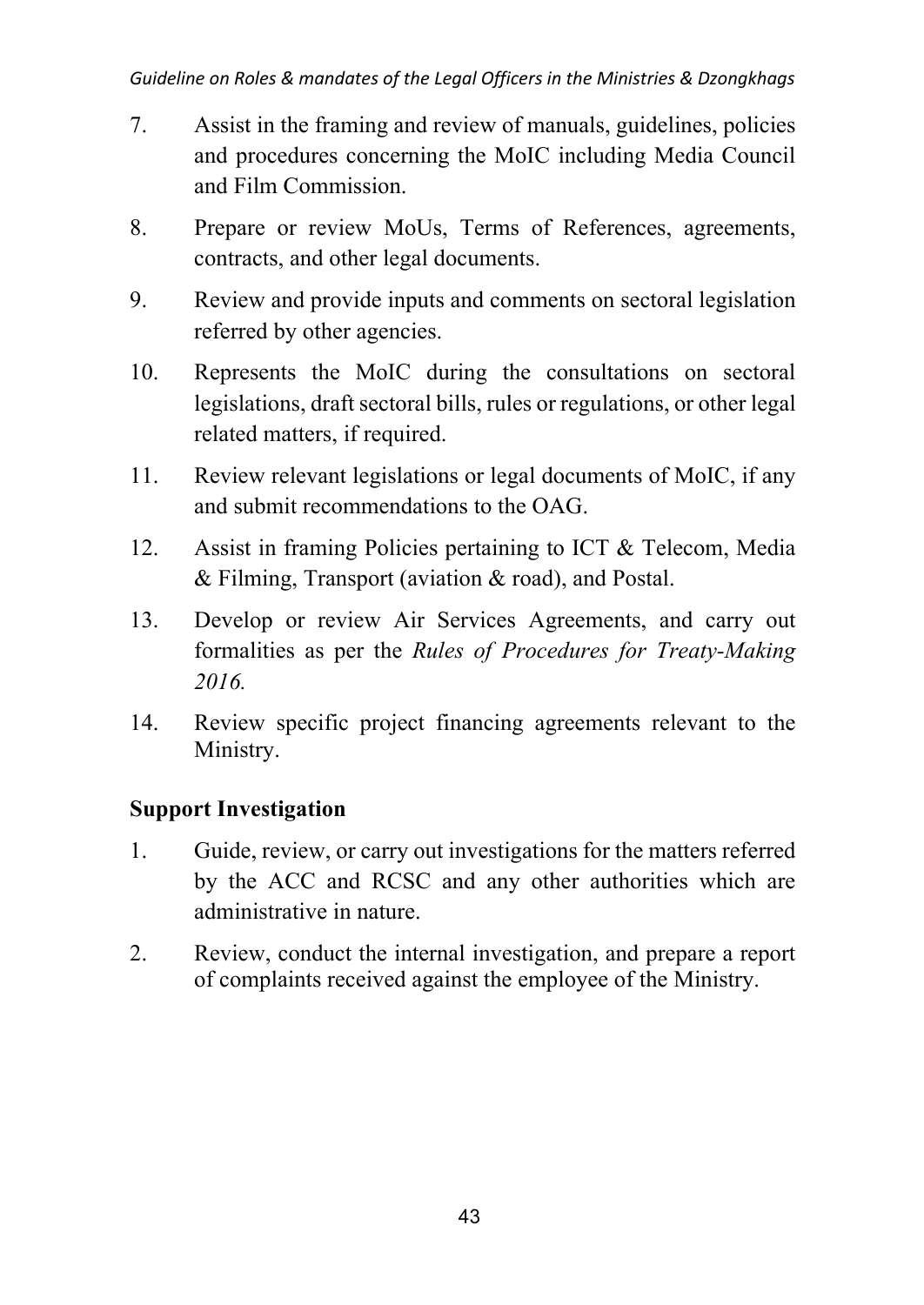#### **Enforcement Functions**

- 1. Enforce court judgement in civil or criminal cases, decisions of Tribunals and arbitral award.
- 2. Enforce the decisions, resolutions, or disciplinary action of the Committee, Human Resource Committee, and disciplinary committee of RSTA.

#### **Quasi-Judicial Functions**

1. Ensure that the Committee observes and follows the due process of law, and principles of natural justice while performing the quasi-judicial functions.

### **Dissemination and Legal Advocacy**

- 1. Disseminate information to enhance awareness of relevant laws, policies, or regulations of the Ministry to the general public in collaboration with relevant agencies.
- 2. Conduct advocacy programs to the staff of the Ministry on the latest developments in laws and policies related to the Ministry.

### **Legal Research Functions**

- 1. Conduct research on relevant international laws and other legal instruments for reference in drafting and reviewing bills and delegated legislations.
- 2. Conduct desk review and comparative studies to assist in preparing legal opinions on domestic affairs, and on Transport (aviation and road), ICT & Telecom, Media and Filming, and Postal.
- 3. Write a legal research paper annually on issues related to recent developments in laws, jurisprudence and current affairs for publication in the OAG journal.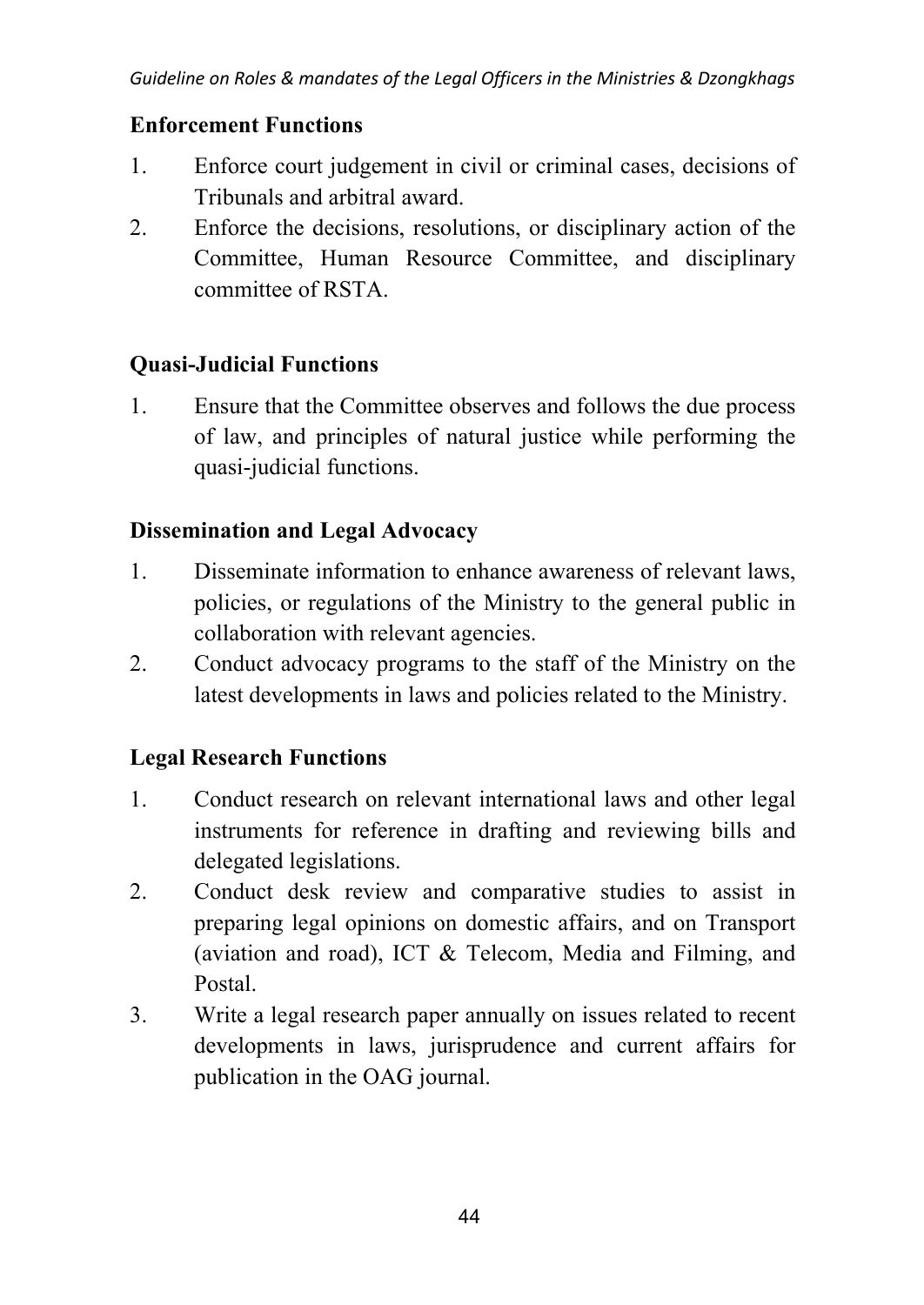#### **Repository and Documentation Functions**

- 1. Serve as a repository including maintaining archives for legislations and other legal instruments relevant or entered into by the Ministry.
- 2. Ensure documentation, and record-keeping of legal documents, and correspondence of the legal section.

#### **Member of the Committee or Body**

- 1. Serve as a member of a Human Resource Committee of the concerned agency and ensure that the Committee follows the due process of law, and principles of natural justice while arriving at the decision.
- 2. Serve as members of Committee and body as prescribed by the laws.
- 3. Serve as a member of the working committees formed within the Ministry and as desired by other agencies.
- 4. Represent Working Agencies in meetings and workshops related to legislation and legal matters.

#### **Other Functions**

- 1. Carry out postal activities in collaboration with the Policy and Planning Division;
- 2. Involve in almost all the meetings coordinated by the Departments, Secretariat, and Autonomous agencies under the Ministry.
- 3. Coordinate Bi-lateral, Regional, and Multilateral meetings for ICT, Media, and Transport (Road and Air).

### **TERMS OF REFERENCE FOR MINISTRY OF LABOUR AND HUMAN RESOURCE (MoLHR)**

#### **Prosecution of Criminal Cases**

1. Prosecute criminal cases before the court, if: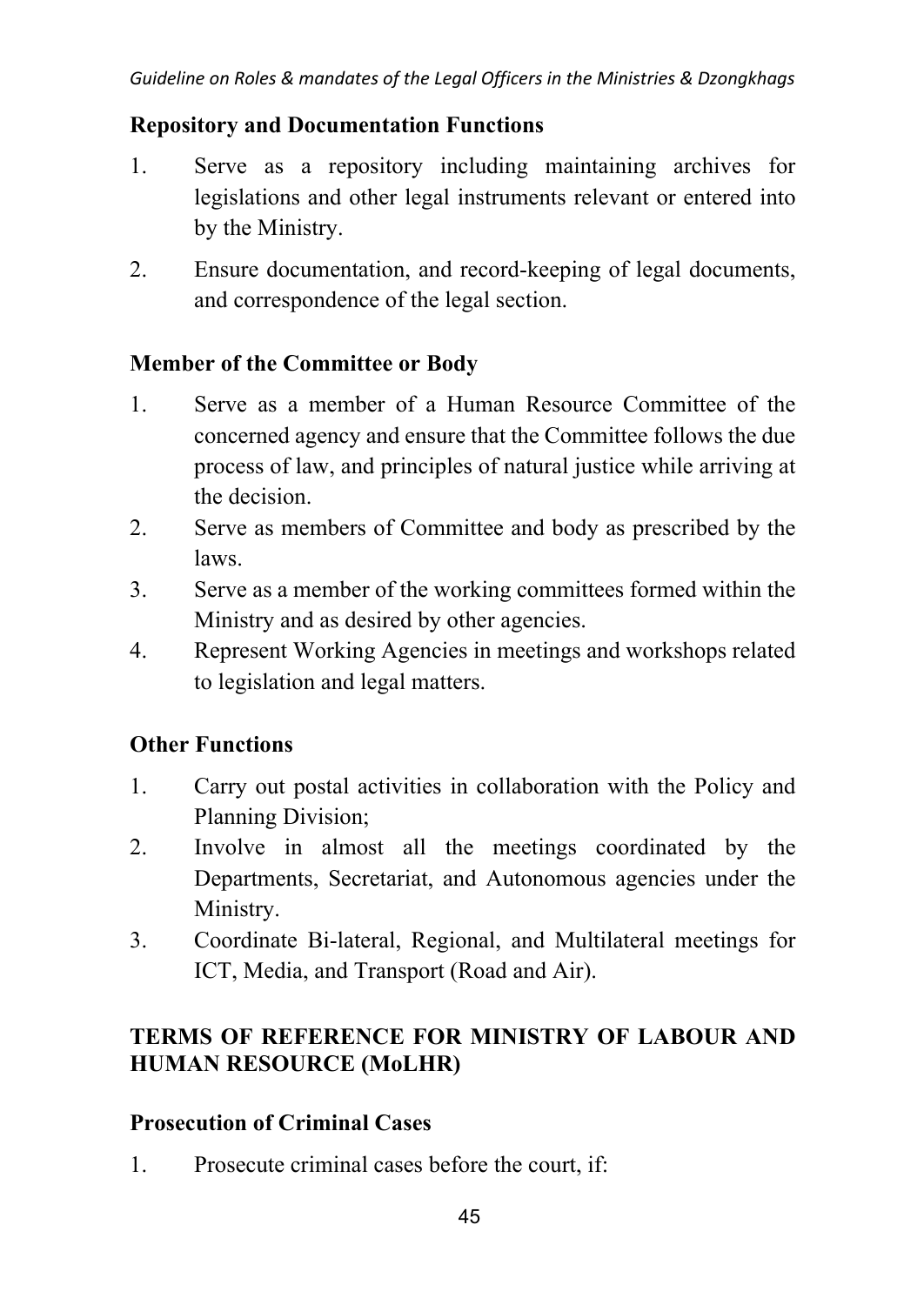- (a) delegated by the OAG, through the issuance of the Power of Attorney by the Attorney General; or
- (b) authorized and empowered by the specific laws, in consultation with the OAG.
- 2. Serve as the focal or contact person for the cases referred to the OAG.
- 3. Coordinate with, and provide support to the OAG regarding cases referred for prosecution:
	- (a) including providing information and documents related to sector-specific cases; and
	- (b) follow-up on the court judgments and appeals.

### **Litigation of Civil cases**

- 1. Institute civil cases related to labour and employment before Courts.
- 2. Represent before the Court or arbitral tribunal on behalf of the Ministry for the disputes related to construction cases executed by the Ministry.

### **Advisory and Legal Service**

- 1. Provide legal advice to the Ministry on issues related to labor and employment including to the Department of Labor, Department of Employment and Human resource, Department of Occupational Standards, Department of Technical Education which are not covered by any specific laws.
- 2. Guide implementation of labor and employment act, regulations on working conditions, regulation of occupational health, safety and welfare, regulation on oversea employment.
- 3. Assist audit focal person in dealing with audit memos pertaining to misuse of government revenue and contractual issues.
- 4. Carry out ad hoc activities as and when directed by the management or superiors.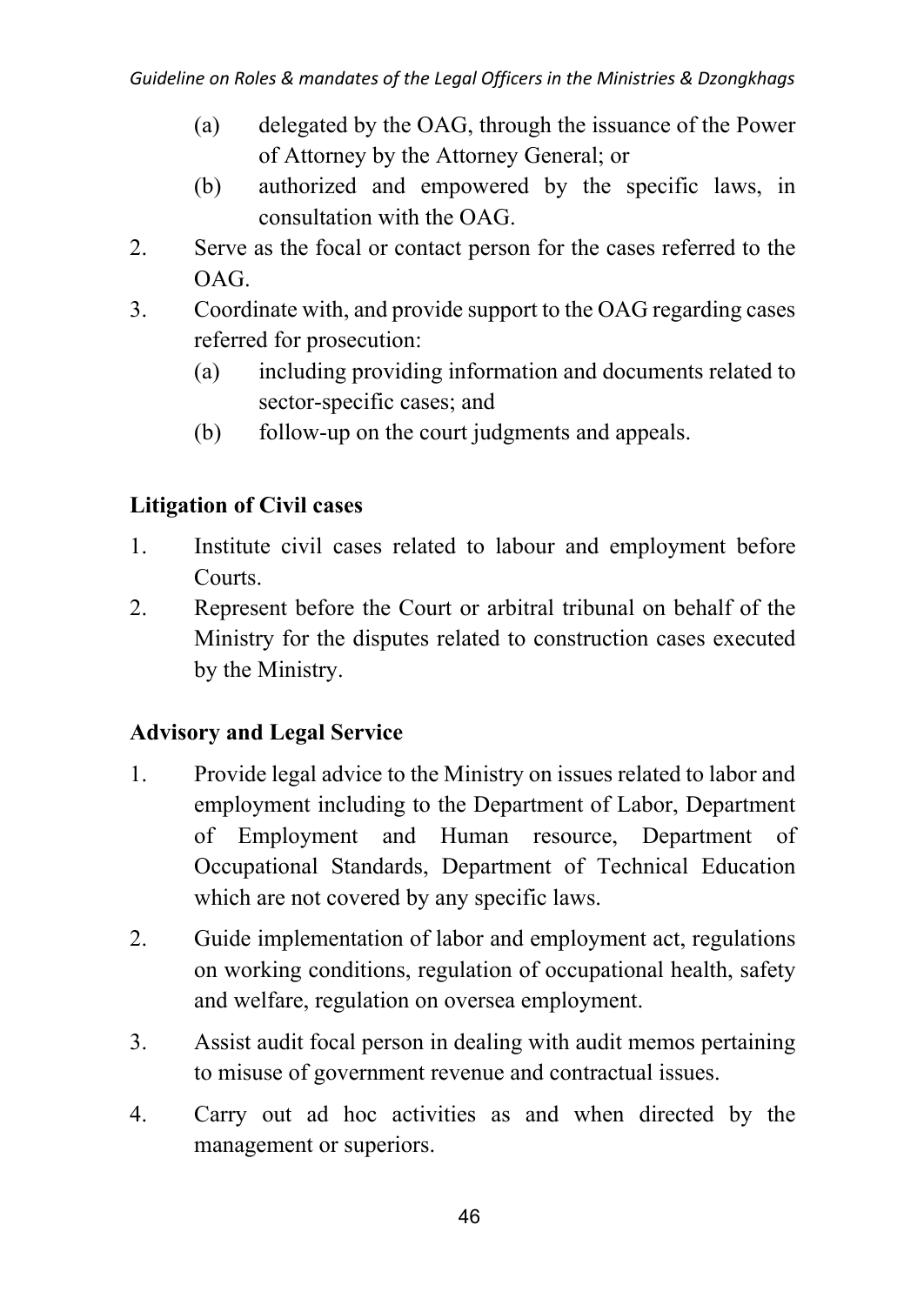#### **Drafting and Review of Bills and other Legal Instruments**

- 1. Advise on, coordinate and conduct the Legislative Impact Assessment before the drafting of any bill or review of existing legislation concerning the MoLHR.
- 2. Draft bills including amendment bills on those subject-matter (labour, employment, occupational standards, and technical education) within the mandate of the MoLHR.
- 3. Draft or revise delegated legislations on those subject-matter (labour, employment, occupational standards, and technical education) within the mandate of the MoLHR.
- 4. Serve as a drafting instructor to the OAG and adhere to the relevant clauses of *Rules of Procedure of Drafting and Reviewing of Bills and Delegated Legislations 2018,* if a bill or delegated legislation is referred for drafting or review to the OAG.
- 5. Coordinate within the MoLHR for carrying out stakeholder consultation meetings during the process of drafting of bills or reviewing of existing legislations concerning the MoLHR.
- 6. Coordinate and consult with relevant agencies during the process of drafting or revision of legislation concerning the MoLHR.
- 7. Assist in the framing and review of manuals, guidelines, policies and procedures concerning the MoLHR.
- 8. Prepare or review MoUs, Terms of References, agreements, contracts, and other legal documents.
- 9. Review and provide inputs and comments on sectoral legislation referred by other agencies.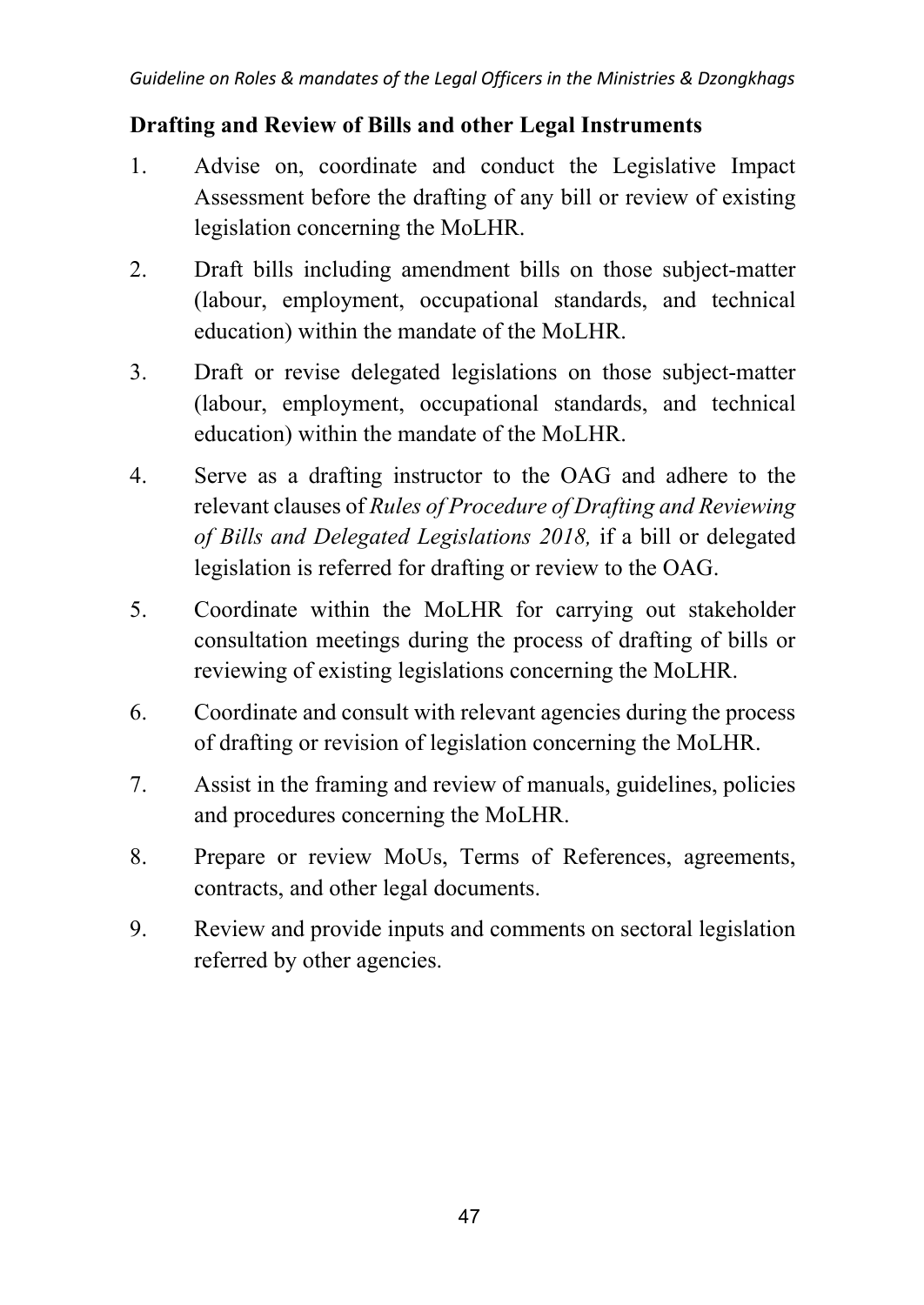- 10. Represents the MoLHR during the consultations on sectoral legislations, draft sectoral bills, rules or regulations, or other legal related matters, if required.
- 11. Review relevant legislations or legal documents of MoLHR, if any and submit recommendations to the OAG.
- 12. Assist Labor Relation Officer (Department of Labor) in reviewing Internal Service Rules (Corporations and Private companies).

### **Support Investigation**

- 1. Review, conduct investigation, analyze the case and prepare a case investigation report for the matters referred by the ACC, RCSC, and any other authorities for any administrative action.
- 2. Review, conduct internal investigations, and prepare a report of complaints received against the employee of the Ministry as per the instruction of the Ministry.

#### **Assist Regulatory Authorities and Enforcement**

- 1. Guide and assist the labor inspector, labor relation Officers, and employment officers in exercising their mandates under *Labor and Employment Act 2017.*
- 2. Assist in the implementation of international conventions, treaties, and agreements or bi-lateral agreements related to labor and employment.
- 3. Enforce court judgment in civil cases for labor and employment, or arbitral award for any construction cases including the enforcement of criminal cases and the decision of the Tribunals.
- 4. Enforce the decisions, resolutions, or disciplinary action of HRC and Grievance Redressal Committee.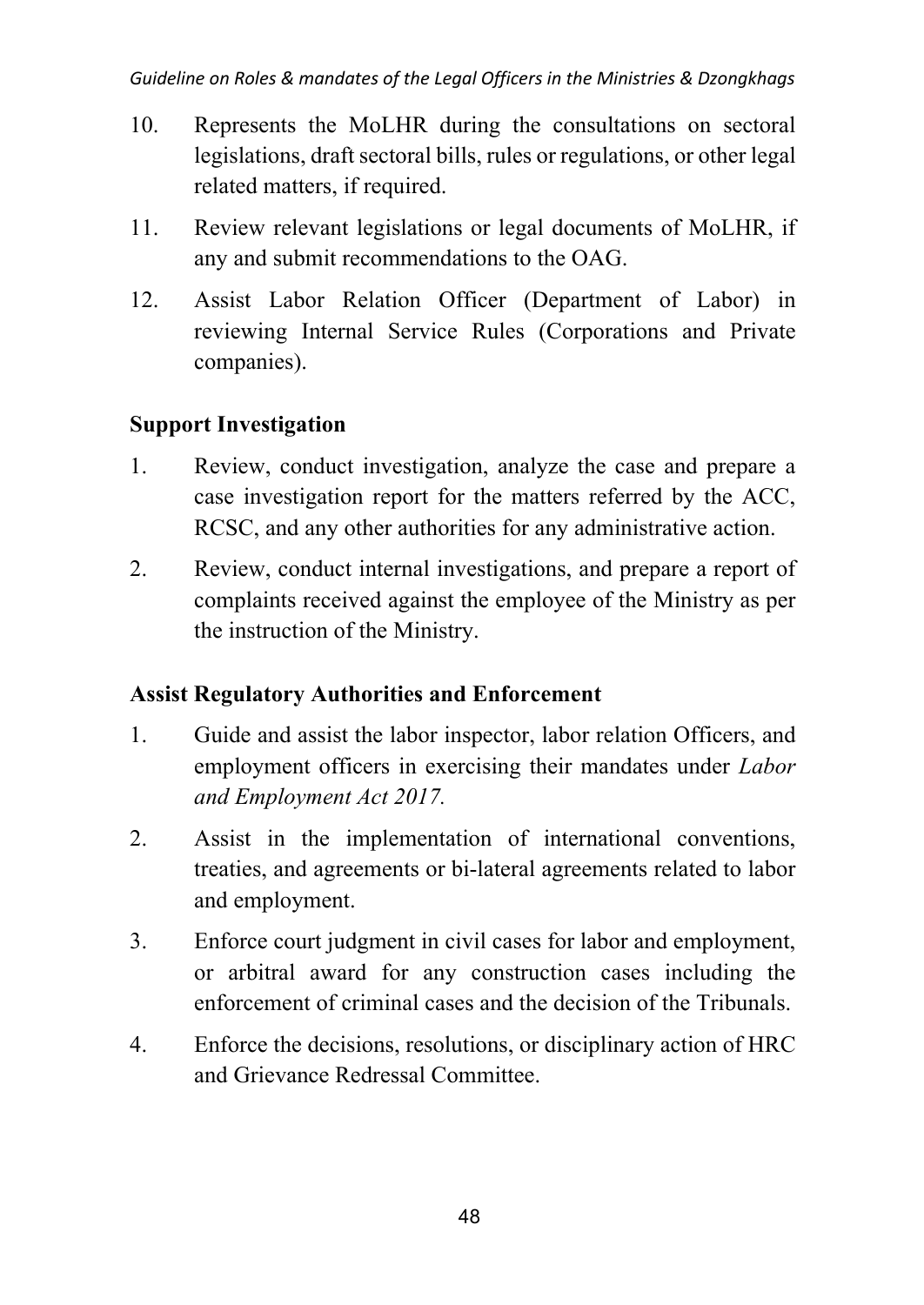### **Quasi-judicial Functions**

1. Ensures that respective Departments and Divisions dealing with labour and employment dispute resolution observes and follows the due process of law, and principles of natural justice while performing the quasi-judicial functions.

### **Dissemination and Legal Advocacy**

- 1. Disseminate information to enhance awareness of relevant laws to the general public in consultation with the relevant department.
- 2. Conduct advocacy programs to the staff of the Ministry on the latest developments in laws and policies related to labor and employment to both government and private sector.

### **Legal Research Functions**

- 1. Conduct research on relevant international laws and other legal instruments for reference in drafting and reviewing bills and delegated legislations.
- 2. Conduct desk review and comparative studies to assist in preparing legal opinions on domestic affairs.
- 3. Write a legal research paper annually on issues related to recent developments in laws, jurisprudence and current affairs for publication in the OAG journal.

# **Repository and Documentation Functions**

- 1. Serve as a repository including maintaining archives for legislations and other legal instruments relevant or entered into by the Ministry.
- 2. Ensure documentation, and record-keeping of legal documents, and correspondence of the legal section.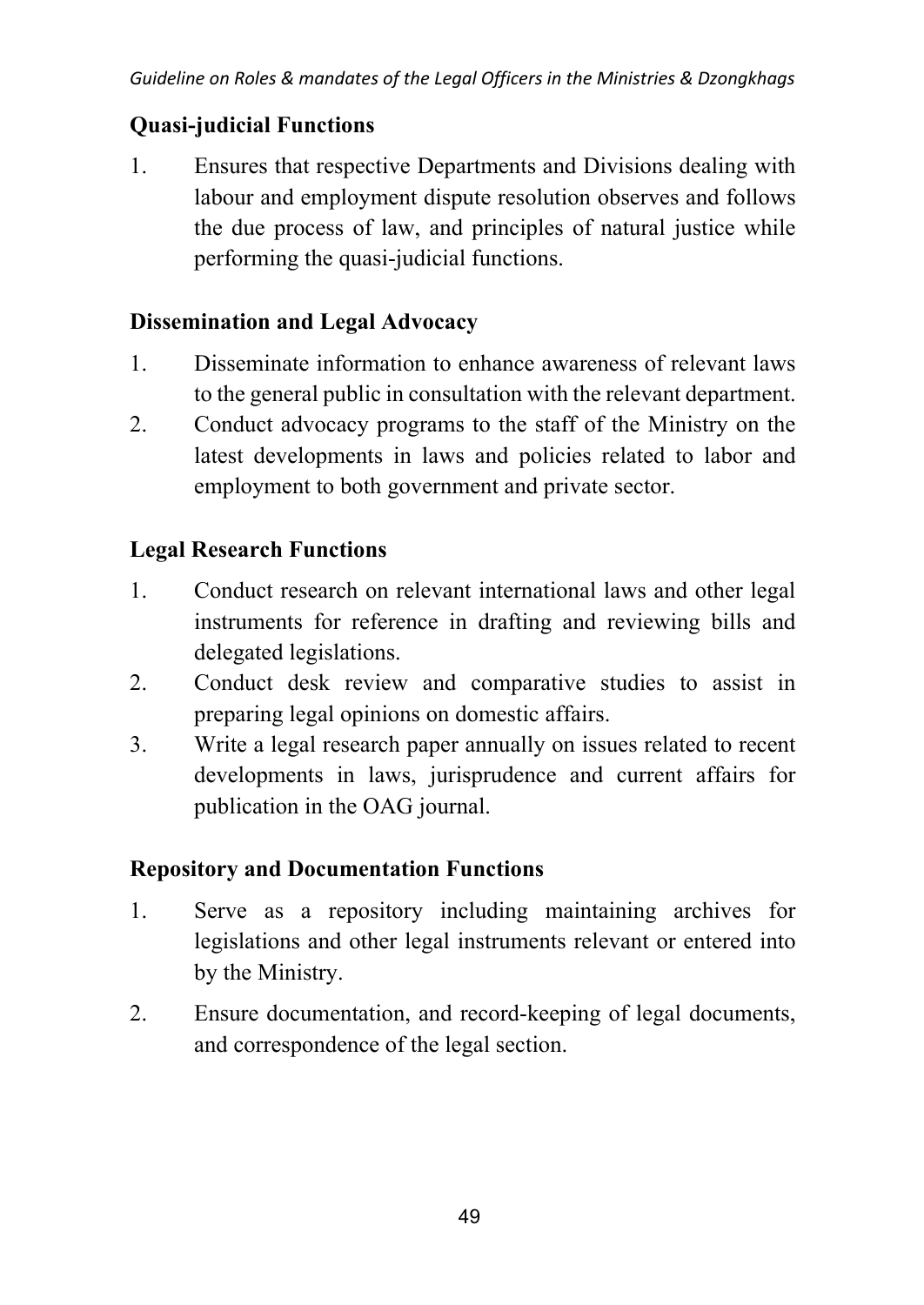#### **Member of the Committee or Body**

- 1. Serve as a member of a Human Resource Committee of the concerned agency and ensure that the Committee follows the due process of law, and principles of natural justice while arriving at the decision.
- 2. Serve as members of Committee and body as prescribed by the laws.
- 3. Represent working agencies in meetings and workshops related to legislation and legal matters.
- 4. Serve as a member of the grievance redressal committee.

# **TERMS OF REFERENCE FOR MINISTRY OF WORKS AND HUMAN SETTLEMENT (MOWHS)**

### **Prosecution of Criminal Cases**

- 1. Prosecute criminal cases before the court, if:
	- (a) delegated by the OAG, through the issuance of the Power of Attorney by the Attorney General; or
	- (b) authorized and empowered by the specific laws, in consultation with the OAG.
- 2. Serve as the focal or contact person for the cases referred to the OAG.
- 3. Coordinate with, and provide support to the OAG regarding cases referred for prosecution:
	- (a) including providing information and documents related to sector-specific cases; and
	- (b) follow-up on the court judgments and appeals.

### **Litigation of Civil cases**

1. Institute civil cases before the Court or arbitral tribunal on behalf of the Ministry.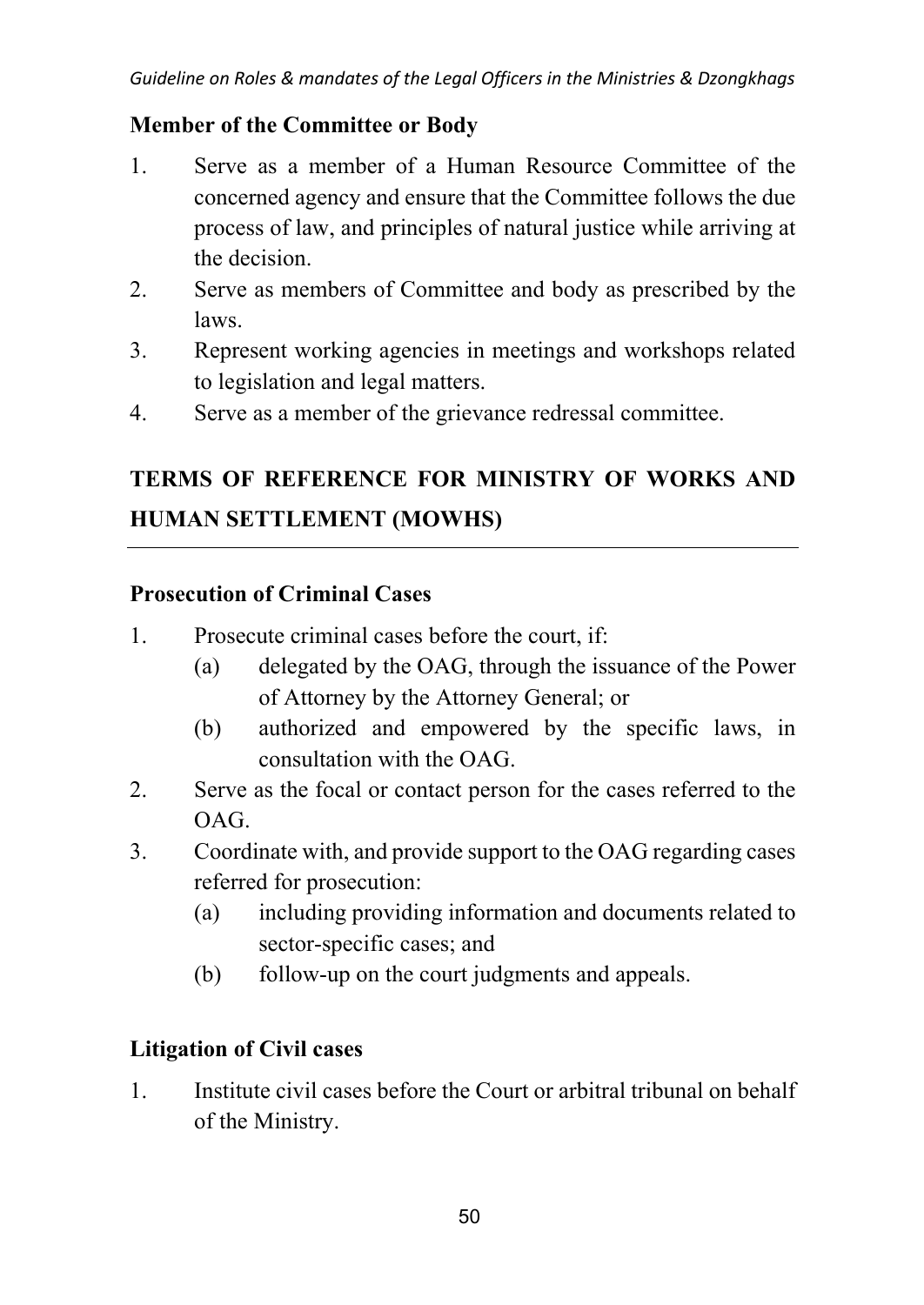- 2. Represents the Ministry before the Court or arbitral tribunal in civil cases.
- 3. Serve as the focal point of the cases referred to the OAG for litigation.

### **Advisory and Legal Service**

- 1. Advise the minister, secretary, and the heads of the departments and divisions under the Ministry on the laws concerning the road, tenancy, human settlement, and engineering.
- 2. Assist audit focal person in dealing with audit memos pertaining to misuse of government revenue and contractual issues.
- 3. Carry out ad hoc activities as and when being directed by the management or superiors.
- 4. Serve as a relevant Agency of the Government to undertake necessary treaty-making processes, if directed by the Lhengye Zhungtshog or as a relevant stakeholder, if identified by the concerned Agency to participate in all the stakeholder consultations and processes in accordance to the *Rules of procedure for Treaty Making 2016.*

### **Drafting and Review of Bills and other Legal Instruments**

- 1. Advise on, coordinate and conduct the Legislative Impact Assessment before the drafting of any bill or review of existing legislation concerning the MoWHS.
- 2. Draft bills including amendment bills on those subject-matter (Public Infrastructure Programs, engineering services, and other human settlement related) within the mandate of the MoWHS.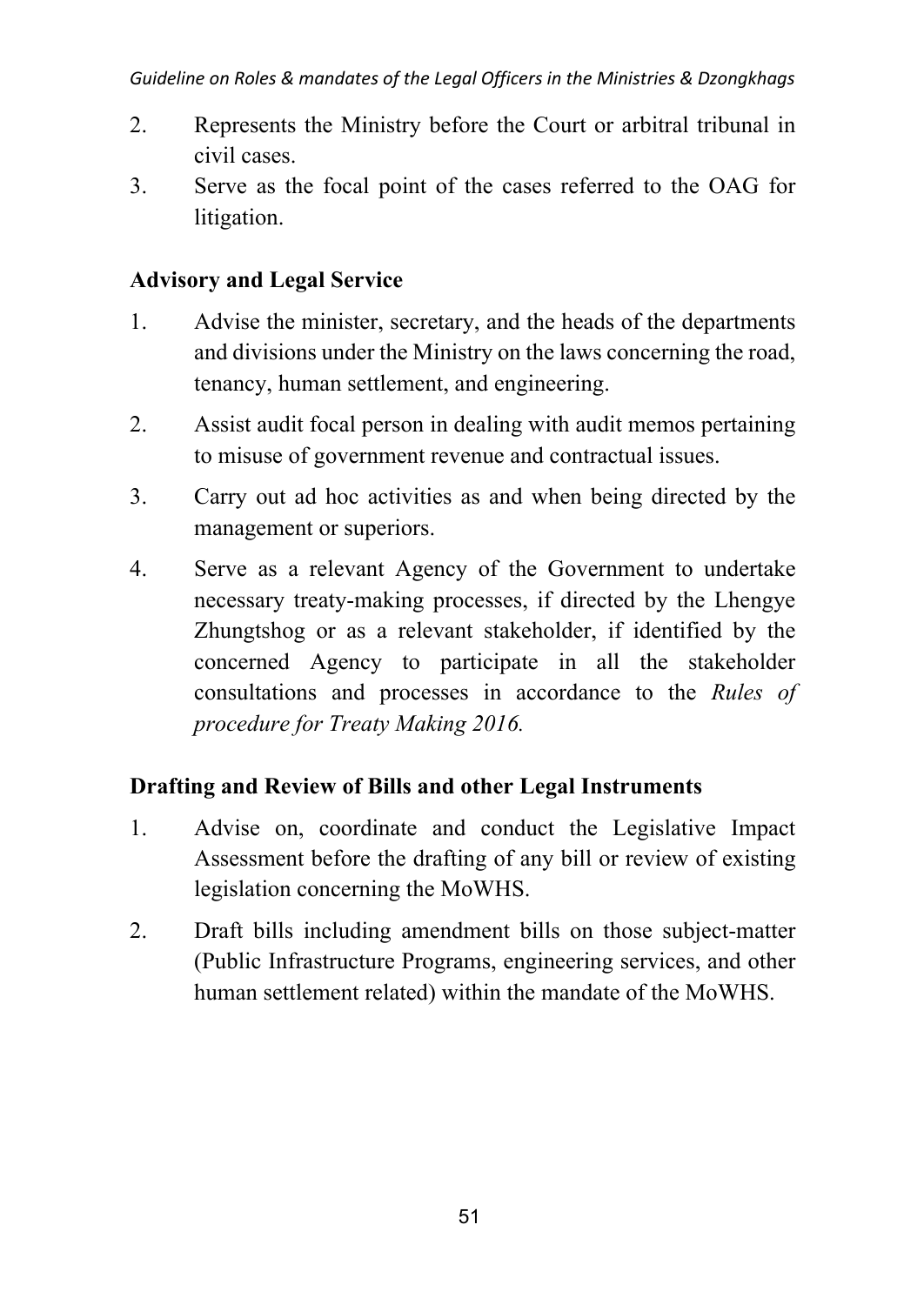- 3. Draft or revise delegated legislations on those subject matter (Public Infrastructure Programs, engineering services, and other human settlement related) within the mandate of the MoWHS.
- 4. Serve as a drafting instructor to the OAG and adhere to the relevant clauses of *Rules of Procedure of Drafting and Reviewing of Bills and Delegated Legislations 2018,* if a bill or delegated legislation is referred for drafting or review to the OAG.
- 5. Coordinate within the MoWHS for carrying out stakeholder consultation meetings during the process of drafting of bills or reviewing of existing legislations concerning the MoWHS.
- 6. Coordinate and consult with relevant agencies during the process of drafting or revision of legislation concerning the MoWHS.
- 7. Assist in the framing and review of manuals, guidelines, policies and procedures concerning the MoWHS.
- 8. Prepare or review MoUs, Terms of References, agreements, contracts, and other legal documents.
- 9. Review and provide inputs and comments on sectoral legislation referred by other agencies.
- 10. Represents the MoWHS during the consultations on sectoral legislations, draft sectoral bills, rules or regulations, or other legal related matters, if required.
- 11. Review relevant legislations or legal documents of MoWHS, if any and submit recommendations to the OAG.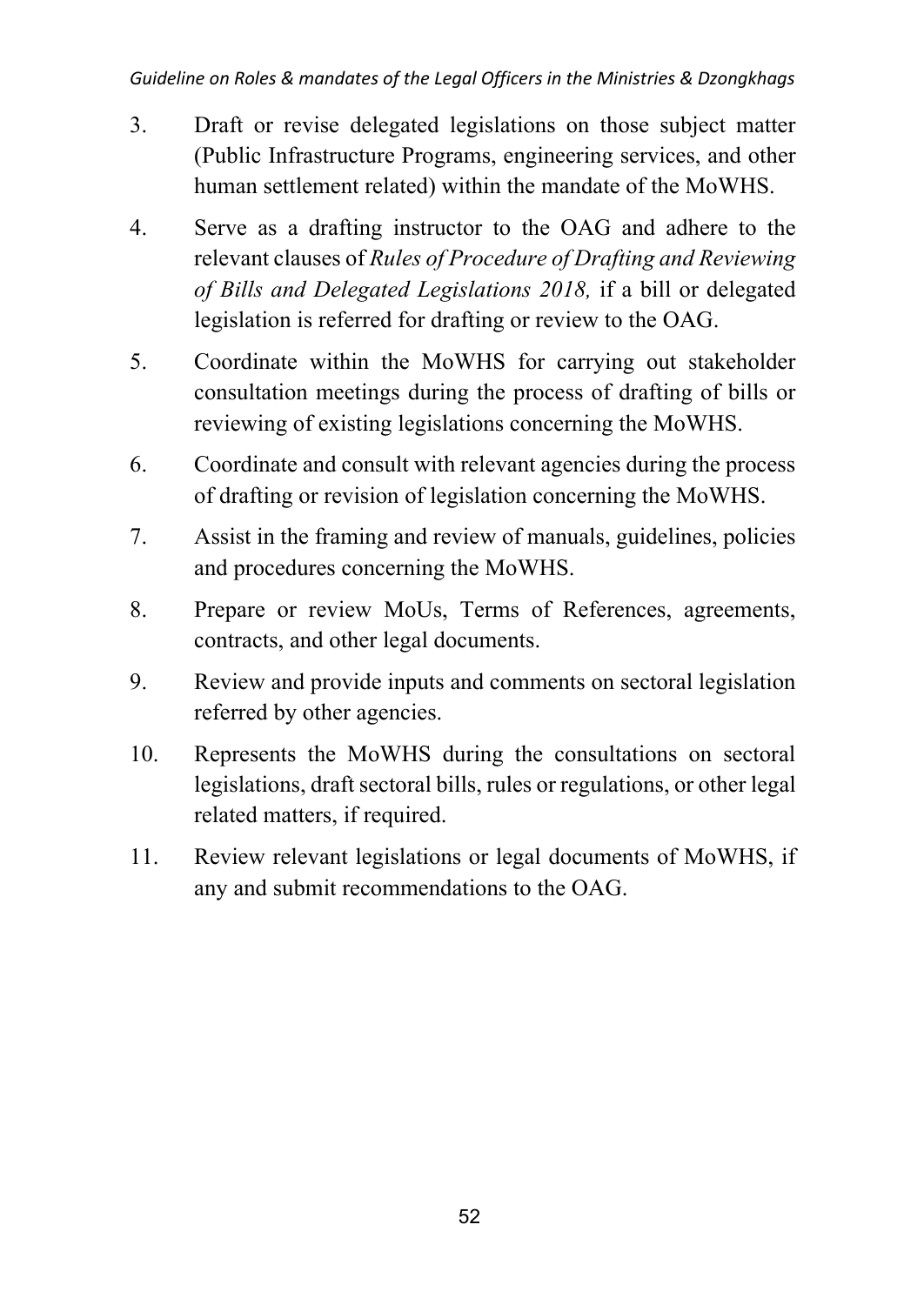#### **Investigation Functions**

- 1. Review, conduct investigation, analyze the case, and prepare case investigation reports into the matters referred by the ACC, RCSC and any other authorities.
- 2. Review, conduct internal investigations, and prepare a report of complaints received against the employee of the Ministry or any such tasks assigned by the Chief, Directors, Secretary, or Minister from time to time.
- 3. Receive investigation report, analyze the case, and prepare a detailed case report for submission to the OAG for prosecution.

#### **Regulatory and Enforcement functions**

- 1. Coordinate and conduct workshops for enforcement and regulatory officials from the Department and Division.
- 2. Guide and advice enforcement officials in the field in the implementation of regulatory provisions under the relevant Acts.
- 3. Assist in the implementation of international conventions related to the Ministry.
- 4. Implement the laws relevant to the Ministry.
- 5. Enforce court judgement in civil or criminal cases, decisions of Tribunals and arbitral award.

# **Quasi-judicial Functions**

- 1. Serve as a member of the Tenancy Dispute Settlement Committee.
- 2. Serve as a member of the Road Dispute Settlement Committee.
- 3. Serve as a member of a Human Resource Committee/Disciplinary Committee.
- 4. Ensures that the Committees observes and follows the due process of law, and principles of natural justice while performing the quasi-judicial functions.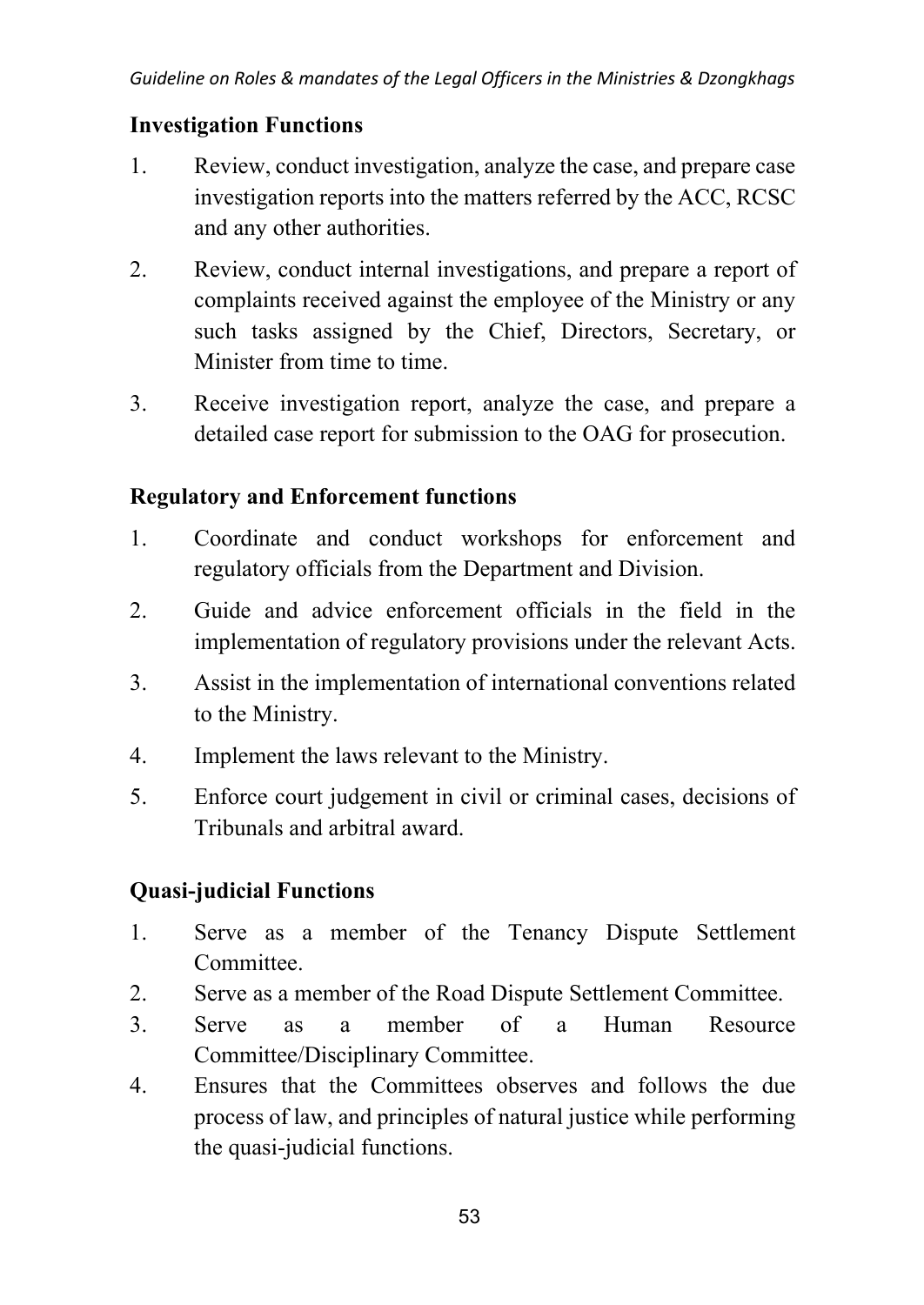#### **Dissemination and Legal Advocacy**

- 1. Disseminate information to enhance awareness of the *Road Act 2013*, the *Tenancy Act 2015*, its rules and regulations, and other relevant laws to the general public in consultation with the OAG.
- 2. Conduct Advocacy Programs to the staff of the Ministry on the latest developments in laws and policies related to the Ministry.

### **Legal Research Functions**

- 1. Conduct research on relevant international laws and other legal instruments for reference in drafting and reviewing bills and delegated legislations.
- 2. Conduct desk review and comparative studies to assist in preparing legal opinions on domestic affairs.
- 3. Write a legal research paper annually on issues related to recent developments in laws, jurisprudence and current affairs for publication in the OAG journal.

### **Repository and Documentation Functions**

- 1. Serve as a repository including maintaining archives for legislations and other legal instruments relevant or entered into by the Ministry.
- 2. Ensure documentation, and record-keeping of legal documents, and correspondence of the legal section.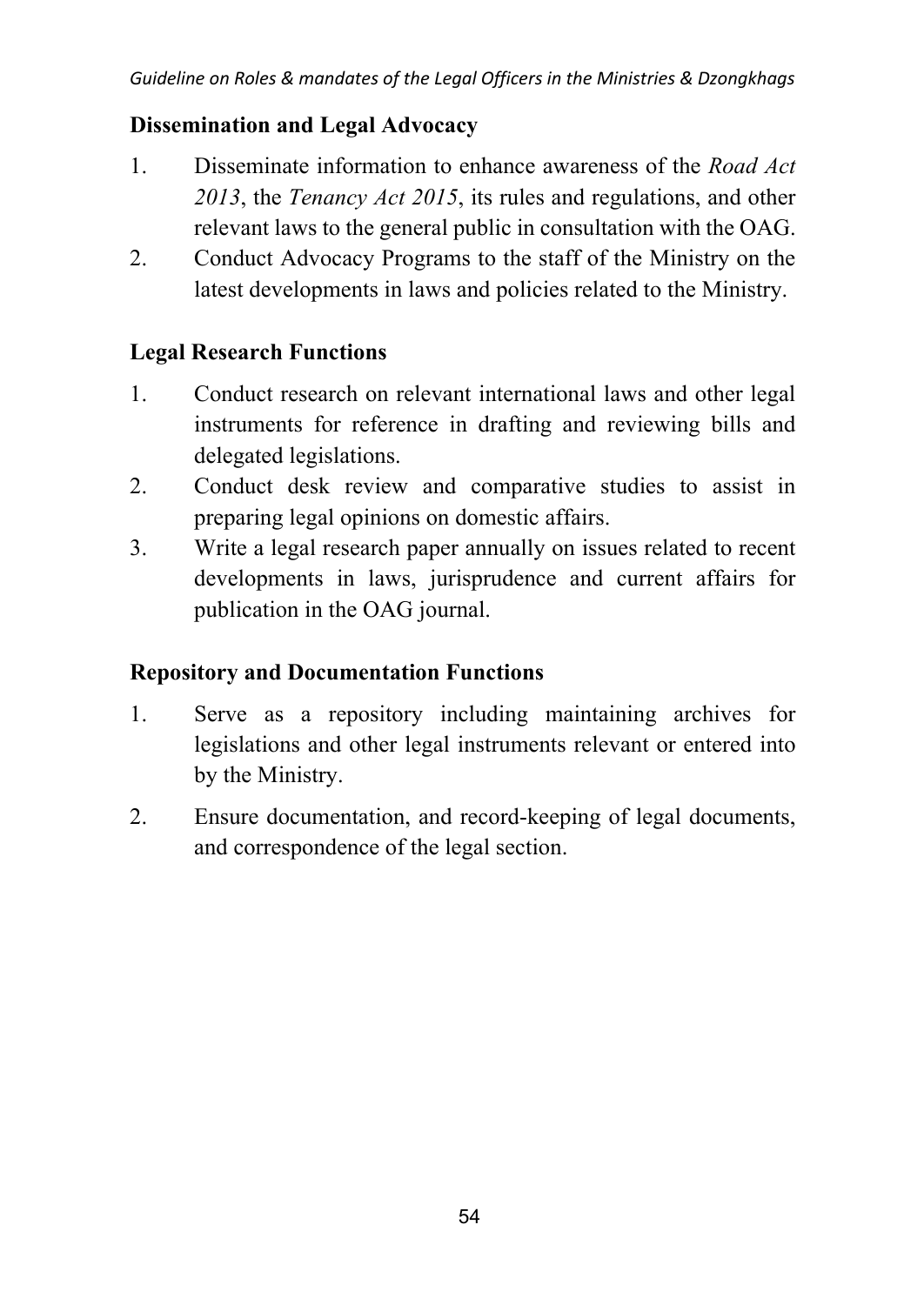

**Structure of Legal Section in Dzongkhags**

Similar to Ministries and Agencies, the Dzongkhag Administrations perform various important functions. The Legal officers at the Dzongkhags act as Sector heads and perform multiple functions which can extend from job specification, to dispute resolutions, legal advice, legal awareness, litigations, and administrative functions including acting as protocols, gender focal, probation officers, welfare officers and drafting minutes. The role of the Legal Officers at the Dzongkhags is felt even more important due to their close proximity with the public at the grassroots. With the advent of decentralization and the continually increasing roles assumed by the Local Governments, requirement for an efficient Legal Sector at the Dzongkhags is only a matter of time. The RCSC has initially approved and appointed regular legal officers in 20 Dzongkhags since 2009, however, later only 13 regular Legal Officers are retained and 1 Legal Officer is still within the contract period and 6 contract recruits were not extended.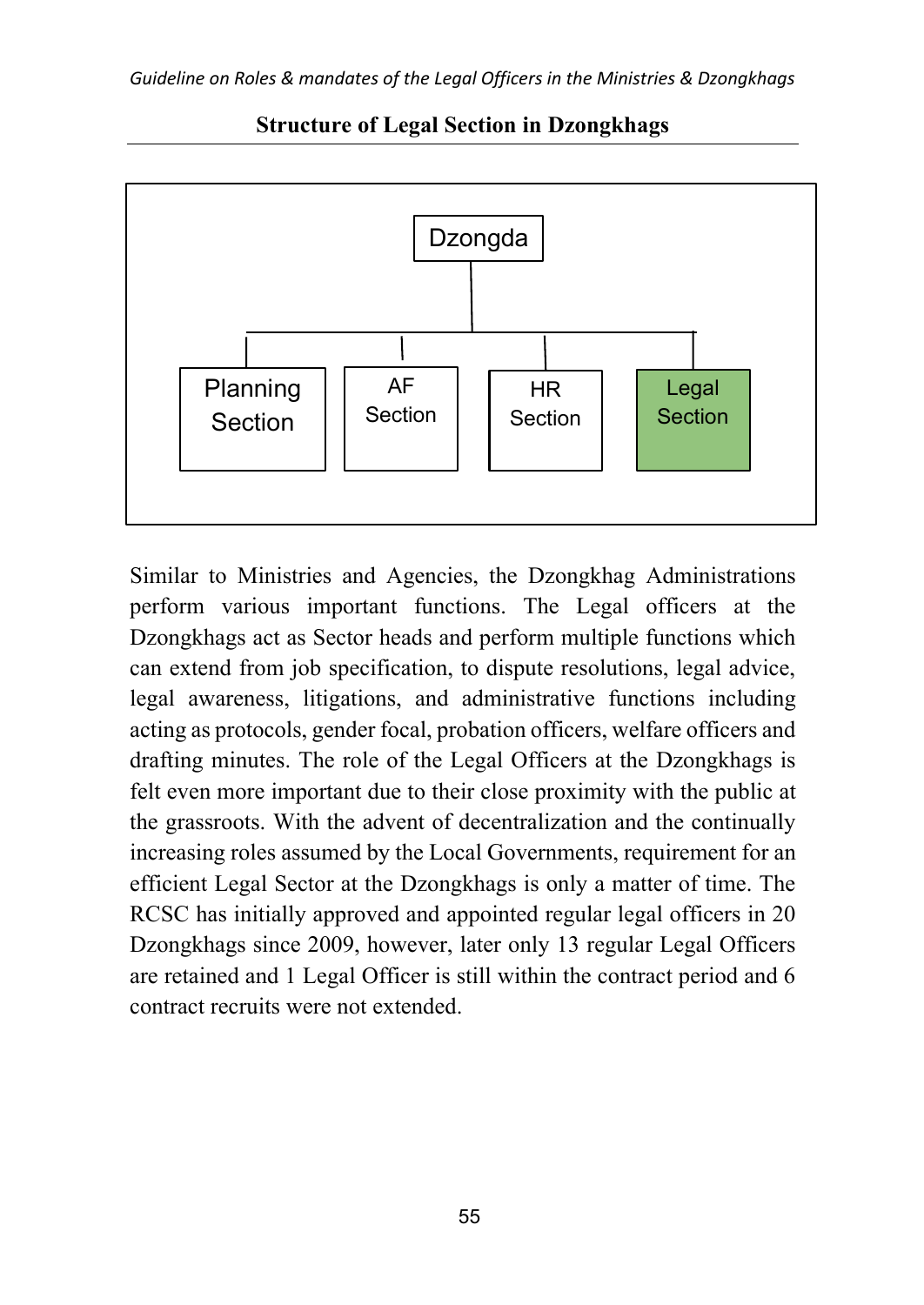# **TERMS OF REFERENCE FOR DZONGKHAG LEGAL OFFICERS**

#### **Prosecution of Criminal Cases**

- 1. Prosecute criminal cases before the court, if:
	- (a) delegated by the OAG, through the issuance of the Power of Attorney by the Attorney General; or
	- (b) authorized and empowered by the specific laws in consultation with the OAG.
- 2. Serve as the focal or contact person for the cases referred to the OAG.
- 3. Coordinate with, and provide support to the OAG regarding cases referred for prosecution:
	- (a) including providing information and documents related to sector-specific cases; and
	- (b) follow-up on the court judgments and appeals.

#### **Civil Litigation Functions**

- 1. Institute Civil Cases before the Court or arbitral tribunal on behalf of the Dzongkhag.
- 2. Represents the Dzongkhag before the Court or arbitral tribunal in civil cases.
- 3. Be a focal for civil cases, if it is forwarded to the OAG for litigation.
- 4. Enforce court judgement in civil cases, or arbitral awards.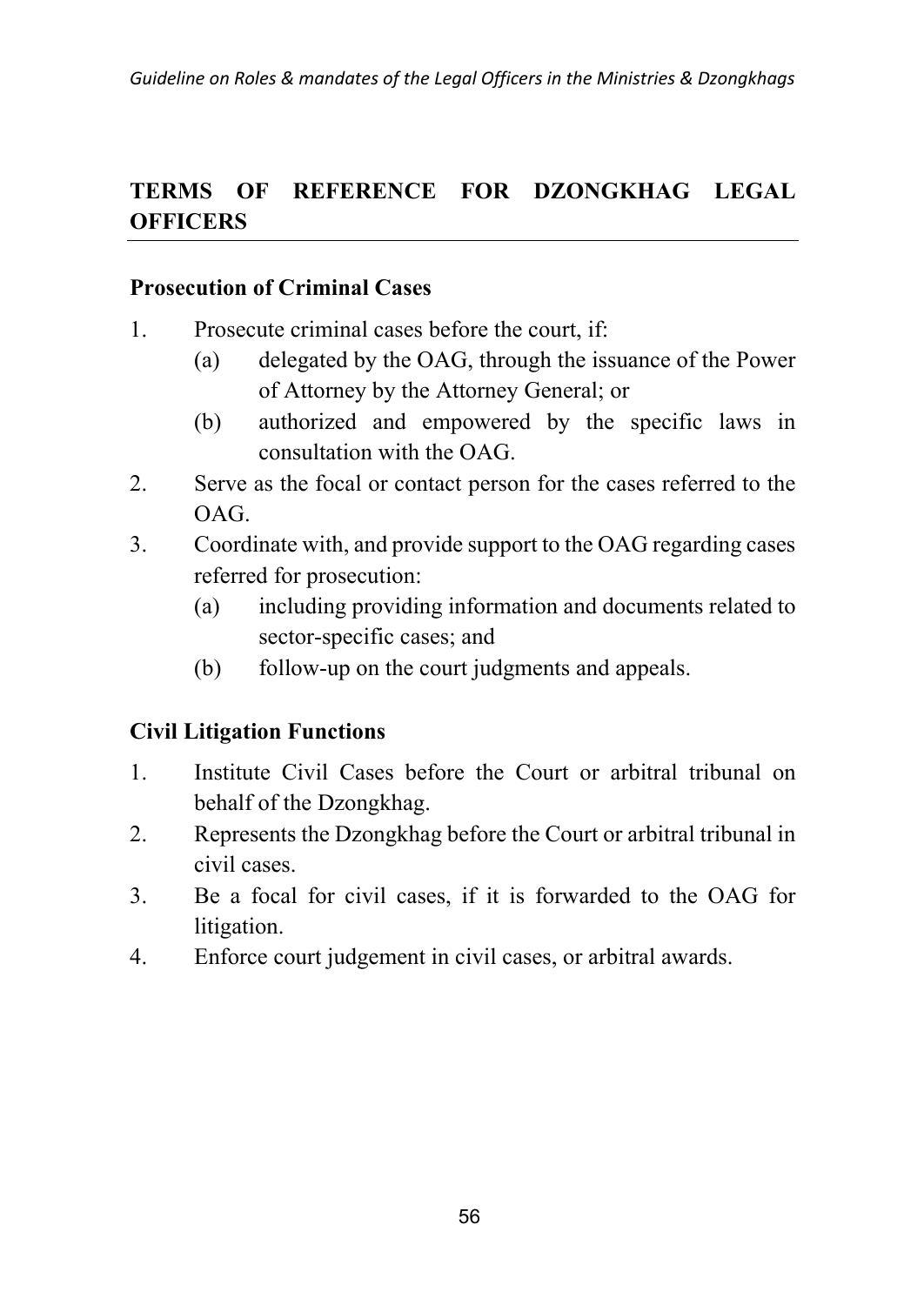### **Advisory Functions and Legal Services**

- 1. Provide legal advice on matters relating to the law and such other issues to the Dzongdag, sector heads and Gups.
- 2. Act as a legal adviser to the policy formulation team of the Dzongkhag.
- 3. Provide legal advice to the Dzongkhag Tshogdu when in session.
- 4. Provide legal advice to Committees under the Dzongkhag Administration, whenever required.
- 5. Serve as a Gender Focal Point, Probation Officer and Child Protection Officers as required under the *Child Care and Protection Act.*
- 6. Represent the Dzongkhag in meetings and workshops related to legislation and legal matters, if invited by the concerned agency.

### **Investigative Functions**

- 1. Lead or be a member of any investigation team of the Dzongkhag when necessary or when a complaint is received from within the Dzongkhag, or when referred by the ACC, RAA, ECB, NLCS, or any other agencies.
- 2. Ensure that due process of law is followed during investigations.
- 3. Prepare and submit the investigation report to the relevant authorities for further legal action.

### **Drafting and Review Functions**

- 1. Draft or review manuals, guidelines, frameworks, rules, procedures and Standard Operating Procedures.
- 2. Assist in drafting the Annual Performance Agreement when assigned or execute any other legal agreements.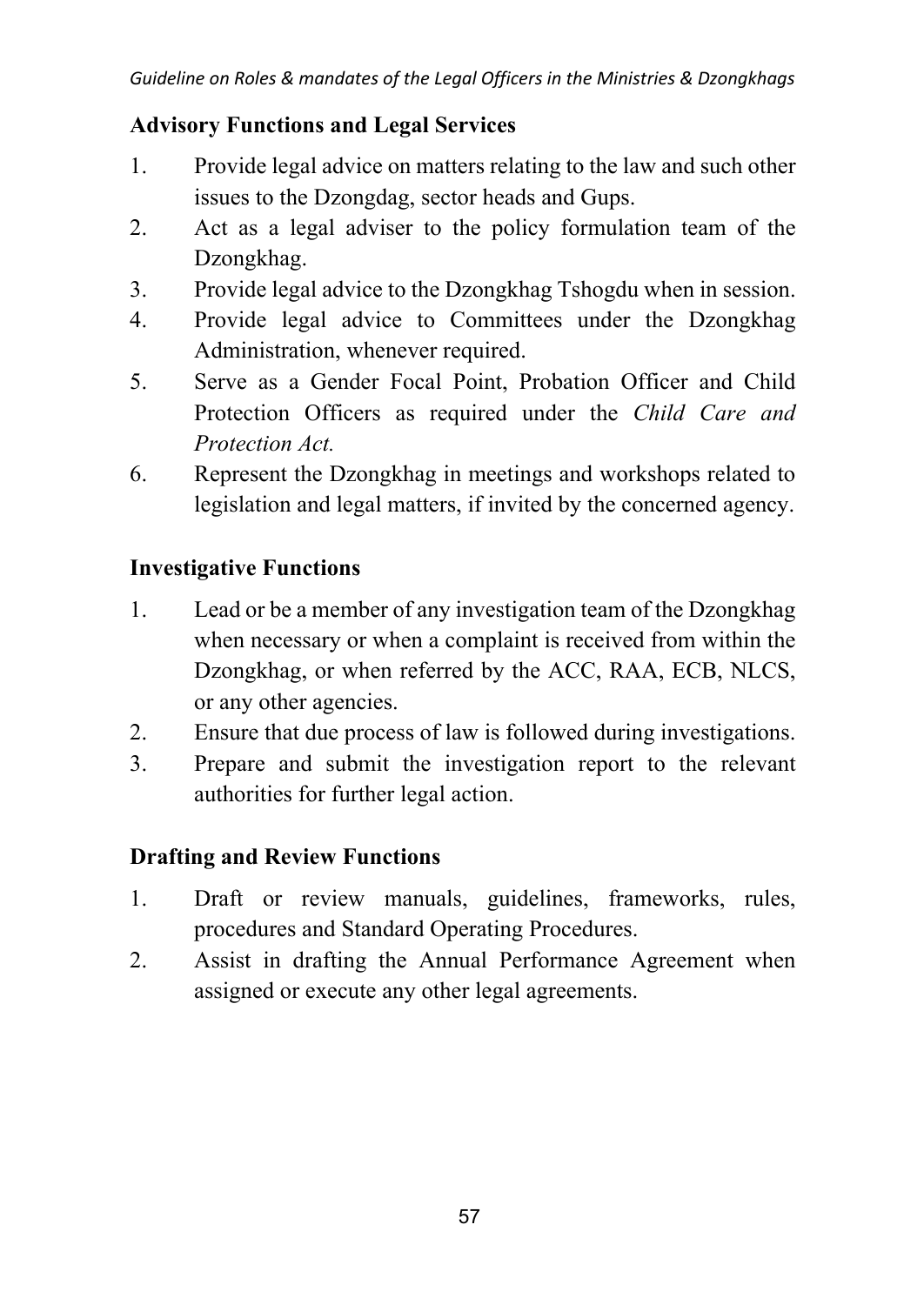- 3. Seek any technical advice or support from the OAG in drafting, consulting or vetting of the delegated legislations.
- 4. Review relevant Acts of the local government, and submit recommendations to the OAG.

#### **Legal Advocacy and Dissemination of Functions**

- 1. Disseminate information relating to relevant laws to the general public and students in consultation with the OAG.
- 2. Conduct a legal orientation program to Dzongkhag Tshogdu members on relevant laws, rules and regulations.

#### **Quasi-judicial Functions**

- 1. Serve as a member of a Human Resource Committee or Disciplinary Committee of the concerned Dzongkhag and ensure that the Committee follows the due process of law, and principles of natural justice while arriving at the decision.
- 2. Serve as a member secretary in adjudication of election and tenancy related disputes.
- 3. Serve as a member of committees as required by the laws, or as may be assigned by the Dzongdag.

#### **Legal Research Functions**

1. Conduct legal research on issues assigned by the Dzongdag or Chairperson of the Dzongkhag Tshogdu, whenever required.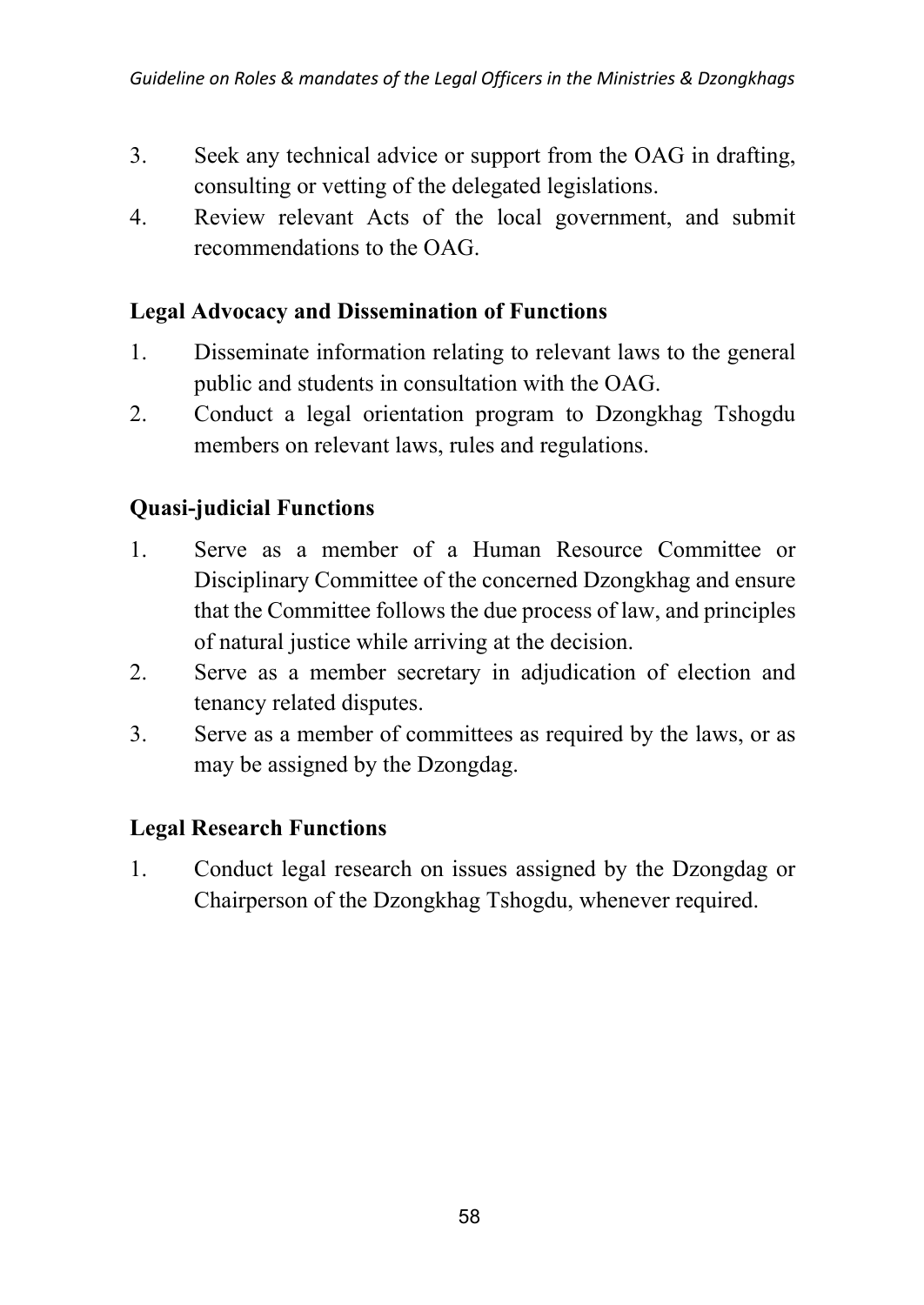#### **Repository and Documentation Functions**

- 1. Serve as a repository including maintaining archives for legislations and other legal instruments relevant or entered into by the Dzongkhag.
- 2. Ensure documentation, and record-keeping of legal documents, and correspondence of the legal section.

#### **Legal Assistance to Gewogs**

- 1. Provide any legal advice to the Gewog Administration.
- 2. Assist Gewog Administration in mediation of cases.
- 3. Guide and assist in formation of cooperative Tshogpas or committees.
- 4. Guide and assist illiterate citizens in the compilation of legal documents.
- 5. Review any application made to the Gewog Administration.
- 6. Assist in preparing legal documents for inheritance of properties, transfer of lands, and domestic violence etc. for the people in the Gewog.
- 7. Ensure, guide and counsel on the lawful implementation of the Local Government Act and upholding of the provisions of the same.
- 8. Advise on, assist in, or review any rules or regulations proposed by Gewog Tshogde.
- 9. Provide legal advice to the Gewog Tshogde when in session.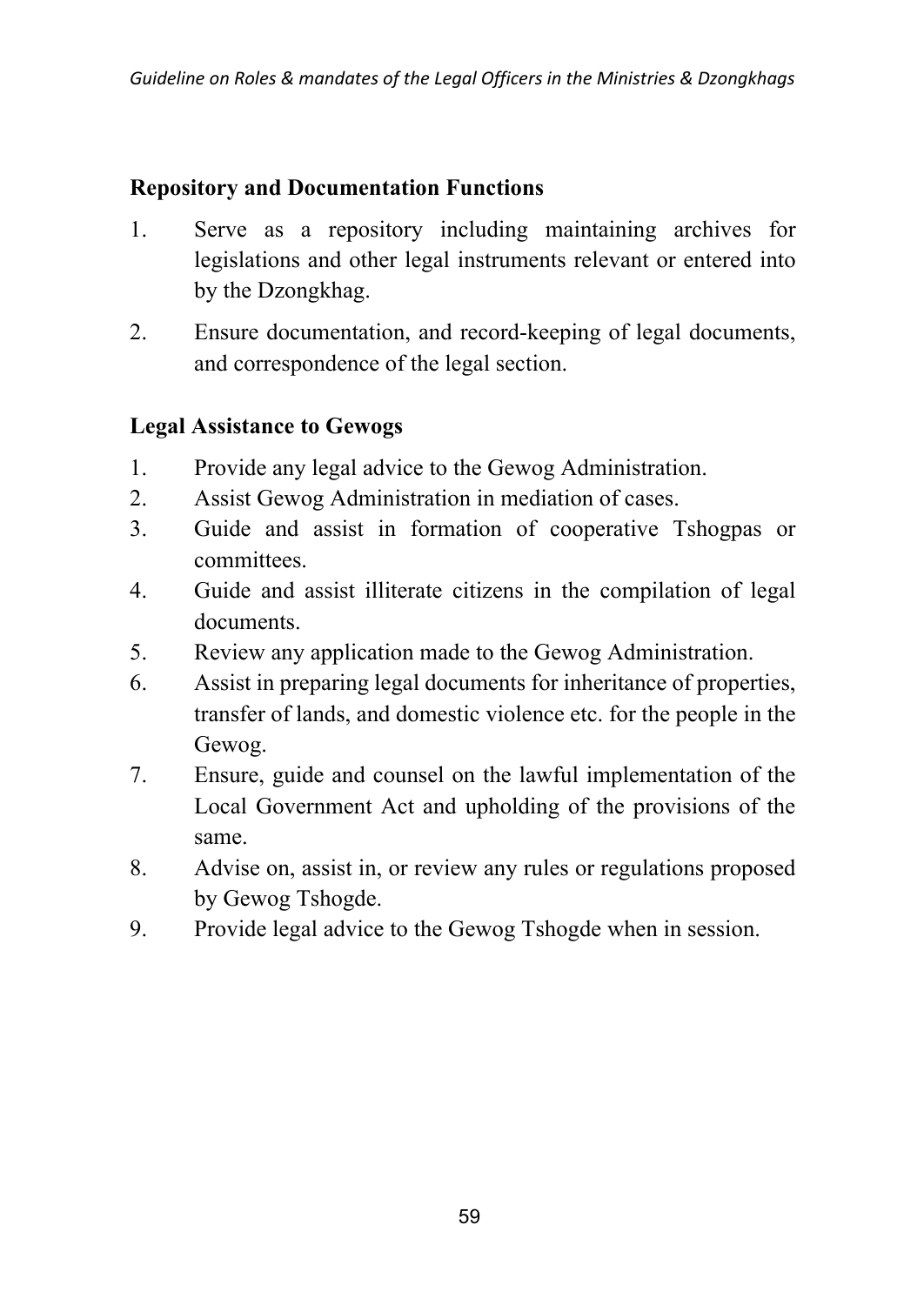- 10. Conduct a legal orientation program to Gewog Tshogde members on relevant laws, rules or regulations.
- 11. Conduct legal research on issues assigned by the Gewog Tshogde, whenever required.
- 12. Provide legal advice on any legal issues related to the communities of a Gewog in term of any disputes that may arise.
- 13. Undertake any activities and provide lawful guidance consistent with the laws of the country and policies that will enhance the environment, preservation of culture and community vitality.
- 14. Conduct legal awareness programmes to the communities under the Gewog.
- 15. Ensure that any levies, fee, tolls or duties that are imposed by the local government and Gewog Administration are in accordance with laws.
- 16. Assist prospective cooperatives during the initial formation in rendering legal advice and reviewing any legal documents.
- 17. Assist, if required, during the election of, and settlement of any disputes related to the election of the Gewog leaders.
- 18. Be the focal person in the issues related to legal aid, legal aid need assessment and in providing legal aid support services.
- 19. Assist, or be a member of, or lead any investigation that may be required in a dispute in the Gewog.
- 20. Prepare reports, or review and finalize any reports for the submission to the concerned authorities.
- 21. Submit any legal opinion related to Gewog Administration.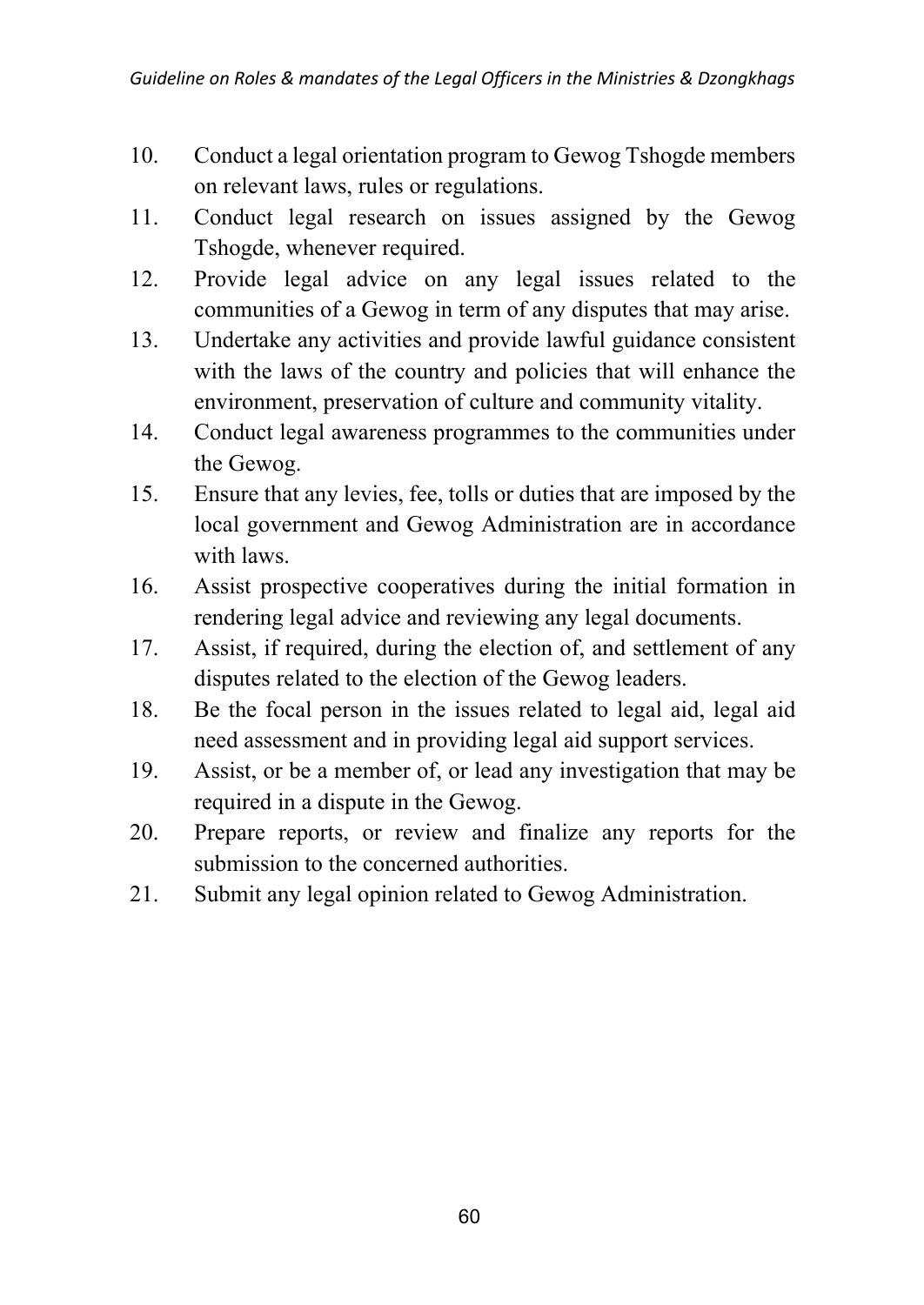*Guideline on Roles & mandates of the Legal Officers in the Ministries & Dzongkhags*

22. Carry out any other quasi-judicial or legal functions related to the Gewog.

# **TERMS OF REFERENCE FOR LEGAL ASSISTANTS FOR MINISTRIES AND DZONGKHAGS**

### **Criminal Prosecution and Civil Litigation:**

- 1. The Legal Assistant shall;
- (a) Review, prepare and register cases on behalf of the agency, in consultation with the Legal Head;
- (b) In consultation with the legal head, ensure formulation of appropriate plaints based on the law, fact and evidence available;
- (c) Assist in instituting cases before the Royal Court of Justice or Arbitral Tribunal on behalf of the agency;
- (d) Assist in representing the agency before the Court in criminal and civil matters or before the Arbitral tribunal in contractual disputes of the agency;
- (e) Execute fact finding through document enquiry and review in relation to the facts of the case, under the supervision of the legal head;
- (f) Enforce court judgment in criminal and civil cases, as well as enforcement of arbitral awards;
- (g) Assist in guiding the enforcement officials in carrying out investigation of cases; And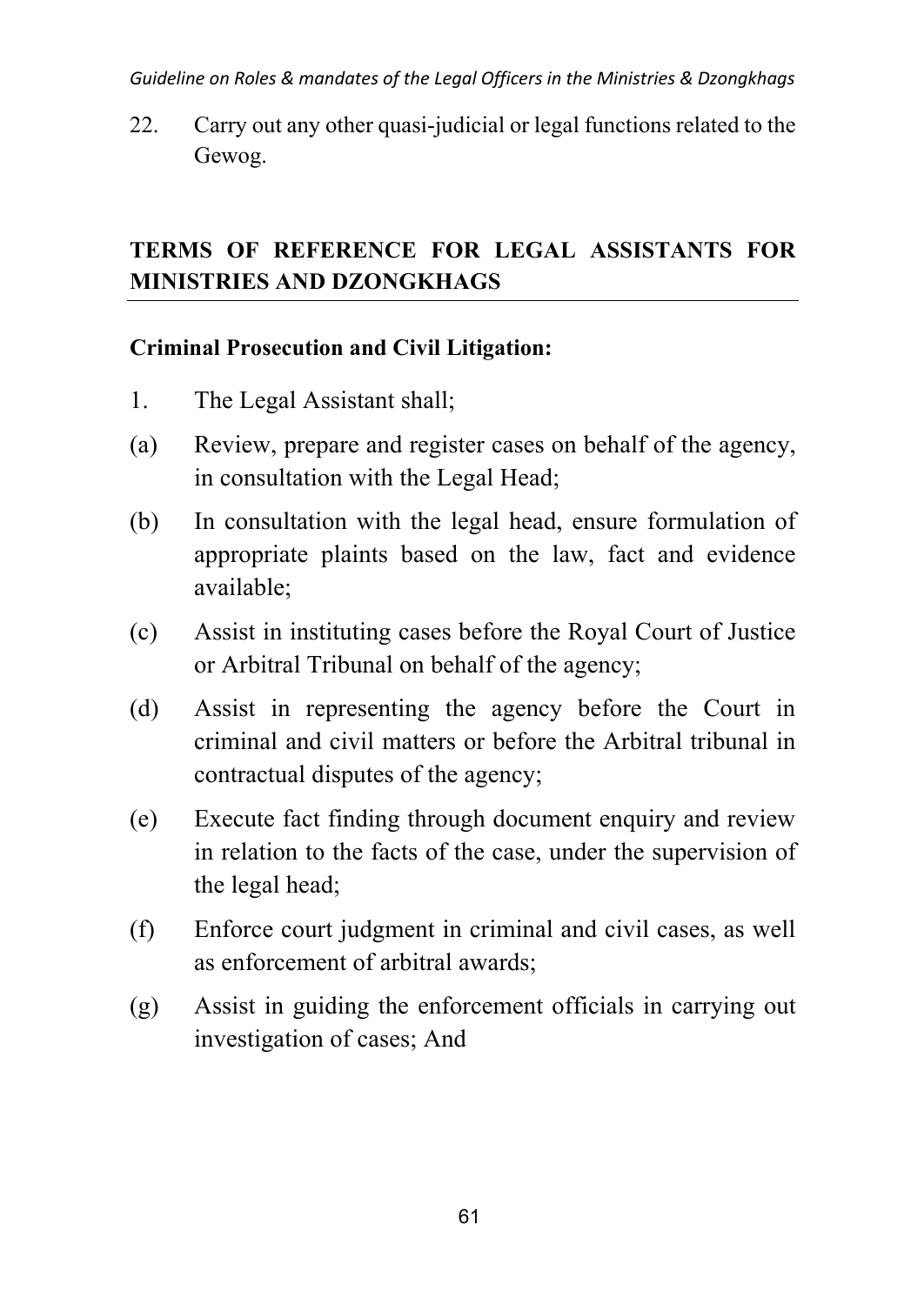(h) Assist in carrying out investigation in administrative matters forwarded by the relevant agencies.

### **Drafting and Review of Bills and other Legal Instruments**

- 2. The Legal Assistant shall;
- (a) Assist in the coordination and preparation of Legislative Impact Assessment and conduct of the said assessment before the drafting of bill or review of legislation concerning the Agency;
- (b) Assist in the development and review of the manuals, guidelines, laws and by-laws;
- (c) Assist in preparing/reviewing MoU, treaties, conventions and agreements, Terms of Reference for networking, recruitment, research and contracts, and other legal documents such as undertaking, letter of intent etc.;
- (d) Assist in the review of bills in accordance with the Rules of Procedure for drafting and reviewing of Bills and Delegated Legislations 2018;
- (e) Assist in drafting any other legal instruments as assigned by the Office;
- (f) Assist in conducting research on relevant international laws and other legal instruments as well as executing desk reviews and comparative studies to prepare in drafting and reviewing bills and by-law; and